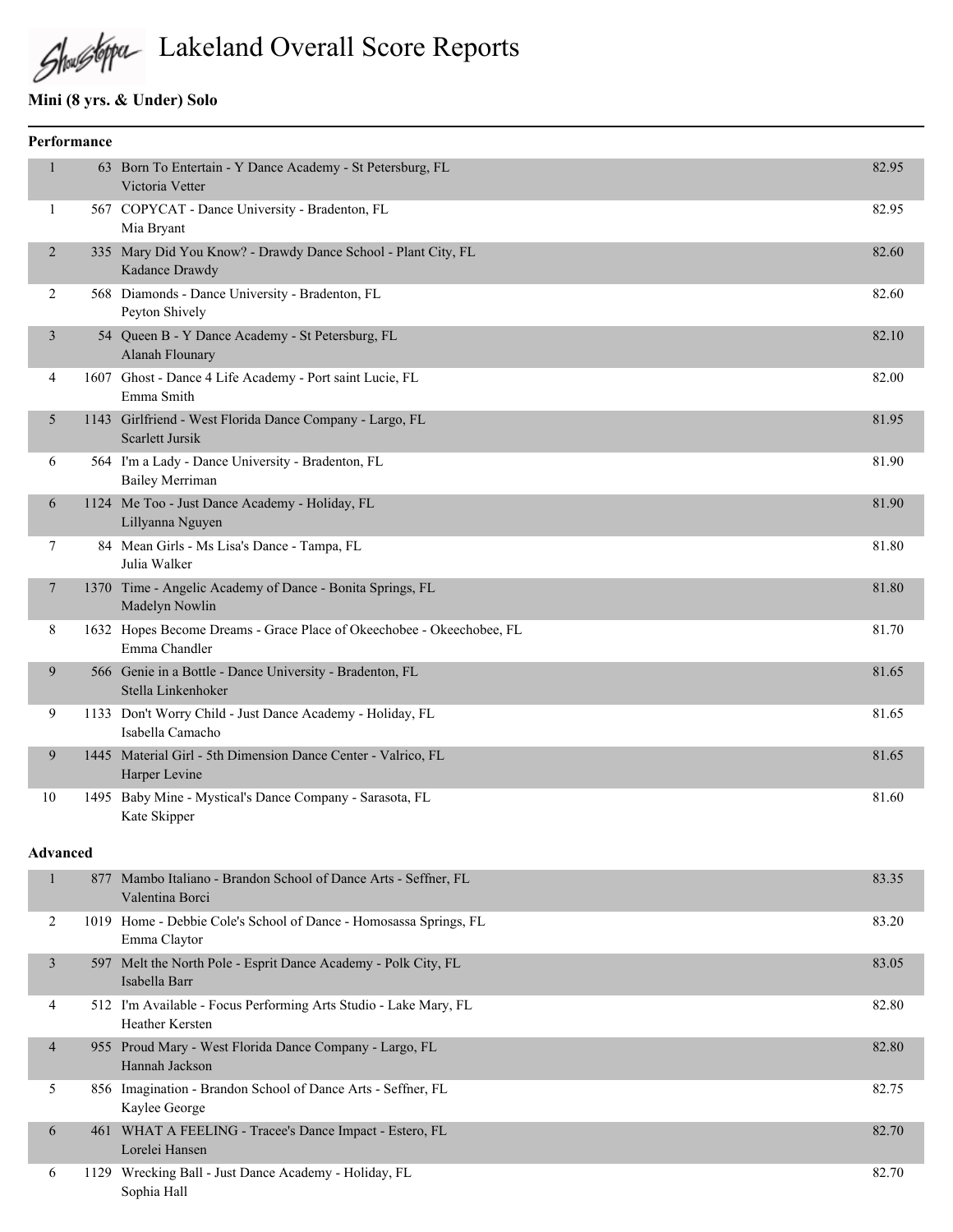| $\overline{7}$ | 1449 | Bird Gherl - 5th Dimension Dance Center - Valrico, FL<br>Adalynn DeRyke            | 82.55 |
|----------------|------|------------------------------------------------------------------------------------|-------|
| 8              | 511  | Respect - Focus Performing Arts Studio - Lake Mary, FL<br>Skylar Castro            | 82.50 |
| 8              |      | 519 I Like to Fuss - Focus Performing Arts Studio - Lake Mary, FL<br>Abbey Romanic | 82.50 |
| 8              |      | 870 Listen - Brandon School of Dance Arts - Seffner, FL<br>Peyton Wegner           | 82.50 |
| 9              | 863  | Jeepers Creepers - Brandon School of Dance Arts - Seffner, FL<br>Joleigh Brennan   | 82.45 |
| 10             |      | 815 Fields of Gold - Brandon School of Dance Arts - Seffner, FL<br>Naiya Simpkins  | 82.40 |
| 10             | 896  | Oh Darling - Brandon School of Dance Arts - Seffner, FL<br>Arielle Willis          | 82.40 |
| 10             | 1145 | Broadway Baby - West Florida Dance Company - Largo, FL<br>Maddie Schneider         | 82.40 |

#### **Competitive**

|              | 1297 Sax - DanzForce Extreme - Orlando, FL<br>Jayla Reyes                 | 83.85 |
|--------------|---------------------------------------------------------------------------|-------|
|              | 1113 Bird Set Free - Just Dance Academy - Holiday, FL<br>Eliana Bellant   | 83.70 |
| $\mathbf{3}$ | 609 Watch Me Do - West Florida Dance Company - Largo, FL<br>Alex Schumann | 83.40 |
| 4            | 624 All That Jazz - West Florida Dance Company - Largo, FL<br>Zaely Evans | 83.30 |
| 4            | 1127 Scientist - Just Dance Academy - Holiday, FL<br>Breanna Hennessy     | 83.30 |
|              |                                                                           |       |

# **Mini (8 yrs. & Under) Duet/Trio**

| Performance    |     |                                                                                                                          |       |
|----------------|-----|--------------------------------------------------------------------------------------------------------------------------|-------|
|                |     | 262 A Million Dreams - Grace Place of Okeechobee - Okeechobee, FL<br>Emma Chandler, Dorothy Raney                        | 82.25 |
| 2              | 320 | Legs - Drawdy Dance School - Plant City, FL<br>Kadance Drawdy, Ryleigh Rollyson                                          | 82.00 |
| 3              |     | 1158 Girls Wanna Have Fun - Rhythm & Soul Dance - Vero Beach, FL<br>Skylar Jenkins, Gianna Pelopida                      | 81.80 |
| $\overline{4}$ |     | 976 Slow Clap - Song & Dance, Inc - Wesley Chapel, FL<br>Olivia Kruger, Reagan Casler                                    | 81.75 |
| 5              |     | 560 Perm - Dance University - Bradenton, FL<br>Mia Bryant, Peyton Shively, Lilyana Simsek                                | 81.60 |
| 6              | 191 | Me & My Girls - Carol Grayson School of Dance - Lakeland, FL<br>Ryann Hurley, Lindsey Maguire, Reece Rawson              | 81.50 |
| $\overline{7}$ |     | 1548 Hear Speak See No Evil - Dance 4 Life Academy - Port saint Lucie, FL<br>Layla Kauffman, Salome Arroyave, Emma Smith | 81.35 |
| 8              |     | 96 BFF - Ms Lisa's Dance - Tampa, FL<br>Riley Obrien, Creedence Richardson                                               | 81.30 |
| 9              | 561 | A Little Party - Dance University - Bradenton, FL<br>Bailey Merriman, Stella Linkenhoker, Colette O'Connor               | 81.25 |
| 10             |     | 1052 Shake it for Me - Debbie Cole's School of Dance - Homosassa Springs, FL<br>Brooklyn Jahnke, Gloria Garlepp          | 81.20 |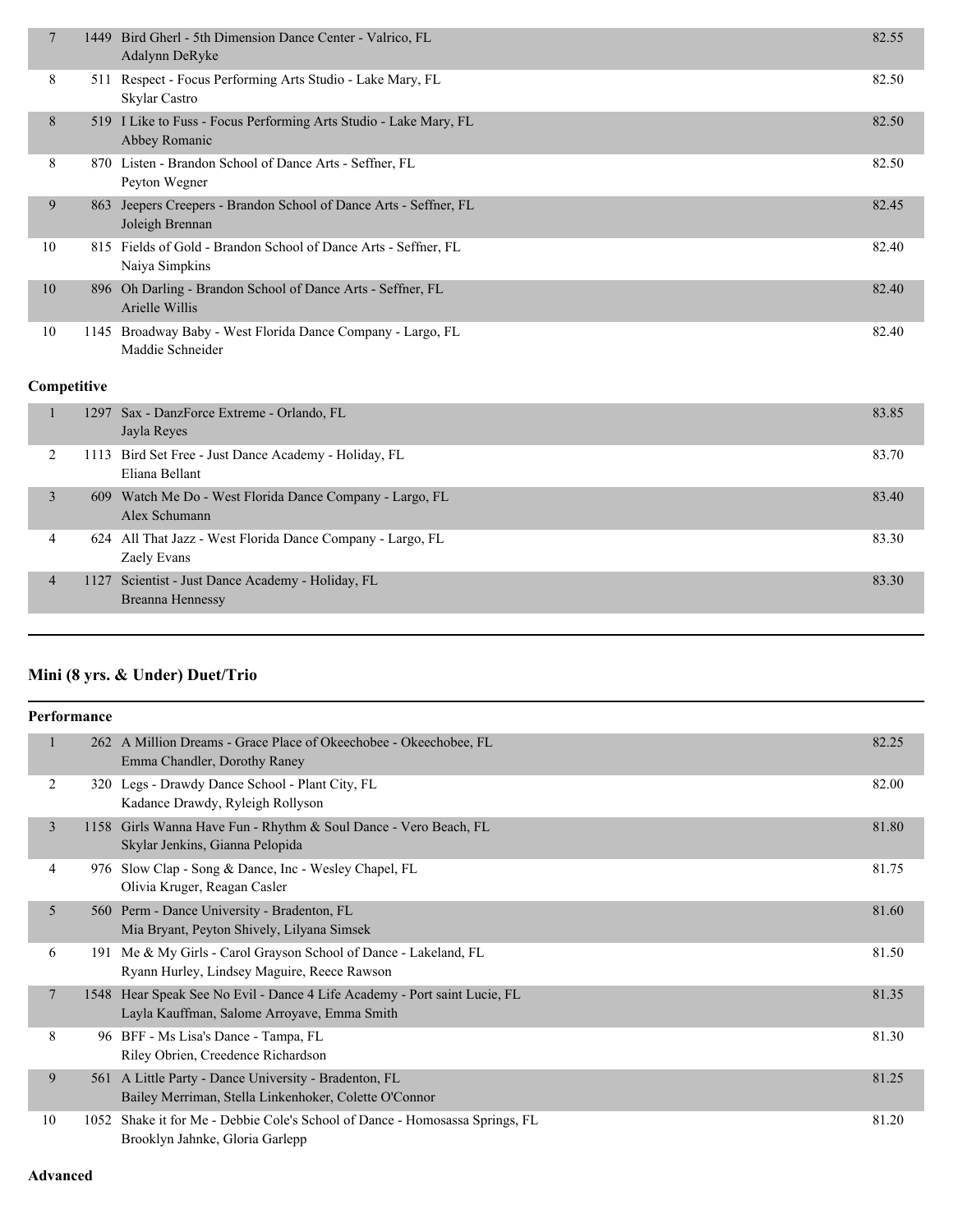| $\mathbf{1}$   | 95 Wild Horses - Ms Lisa's Dance - Tampa, FL<br>Harper Scott, Julia Walker                                                     | 83.05 |
|----------------|--------------------------------------------------------------------------------------------------------------------------------|-------|
| $\mathbf{1}$   | 701 Stand By Me - Tammy's Dance Company - Lakeland, FL<br>Collins Wilson, Reagan Bell, Maddie Burks                            | 83.05 |
| $\overline{2}$ | 221 Pull of the Moon - 5th Dimension Dance Center - Valrico, FL<br>Skylar Seals, Lila Oleson, Sienna Garcia                    | 82.80 |
| 3              | 758 All About Me - Brandon School of Dance Arts - Seffner, FL<br>Naiya Simpkins, Arielle Willis, NovaLeigh Kukwa               | 82.75 |
| $\overline{4}$ | 1084 Rainbow - Esprit Dance Academy - Polk City, FL<br>Charlotte Howell, Addison Lastrapes, Letxielys Robles                   | 82.70 |
| 5              | 292 What Else Can I Do - Sell's Broadway Dance - New Port Richey, FL<br>Shayla Jeffrey, Maci Donohoe                           | 82.65 |
| 5              | 528 You Are My Sunshine - Focus Performing Arts Studio - Lake Mary, FL<br>Alex Rice, Skylar Castro                             | 82.65 |
| 5              | 1042 Ashes - Debbie Cole's School of Dance - Homosassa Springs, FL<br>Emma Claytor, Mykah Vaccianna                            | 82.65 |
| 6              | 525 Mr. Zebra - Focus Performing Arts Studio - Lake Mary, FL<br>Abbey Romanic, Emmalee Nelson                                  | 82.50 |
| 7              | 530 Dream Girls - Focus Performing Arts Studio - Lake Mary, FL<br>Kylie Rose, Andi Harrison, Emmie Blankenship                 | 82.15 |
| 8              | 220 My Boyfriend's Back - 5th Dimension Dance Center - Valrico, FL<br>Gavin Melvin, Emily Beach, Hailey McKinney               | 82.10 |
| 8              | 837 Hey Hi Hello - Brandon School of Dance Arts - Seffner, FL<br>Kaylee George, Maya Graves, Arbor Stevanus                    | 82.10 |
| $\overline{9}$ | 219 It's Raining Men - 5th Dimension Dance Center - Valrico, FL<br>Delilah Campanelli, Lauren Freeman, Aurora Perschall        | 81.85 |
| 10             | 1484 Why I Haven't I Heard From You - Brandon School of Dance Arts - Seffner, FL<br>Juliana Peña, Addison Pici, Claire Wallace | 81.75 |
| Competitive    |                                                                                                                                |       |
| $\mathbf{1}$   | 1279 The Promise - DanzForce Extreme - Orlando, FL<br>Jayla Reyes, Monica Balaguer                                             | 83.90 |
| $\overline{c}$ | 294 Sassy Girls - Sell's Broadway Dance - New Port Richey, FL<br>Taylor Shook, Mackenzie Franz                                 | 83.65 |
| 3              | 607 Hot, Hot, Hot - West Florida Dance Company - Largo, FL<br>Zaely Evans, Jace Wilson, Kinzley Dragoonis                      | 83.35 |

# **Mini (8 yrs. & Under) Small**

|   | <b>Performance</b> |                                                                                                                                                                                                               |        |
|---|--------------------|---------------------------------------------------------------------------------------------------------------------------------------------------------------------------------------------------------------|--------|
|   |                    | 37 Strut - Y Dance Academy - St Petersburg, FL<br>Penelope Beneroso, Gracen Conway, Cadence McBeth, Jennifer Neilsen, Jayzelyn Fanning                                                                        | 109.75 |
| 2 |                    | 39 Dreaming With A Broken Heart - Y Dance Academy - St Petersburg, FL<br>Ava Danecki, Megan Fogarty, Alexa Sawa, Addison Vasallo, Alani Thomas                                                                | 109.70 |
| 3 |                    | 550 A Million Dreams - Dance University - Bradenton, FL<br>Alison Saidi, Bailey Merriman, Emma Hindman, Ellie Perkinson, Colette O'Connor, Cali Cauthen, Mia<br>Bryant, Mckinleigh Miller, Stella Linkenhoker | 109.65 |
| 4 |                    | 725 Shake It Baby - Leonard's Academy of Dance - Brandon, FL<br>Raelynn Mann, Nnenna Ezeanya, Autumn Davis, Jaz Pickett, Zoie Jones                                                                           | 109.50 |
| 5 |                    | 273 Be Happy - Grace Place of Okeechobee - Okeechobee, FL<br>Emma Chandler, Alexis Robertson, Annie Neener, Hailey Trent, Dorothy Raney, Bailey Stephensen,<br>Sophia Lujan, Ainsley Bostic                   | 109.30 |
| 5 |                    | 288 Never Grow Up - Sell's Broadway Dance - New Port Richey, FL<br>Genevieve Marr, Kaylee Hayman, Mariah Kirk, Lilyana Candelaria, Kensington Clark, Miranda Logue                                            | 109.30 |
| 5 | 1159               | Firework - Rhythm & Soul Dance - Vero Beach, FL                                                                                                                                                               | 109.30 |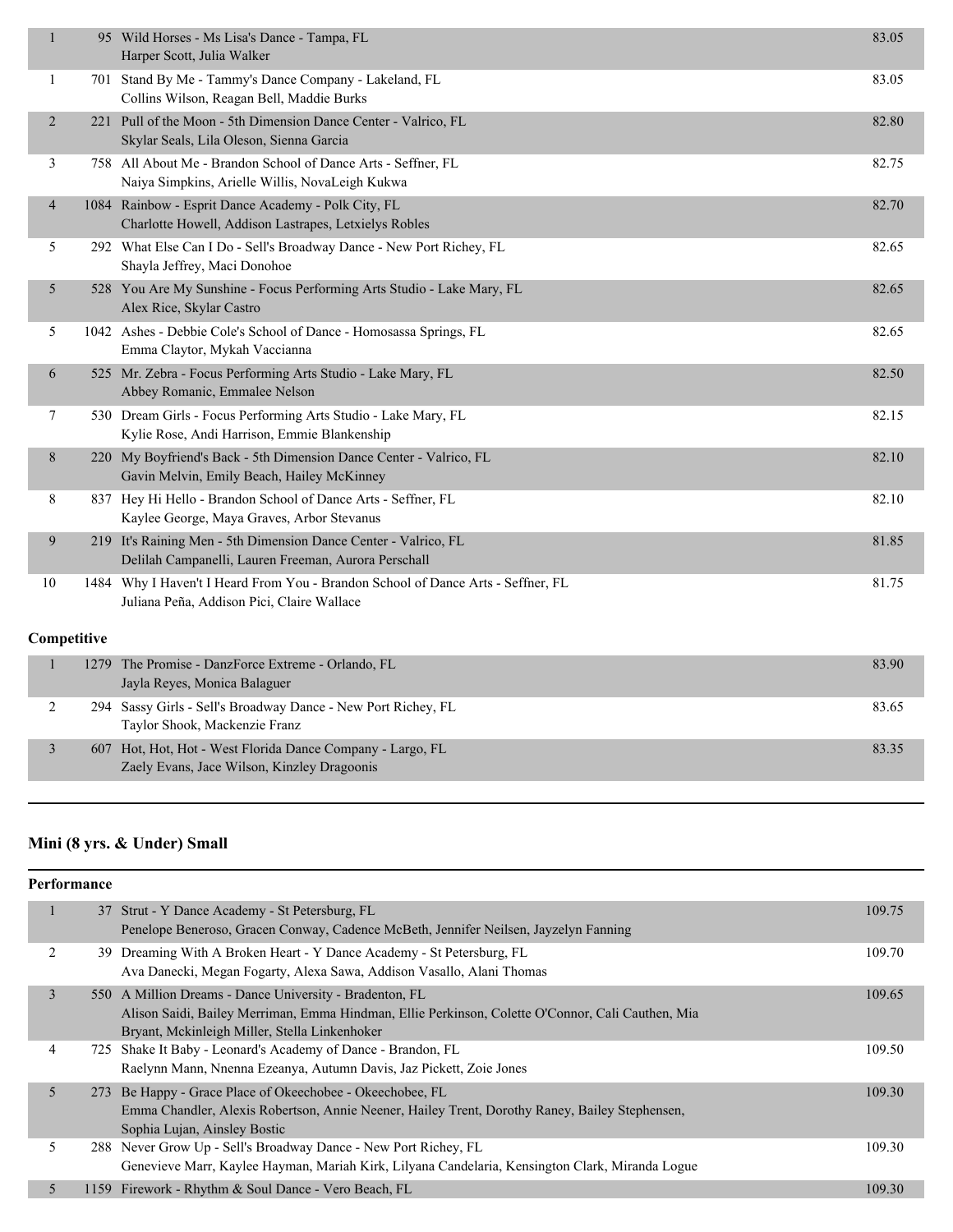|                |      | Hannah Dior, Anna Rae Fetzer, Emily Dupay, Penny Massimino, Sky Silvey, Skylar Jenkins, Taylor<br>Krauss, Gianna Pelopida |        |
|----------------|------|---------------------------------------------------------------------------------------------------------------------------|--------|
| 6              |      | 168 Freeze Frame - Carol Grayson School of Dance - Lakeland, FL                                                           | 109.20 |
|                |      | Paige Owens, Ryann Hurley, Lindsey Maguire, Reece Rawson, Paisley Trotter, Zoey Whatley                                   |        |
| $\overline{7}$ | 1521 | Sleepover Party - Mystical's Dance Company - Sarasota, FL                                                                 | 109.15 |
|                |      | Bianca Valentin, Amelia Pesapane, Zamarah Peterson-Haynes, Kate Skipper, Julia Robbins, Gianna                            |        |
|                |      | Pesapane, Eva Rivas, Emelia Johnson, Ayla Robbins                                                                         |        |
| 8              |      | 326 A Dream is a Wish Your Heart Makes - Drawdy Dance School - Plant City, FL                                             | 109.10 |
|                |      | Erin Waters, Kadance Drawdy, Ryleigh Rollyson, Payton Beil, Emily Pares, Molly Terrell, Stella Paris,                     |        |
|                |      | Ainslee Creel, Charlotte Pletcher                                                                                         |        |
| 9              |      | 136 I Wanna Be A Rockette - Dance Quest International - Brandon, FL                                                       | 109.05 |
|                |      | Violet Vargo, Natalie Markun, Lacie Liebler, Addison Smart                                                                |        |
| 9              |      | 328 Let's Get Ready to Rumble - Drawdy Dance School - Plant City, FL                                                      | 109.05 |
|                |      | Ryleigh Rollyson, Kadance Drawdy, Erin Waters, Ainslee Creel, Stella Paris, Molly Terrell, Araya                          |        |
|                |      | Jackson                                                                                                                   |        |
| 9              |      | 591 Ease On Down The Road - Esprit Dance Academy - Polk City, FL                                                          | 109.05 |
|                |      | Rosalind Silva, Peyton Peltier, Nevaeh Gary, Macie Nelson, Letxielys Robles, Leilani Go, Avery Walls                      |        |
| 9              |      | 708 Once Upon a Princess - Tammy's Dance Company - Lakeland, FL                                                           | 109.05 |
|                |      | Abbie Smith, Hannah Deaton, Madison Toy, McKinley Simmonds, Mikenzi Dean, Paislee Clay, Raelyn                            |        |
|                |      | Sangster, Taylor Teixeira                                                                                                 |        |
| 10             |      | 41 Dear Future Husband - Y Dance Academy - St Petersburg, FL                                                              | 109.00 |
|                |      | Ava Danecki, Victoria Vetter, Shania Walker, Kaitlyn Kidwell, Megan Fogarty                                               |        |
| 10             |      | 116 A Million Dreams - FYI Dance Co - St. Petersburg, FL                                                                  | 109.00 |
|                |      | Alyse Difrancesco, Alexis Barredo, Abbigale Campbell, Layla Gooding, Toogie Mallory, Madeline                             |        |
|                |      | Phillips, Allison Rodrigues                                                                                               |        |
| $10\,$         |      | 549 I See The Light - Dance University - Bradenton, FL                                                                    | 109.00 |
|                |      | Cali Cauthen, Mckinleigh Miller, Mattie Conrad, Adrianna Nichols                                                          |        |
|                |      |                                                                                                                           |        |

#### **Advanced**

| $\mathbf{1}$   |      | 586 Wonderland - Esprit Dance Academy - Polk City, FL<br>Adrienne Smith, Chloe Walker, Isabella Barr, Maia Sancen Henderson, Skylar Bueno                                                                                  | 110.90 |
|----------------|------|----------------------------------------------------------------------------------------------------------------------------------------------------------------------------------------------------------------------------|--------|
| 1              |      | 713 Anchor - Tammy's Dance Company - Lakeland, FL<br>Collins Wilson, Kennedy King, Maddie Burks, Madison Toy, Maybrie Maxwell, Reagan Bell                                                                                 | 110.90 |
| $\overline{2}$ |      | 542 Bridge Over Troubled Waters - Focus Performing Arts Studio - Lake Mary, FL<br>Emmie Blankenship, Abbey Romanic, Alex Rice, Emmalee Nelson, Heather Kersten, Josie Rott, Skylar<br>Castro, Andi Harrison, Taylor Lesley | 110.70 |
| 3              |      | 225 Speech of Foxes - 5th Dimension Dance Center - Valrico, FL<br>Skylar Seals, Sienna Garcia, Jaylene Moraguez, Lila Oleson, Kadence Flaherty, Emma Rincon                                                                | 110.50 |
| $\overline{4}$ |      | 233 Rich Girl - 5th Dimension Dance Center - Valrico, FL<br>Skylar Seals, Sienna Garcia, Jaylene Moraguez, Lila Oleson, Kadence Flaherty, Emma Rincon                                                                      | 109.95 |
| 4              |      | 867 Le Jazz Hot - Brandon School of Dance Arts - Seffner, FL<br>Joleigh Brennan, Evette Garcia, Kaylee George, Maya Graves, NovaLeigh Kukwa, Kenzie Ruiz, Arbor<br>Stevanus, Peyton Wegner, Arielle Willis                 | 109.95 |
| 5              |      | 474 COPA CABANA - Tracee's Dance Impact - Estero, FL<br>Sophia Delnegro, Juliet Dew, Charlotte Knight, Lydia Lavey, Thomas Martorelli, Adalina Ruud, Ava<br>Sherman, Alli Williams                                         | 109.55 |
| 6              |      | 478 LEMONADE - Tracee's Dance Impact - Estero, FL<br>Teagan Alfuth, Jessie Lee Godoy, Kennedy Luciano, Averie Luken, Kaia Marshall, Presley Potter,<br>Kennedy Shinabarker, Elyse Shine, Arabella Yankow                   | 109.45 |
| $\overline{7}$ | 791. | Cha Cha Heels - Brandon School of Dance Arts - Seffner, FL<br>Aria-Rose Arroyo, Annali Barbosa, Valentina Borci, Harper Eskenazi, Juliana Peña, Addison Pici,<br>Kamilah Rivera, Naiya Simpkins, Claire Wallace            | 109.40 |
| 8              |      | 1312 Boogie woogie bakery man - Legacy Dance Studio - Bartow, FL<br>Lilah McCullough, Ally Robinson, Adria Lung, Tori Parker, Summer King, Reagan Bascomb, Reagan<br>Lung, McKinley Lucius, Emma Blair                     | 109.15 |
| 9              |      | 838 Hey Mickey - Brandon School of Dance Arts - Seffner, FL<br>Aria-Rose Arroyo, Madison DuLaney, Emily Levitt, Juliana Peña, Ava Price, Olivia Rivas-Medeiros,<br>Amelia Sheyman                                          | 108.90 |
| 9              |      | 1314 Blessings - Legacy Dance Studio - Bartow, FL<br>Lilah McCullough, Ally Robinson, Adria Lung, Tori Parker, Summer King, Reagan Bascomb, Reagan<br>Lung, McKinley Lucius, Emma Blair                                    | 108.90 |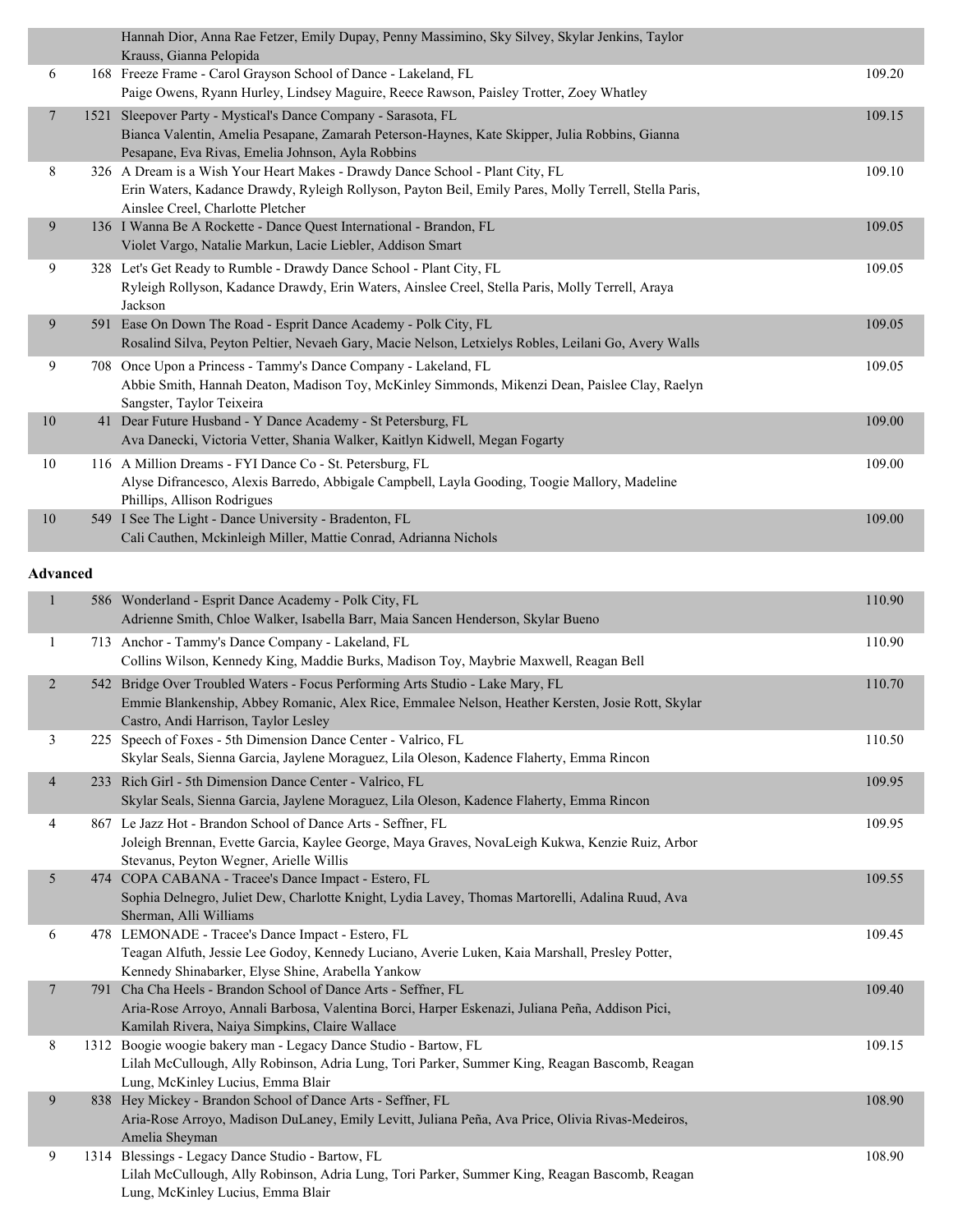| 872 Little Shop Of Horrors - Brandon School of Dance Arts - Seffner, FL                           | 108.75 |
|---------------------------------------------------------------------------------------------------|--------|
| Aria-Rose Arroyo, Annali Barbosa, Juliana Peña, Gabriella Perez, Addison Pici, Kenzie Ruiz, Arbor |        |
| Stevanus, Claire Wallace, Arielle Willis                                                          |        |

#### **Competitive**

|   | 957 Fly - West Florida Dance Company - Largo, FL                                                 | 112.85 |
|---|--------------------------------------------------------------------------------------------------|--------|
|   |                                                                                                  |        |
|   | Zaely Evans, Jace Wilson, Natalie Kim, Alex Schumann, Hannah Jackson                             |        |
|   | 373 LITTLE RED BIKE - Tracee's Dance Impact - Estero, FL                                         | 112.60 |
|   |                                                                                                  |        |
|   | Audrey Fisher, Lorelei Hansen, Charlee Morrison, Ava Sherman                                     |        |
|   | 898 Make An Omelette - Brandon School of Dance Arts - Seffner, FL                                | 112.40 |
|   |                                                                                                  |        |
|   | Alyssa Bishop, Abigail Lee, Arbor Stevanus, Brooke Zatko, Stella Beveridge, Sofia Lacatena, Maya |        |
|   | Graves, Julia Mendoza, Kennedy Travieso                                                          |        |
| 4 | 939 The Sun Is Rising - Brandon School of Dance Arts - Seffner, FL                               | 111.50 |
|   |                                                                                                  |        |
|   | Arbor Stevanus, Kaylee George, Stella Beveridge, Sophia Poe, Sofia Lacatena, Grace Ager, Kennedy |        |
|   | Travieso, Arielle Willis, Abigail Lee                                                            |        |
|   |                                                                                                  |        |
|   | 1088 Mambo #5 - Just Dance Academy - Holiday, FL                                                 | 110.25 |
|   | Zoe Paterson, Sophi Klimis, Paislee Garcia, Lea Paterson, Breanna Hennessy                       |        |
|   |                                                                                                  |        |

# **Mini (8 yrs. & Under) Large**

| Performance |  |                                                                                                        |        |  |
|-------------|--|--------------------------------------------------------------------------------------------------------|--------|--|
|             |  | 633 Be Still - Ms Lisa's Dance - Tampa, FL                                                             | 109.20 |  |
|             |  | Riley Obrien, Grayson Steger, Charlotte Bloom, Aila Booth, Maya Mokin, Brielle Borden, Abigail         |        |  |
|             |  | Thomas, Reagan Anthony, Zoe Rock, Eva Robles, Julia Walker                                             |        |  |
|             |  | 284 Candy Heartz - Sell's Broadway Dance - New Port Richey, FL                                         | 108.70 |  |
|             |  | Annabelle Rocha, Emersyn Flood, Genevieve Marr, Kaylee Hayman, Keira Cadle, Kensington Clark,          |        |  |
|             |  | Khloe Gelbach, Kiley Blanchette, Layla Miller, Lilyana Candelaria, Mariah Kirk, Miranda Logue, Rosalie |        |  |
|             |  | Rogala                                                                                                 |        |  |

#### **Advanced**

|                |      | 275 Fabulous - Sell's Broadway Dance - New Port Richey, FL<br>Taylor Shook, Shayla Jeffrey, Maddie Greco, Alicia Kelloway, Emma Boling, Bella Werner, Pria Janu, | 110.95 |
|----------------|------|------------------------------------------------------------------------------------------------------------------------------------------------------------------|--------|
|                |      | Mackenzie Franz, Maci Donohoe, Jocelynn St. Martin, Irelyn Robey, Faith Wise                                                                                     |        |
| 1              |      | 276 The Rose Song - Sell's Broadway Dance - New Port Richey, FL                                                                                                  | 110.95 |
|                |      | Taylor Shook, Alicia Kelloway, Maddie Greco, Emma Boling, Shayla Jeffrey, Jocelynn St. Martin, Bella                                                             |        |
|                |      | Werner, Pria Janu, Irelyn Robey, Faith Wise, Maggie Garcia, Mackenzie Franz, Maci Donohoe                                                                        |        |
| $\overline{2}$ |      | 230 Bennie and The Jets - 5th Dimension Dance Center - Valrico, FL                                                                                               | 110.55 |
|                |      | Kadence Flaherty, Gavin Melvin, Harper Levine, Skylar Seals, Lila Oleson, Delilah Campanelli, Lauren                                                             |        |
|                |      | Freeman, Aurora Perschall, Emily Beach, Hailey McKinney, Sienna Garcia, Adalynn DeRyke, Harper                                                                   |        |
|                |      | Dyshanowtiz, Brody Munoz, Paisley Jernigan, Addison Garcia, Zoey Harris, Jaylene Moraguez, Emma                                                                  |        |
|                |      | Rincon                                                                                                                                                           |        |
| 3              |      | 371 FIGHT SONG - Tracee's Dance Impact - Estero, FL                                                                                                              | 110.40 |
|                |      | Jada Colon, Dani Hutchens, Teagan Alfuth, Addison Bridge, Sophia Delnegro, Juliet Dew, Jessie Lee                                                                |        |
|                |      | Godoy, Charlotte Knight, Lydia Lavey, Kennedy Luciano, Averie Luken, Kaia Marshall, Presley Potter,                                                              |        |
|                |      | Adalina Ruud, Ava Sherman, Kennedy Shinabarker, Elyse Shine, Alli Williams, Arabella Yankow                                                                      |        |
| $\overline{4}$ |      | 674 Rio - Tammy's Dance Company - Lakeland, FL                                                                                                                   | 110.05 |
|                |      | Abbie Smith, Ali Bruzek, Aria Shaughnessy, Caroline Agee, Collins Wilson, Cooper Martello, Hannah                                                                |        |
|                |      | Deaton, Harper Panton, Kennedy King, Lauren Parker, Maddie Burks, Madison Toy, Maybrie Maxwell,                                                                  |        |
|                |      | McKinley Simmonds, McKynlee Weaver, Mikenzi Dean, Raelyn Sangster, Reagan Bell, Paislee Clay                                                                     |        |
| 5              |      | 1089 Flintstones - Just Dance Academy - Holiday, FL                                                                                                              | 109.85 |
|                |      | Mairi Himonetos, Sophi Klimis, Lea Paterson, Zoe Paterson, Ella Forgione, Mairi Himonetos, Paislee                                                               |        |
|                |      | Garcia, Lillyanna Nguyen, Isabella Camacho, Gregory Turnbough, Annabel Weber, Bree Hennessey                                                                     |        |
| 6              | 1313 | Old Time Rock - Legacy Dance Studio - Bartow, FL                                                                                                                 | 109.70 |
|                |      | Lilah McCullough, Julie Fritz, Ally Robinson, Adria Lung, Tori Parker, Summer King, Reagan Bascomb,                                                              |        |
|                |      | McKinley Lucius, Emma Blair, Reagan Lung                                                                                                                         |        |
| 7              |      | 218 Black Bird - 5th Dimension Dance Center - Valrico, FL                                                                                                        | 109.60 |
|                |      | Kadence Flaherty, Gavin Melvin, Harper Levine, Lila Oleson, Delilah Campanelli, Lauren Freeman,                                                                  |        |
|                |      | Aurora Perschall, Emily Beach, Hailey McKinney, Sienna Garcia, Zoey Harris, Emma Rincon                                                                          |        |
| 8              |      | 541 Throwback - Focus Performing Arts Studio - Lake Mary, FL                                                                                                     | 109.55 |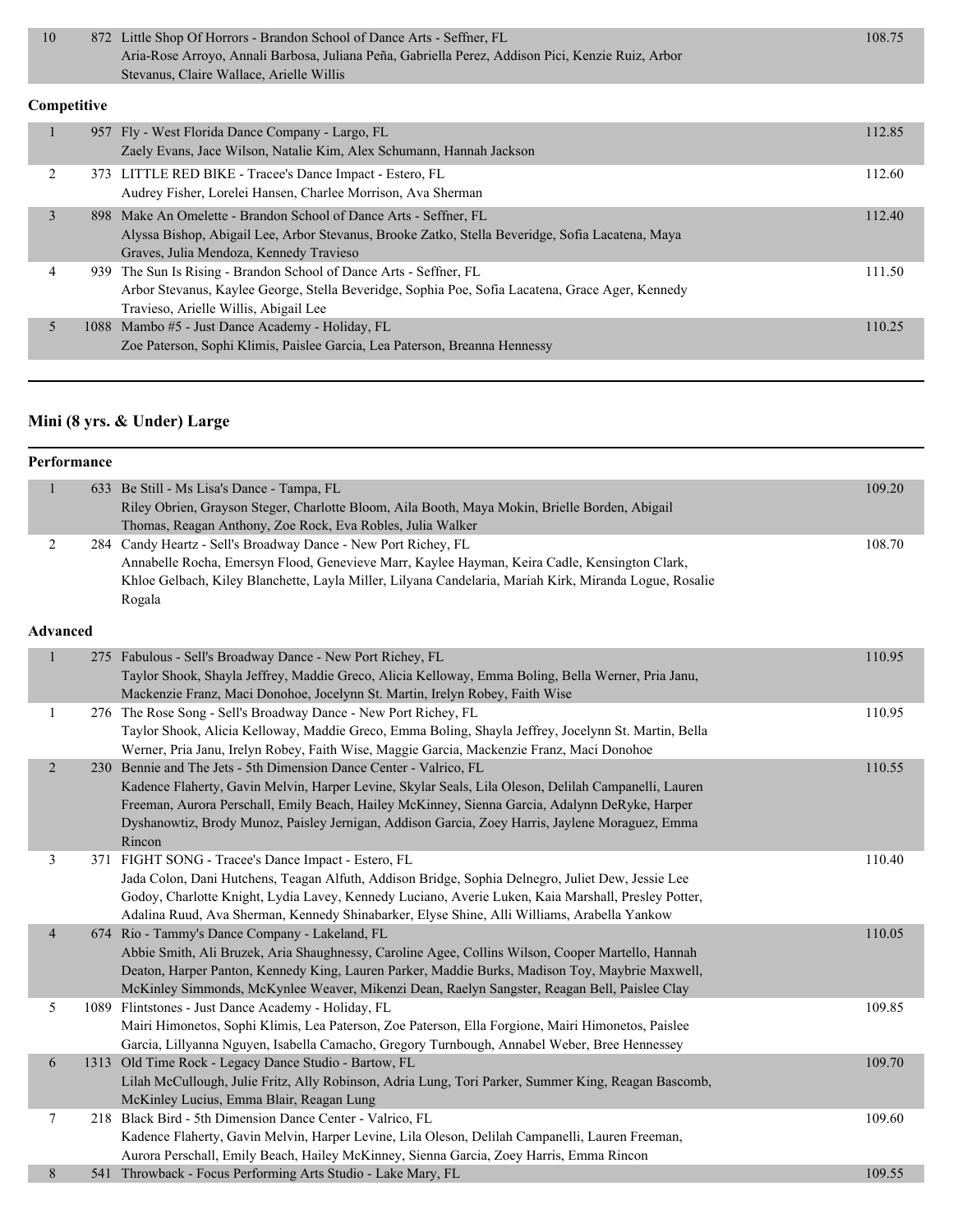|                |     | Emmalee Nelson, Heather Kersten, Josie Rott, Kylie Rose, Skylar Castro, Ashlyn Koslik, Aubrey Nelson,<br>Natalie Kersten, Willow Picos, Lily Karle, Pam Walker, Juliana Peoples, Ilana Shafir                                                                                                                                                                             |        |
|----------------|-----|---------------------------------------------------------------------------------------------------------------------------------------------------------------------------------------------------------------------------------------------------------------------------------------------------------------------------------------------------------------------------|--------|
| 9              |     | 372 KING OF ROCK - Tracee's Dance Impact - Estero, FL<br>Jada Colon, Dani Hutchens, Teagan Alfuth, Addison Bridge, Sophia Delnegro, Juliet Dew, Jessie Lee<br>Godoy, Charlotte Knight, Lydia Lavey, Kennedy Luciano, Averie Luken, Kaia Marshall, Thomas<br>Martorelli, Presley Potter, Adalina Ruud, Kennedy Shinabarker, Elyse Shine, Alli Williams, Arabella<br>Yankow | 109.45 |
| 10             | 232 | Black Magic - 5th Dimension Dance Center - Valrico, FL<br>Gavin Melvin, Harper Levine, Skylar Seals, Delilah Campanelli, Lauren Freeman, Aurora Perschall,<br>Emily Beach, Hailey McKinney, Zoey Harris, Jaylene Moraguez                                                                                                                                                 | 109.10 |
| Competitive    |     |                                                                                                                                                                                                                                                                                                                                                                           |        |
|                | 927 | Terrible - Brandon School of Dance Arts - Seffner, FL<br>Abigail Lee, Alyssa Bishop, Arabella Decker, Arbor Stevanus, Aria-Rose Arroyo, Autumn Bowron,<br>Brooke Zatko, Caleigh Corcino, Emma Thornton, Evette Garcia, Kamryn Kimmel, Kennedy Travieso,<br>Kenzie Ruiz, Peyton Wegner, Rory Faulk, Sofia Lacatena, Sophia Poe, Stella Beveridge, Valentina Borci          | 112.80 |
| 2              |     | 1195 Spice Up Your Life - DanzForce Extreme - Orlando, FL<br>Zoey Sipka, Stella Torres, Rheya Sipka, Kennedy Norman, Kaylah Jones, Jayla Reyes, Eleanor Mendez,<br>Ekaterina Shirshneva, Daniella Cruz, Monica Balaguer                                                                                                                                                   | 111.45 |
| $\overline{3}$ |     | 1091 Wishing Well - Just Dance Academy - Holiday, FL<br>Yanielis Camacho, Isabella Camacho, Adalyn Needes, Emma Garcia, Sophia Hall, Breanna Hennessy,<br>Brooklynne Cronopulos, Marlee Garcia, Paislee Garcia, Zoe Klimis, Sophi Klimis, Martynne Lind, Grace<br>Klimis, Ava Walts                                                                                       | 111.35 |
| $\overline{4}$ |     | 859 It's A Lewk - Brandon School of Dance Arts - Seffner, FL<br>Aria-Rose Arroyo, Valentina Borci, Autumn Bowron, Tyla Collins, Caleigh Corcino, Arabella Decker,<br>Rory Faulk, Delilah Giovenco, Kamryn Kimmel, Carleigh Lezaun, Julia Mendoza, Addison Pici, Sophia<br>Poe, Kenzie Ruiz, Nakia Solano, Emma Thornton, Claire Wallace, Arielle Willis                   | 111.05 |

#### **Mini (8 yrs. & Under) Super**

#### **Performance** 1 325 At The Hop - Drawdy Dance School - Plant City, FL 109.40 Erin Waters, Peyton Pippin, Kadance Drawdy, Ryleigh Rollyson, Payton Beil, Penelope Cruz, Brooklynn Wood, Emily Pares, Charlotte Pletcher, Eleanora Hyde, Olive Lamb, Emmaline Siders, Reagan Rollyson, Sophia Timian, Makenzie Falter, Araya Jackson, Molly Terrell, Stella Paris, Ainslee Creel, Cammie Waters

#### **Competitive**

| 1090 Voice Within - Just Dance Academy - Holiday, FL                                               | 111.70 |
|----------------------------------------------------------------------------------------------------|--------|
| Bria Smith, Gabriella Jones, Mairi Himonetos, Lyla Talkington, Breanna Hennessy, Brooklynne        |        |
| Cronopulos, Marlee Garcia, Paislee Garcia, Ava Walts, Lillyanna Nguyen, Yanielis Camacho, Isabella |        |
| Camacho, Adalyn Needes, Annabel Weber, Eliana Bellant, Emma Garcia, Lea Paterson, Zoe Paterson,    |        |
| Ella Forgione, Martynne Lind, Aubrey Haugh, Sophia Hall                                            |        |

#### **Mini (8 yrs. & Under) Production**

**Competitive**

1 755 Star - Brandon School of Dance Arts - Seffner, FL 111.70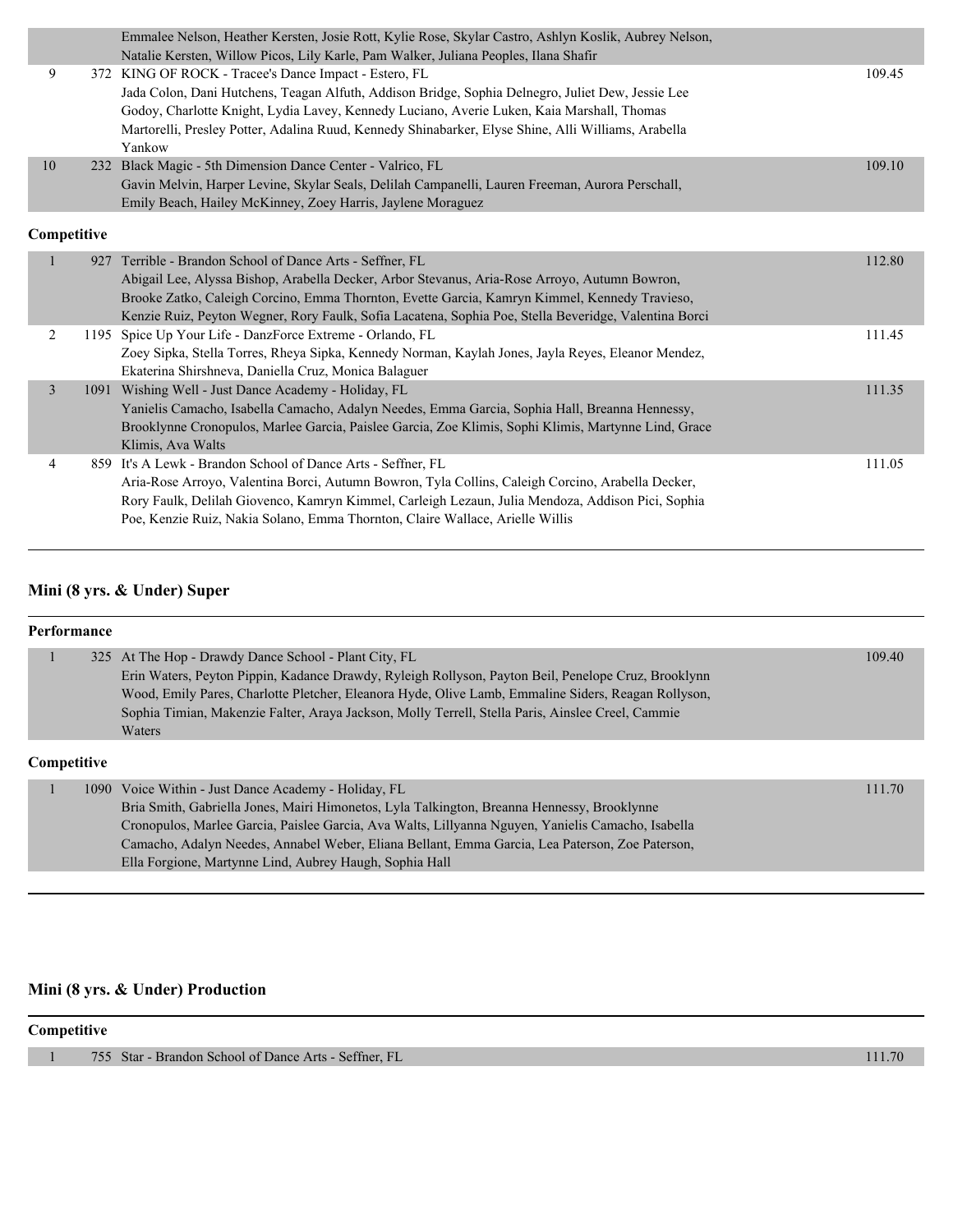Caleigh Corcino, Brooke Zatko, Julia Mendoza, Arbor Stevanus, Kaylee George, Maya Graves, Kenzie Ruiz, Peyton Wegner, Riley Lynch, Camila McMurry, Jonathan Peña, Sophia Poe, Clara Boggs, Autumn Bowron, Stella Beveridge, Carleigh Lezaun, Alyssa Bishop, Kamryn Kimmel, Sofia Lacatena, Nakia Solano, Emma Thornton, Abigail Lee, Grace Ager, Aria-Rose Arroyo, Annali Barbosa, Valentina Borci, Harper Eskenazi, Delilah Giovenco, NovaLeigh Kukwa, Ella Martinez, Juliana Peña, Addison Pici, Naiya Simpkins, Kennedy Travieso, Claire Wallace, Arielle Willis, Tyla Collins, Arabella Decker, Daphne Dziedzic, Rory Faulk, Emmerson Hampton, Gwyneth Willis, Charlotte Nelson, Kamilah Rivera, Mara McCluskey, Gabriella Perez, Linaya Towns, Presley Generelli

#### **Junior (9 - 11 yrs.) Solo**

|              | Performance |                                                                                                     |       |
|--------------|-------------|-----------------------------------------------------------------------------------------------------|-------|
| $\mathbf{1}$ |             | 569 Yonce - Dance University - Bradenton, FL<br>Lucia Lonardo                                       | 83.60 |
| 2            |             | 365 Crocodile Rock - Dancemakers School of Dance - Tampa, FL<br>Taleh Edling                        | 83.40 |
| 3            |             | 32 Shake the Room - Leggz School of Dance - Orlando, FL<br>Jayla Ortiz                              | 83.35 |
| 4            |             | 29 My Boyfriends Back - Leggz School of Dance - Orlando, FL<br>Alyssa Alicea                        | 83.30 |
| 4            |             | 1610 My New Philosophy - Dance 4 Life Academy - Port saint Lucie, FL<br>Agostina Censabella         | 83.30 |
| 5            |             | 156 Tell Your Heart To Beat Again - Dance Quest International - Brandon, FL<br>Kylee Colestock      | 83.25 |
| 5            |             | 1382 Mack The Knife - Angelic Academy of Dance - Bonita Springs, FL<br><b>Mason Nowlin</b>          | 83.25 |
| 6            |             | 1128 Skyfall - Just Dance Academy - Holiday, FL<br>Yanielis Camacho                                 | 82.70 |
| 6            |             | 1172 When I Look At You - Rhythm & Soul Dance - Vero Beach, FL<br>Taylor Willis                     | 82.70 |
| 7            |             | 1189 Human - Dancebox Studio - Tampa, FL<br>Angelina Gutman                                         | 82.65 |
| 8            |             | 572 Ocean Eyes - Dance University - Bradenton, FL<br>Jenna Lee                                      | 82.55 |
| 8            |             | 990 Can't Touch This - Song & Dance, Inc - Wesley Chapel, FL<br><b>Anthony Neris</b>                | 82.55 |
| 9            |             | 570 Rule The World - Dance University - Bradenton, FL<br>Sally Eckelman                             | 82.50 |
| 9            |             | 1367 We Will Rock You - Angelic Academy of Dance - Bonita Springs, FL<br>Colton Adams               | 82.50 |
| 9            |             | 1508 Loose Your Head - Mystical's Dance Company - Sarasota, FL<br>Natalia Powell                    | 82.50 |
| 10           |             | 686 Trainwreck - Tammy's Dance Company - Lakeland, FL<br>Harper Panton                              | 82.45 |
| 10           |             | 1034 I'm Still Standing - Debbie Cole's School of Dance - Homosassa Springs, FL<br>McKenzie Bullard | 82.45 |
| Advanced     |             |                                                                                                     |       |

| 448 RIVER DEEP - Tracee's Dance Impact - Estero, FL<br>Jolie Crimaldi | 85.70 |
|-----------------------------------------------------------------------|-------|
| 87 A Breath of Fresh Air - Ms Lisa's Dance - Tampa, FL                | 85.65 |
| Natalie Swigart                                                       |       |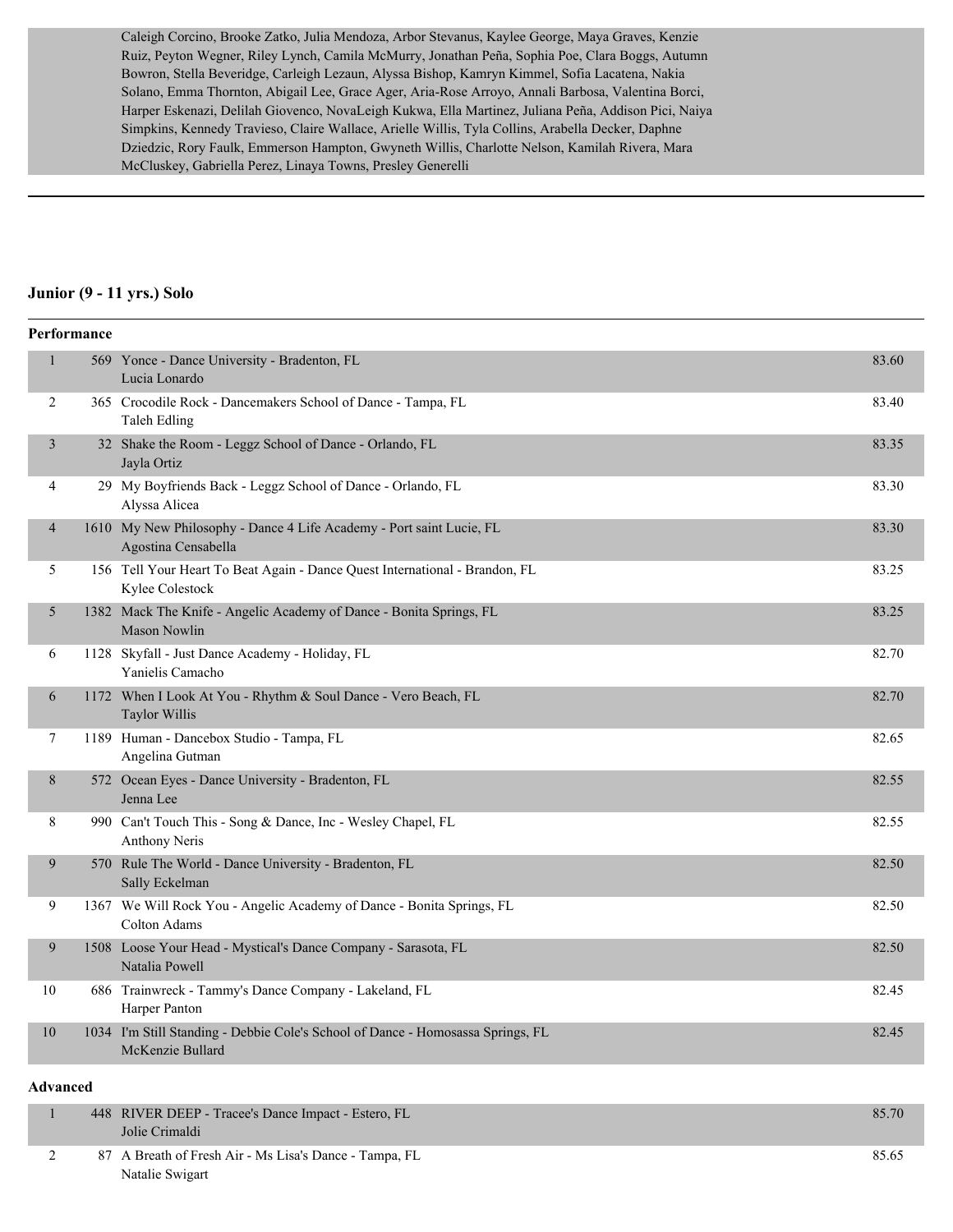| 3              | 356 Fly - Dancemakers School of Dance - Tampa, FL<br>Audrey Little                        | 85.55 |
|----------------|-------------------------------------------------------------------------------------------|-------|
| 3              | 761 Amen - Brandon School of Dance Arts - Seffner, FL<br>Ligia Boyiadzis                  | 85.55 |
| 4              | 881 Milk - Brandon School of Dance Arts - Seffner, FL<br>Sanai Ware                       | 85.45 |
| 5              | 111 Stand Up - FYI Dance Co - St. Petersburg, FL<br>Makayla Mallory                       | 85.30 |
| 6              | 696 Nails Hair Hips Heels - Tammy's Dance Company - Lakeland, FL<br><b>Summer Smith</b>   | 85.20 |
| 7              | 489 Pure Imagination - Focus Performing Arts Studio - Lake Mary, FL<br>Pam Walker         | 85.05 |
| 7              | 677 Lovely - Tammy's Dance Company - Lakeland, FL<br>Khloe Chrisman                       | 85.05 |
| 8              | 451 DIAMONDS - Tracee's Dance Impact - Estero, FL<br>Olivia Delnegro                      | 84.80 |
| 9              | 452 IMPOSSIBLE - Tracee's Dance Impact - Estero, FL<br>Alexa Evangelista                  | 84.75 |
| 9              | 891 Nightingale - Brandon School of Dance Arts - Seffner, FL<br><b>Brecklyn Toennies</b>  | 84.75 |
| 9              | 1116 Diamonds Are A Girls Best Friend - Just Dance Academy - Holiday, FL<br>Martynne Lind | 84.75 |
| 10             | 493 Dream - Focus Performing Arts Studio - Lake Mary, FL<br>Marianna Kyriakou             | 84.70 |
| Competitive    |                                                                                           |       |
| 1              | 775 Black Eyes - Brandon School of Dance Arts - Seffner, FL<br>Reese Kennington           | 85.55 |
| 2              | 772 Beauty Queen - Brandon School of Dance Arts - Seffner, FL<br>Kayra Jewell             | 85.45 |
| 3              | 1114 Black Velvet - Just Dance Academy - Holiday, FL<br>Grace Klimis                      | 85.35 |
| 4              | 364 Still Standing - Dancemakers School of Dance - Tampa, FL<br>Jacob Edling              | 85.25 |
| $\overline{4}$ | 1384 La Fuerza - Angelic Academy of Dance - Bonita Springs, FL<br>Katarina Valverde       | 85.25 |
| 5              | 278 Tiny Dancer - West Florida Dance Company - Largo, FL<br><b>Blake Wilson</b>           | 85.20 |
| 5              | 612 Dismantled - West Florida Dance Company - Largo, FL<br>Olivia Heller                  | 85.20 |
| 6              | 593 Song of the Siren - Esprit Dance Academy - Polk City, FL<br>Maggie Morrisey           | 85.10 |
| 7              | 453 SHOW OFF - Tracee's Dance Impact - Estero, FL<br><b>Audrey Fisher</b>                 | 85.00 |
| 8              | 919 So Long Dearie - Brandon School of Dance Arts - Seffner, FL<br>Stella Beveridge       | 84.75 |
| 9              | 952 Truth I'm Standing On - Brandon School of Dance Arts - Seffner, FL<br>Grace Ager      | 84.55 |
| 9              | 1111 Battlefield - Just Dance Academy - Holiday, FL<br>Aubrey Haugh                       | 84.55 |
| 10             | 1101 Open Arms - Just Dance Academy - Holiday, FL<br>Lyla Talkington                      | 84.50 |
|                |                                                                                           |       |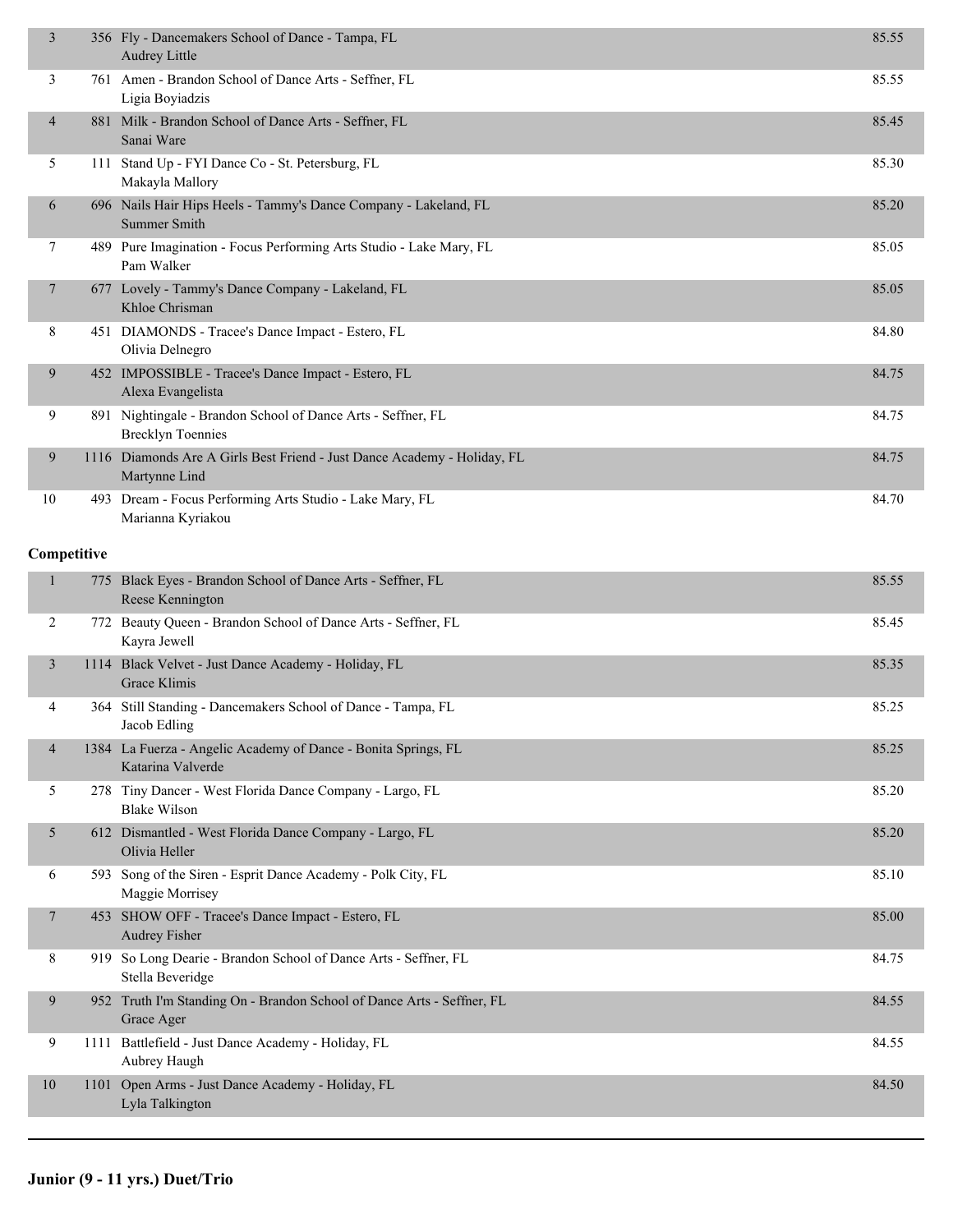|                 | Performance |                                                                                                                                      |        |
|-----------------|-------------|--------------------------------------------------------------------------------------------------------------------------------------|--------|
|                 | 270         | The First Crusade - Grace Place of Okeechobee - Okeechobee, FL<br>Jaxon Penrod, Kenady Hopkins                                       | 83.40  |
| 2               |             | 46 Fall On Me - Y Dance Academy - St Petersburg, FL<br>Ava Danecki, Megan Fogarty                                                    | 83.15  |
| 3               |             | 274 Take That Chance - Grace Place of Okeechobee - Okeechobee, FL<br>Milliani Valenciano, Jaxon Penrod, Kenady Hopkins               | 82.90  |
| 4               |             | 1162 Supermarket Flowers - Rhythm & Soul Dance - Vero Beach, FL<br>Melina DePinho, Taylor Willis, Isabella Stone                     | 82.65  |
| 5               |             | 1188 She's A Lady - Dancebox Studio - Tampa, FL<br>Angelina Gutman, Elise Reno                                                       | 82.60  |
| 6               |             | 628 Fairy Doll - Dance Quest International - Brandon, FL<br>Kylee Colestock, Gabriella Vargas, Carlee Korte                          | 82.45  |
| 7               |             | 1053 Friend Like Me - Debbie Cole's School of Dance - Homosassa Springs, FL<br>Shiloh Sphon, Alyvia Bojalad                          | 82.20  |
| 8               |             | 69 Fancy Boss - Y Dance Academy - St Petersburg, FL<br>Ava Fanning, Kaitlyn Kidwell                                                  | 82.15  |
| 8               |             | 1357 Loathing - Angelic Academy of Dance - Bonita Springs, FL<br>Ellie Barbier, Zola Barbier                                         | 82.15  |
| 8               |             | 1363 Blues Brothers - Angelic Academy of Dance - Bonita Springs, FL<br>Colton Adams, Mason Nowlin                                    | 82.15  |
| 9               |             | 1606 Follow The Leader - Dance 4 Life Academy - Port saint Lucie, FL<br>Sophia Arroyave, Salome Arroyave                             | 82.10  |
| 10              |             | 1205 I Don't Feel Like Dancing - Footnotes Dance & Music Studio - Lehigh Acres, FL<br>Mattie Newkirk, Neveah Penrod, Angelina Torres | 82.00  |
| <b>Advanced</b> |             |                                                                                                                                      |        |
| $\mathbf{1}$    |             | 1635 Everything - 5th Dimension Dance Center - Valrico, FL<br>Paisley Jernigan, Adalynn Deryke                                       | 113.20 |
| 2               |             | 944 Thousand Years - Brandon School of Dance Arts - Seffner, FL<br>Julia Mendoza, Nakia Solano, Kennedy Travieso                     | 112.15 |
| 3               | 229         | If I Had A Boat - 5th Dimension Dance Center - Valrico, FL<br>Adalynn DeRyke, Harper Dyshanowtiz, Gabriella Beach                    | 112.10 |
| 4               |             | 704 Tether Me - Tammy's Dance Company - Lakeland, FL<br>Khloe Chrisman, Malia Franklin, Aria Shaughnessy                             | 111.80 |
| 5               |             | 291 Glam - Sell's Broadway Dance - New Port Richey, FL<br>Pria Janu, Maggie Garcia                                                   | 111.75 |
| 5               |             | 813 Explosions - Brandon School of Dance Arts - Seffner, FL<br>Rory Faulk, Lucia McIlwain, Valentina Restrepo                        | 111.75 |
| 6               |             | 290 Dreaming - Sell's Broadway Dance - New Port Richey, FL<br>Alicia Kelloway, Faith Wise                                            | 111.65 |
| 6               |             | 463 STAND IN THE LIGHT - Tracee's Dance Impact - Estero, FL<br>Anna Kentrus, Nadia Philipps                                          | 111.65 |
| 7               |             | 269 Have Courage & Be Kind - Grace Place of Okeechobee - Okeechobee, FL<br>Dorothy Raney, Emma Chandler, Allie Love                  | 111.50 |
| 8               |             | 703 Pure Imagination - Tammy's Dance Company - Lakeland, FL<br>Ali Bruzek, Maybrie Maxwell, Harper Panton                            | 111.45 |
| 9               |             | 293 Never Alone - Sell's Broadway Dance - New Port Richey, FL<br>Jocelynn St. Martin, Irelyn Robey                                   | 111.35 |
| 10              |             | 1485 Wild Party - Brandon School of Dance Arts - Seffner, FL<br>Sophia Poe, Olivia Rainey                                            | 111.30 |

#### **Competitive**

| 882 Monster Within - Brandon School of Dance Arts - Seffner, FL | 85.40 |
|-----------------------------------------------------------------|-------|
| Kayra Jewell, Reese Kennington                                  |       |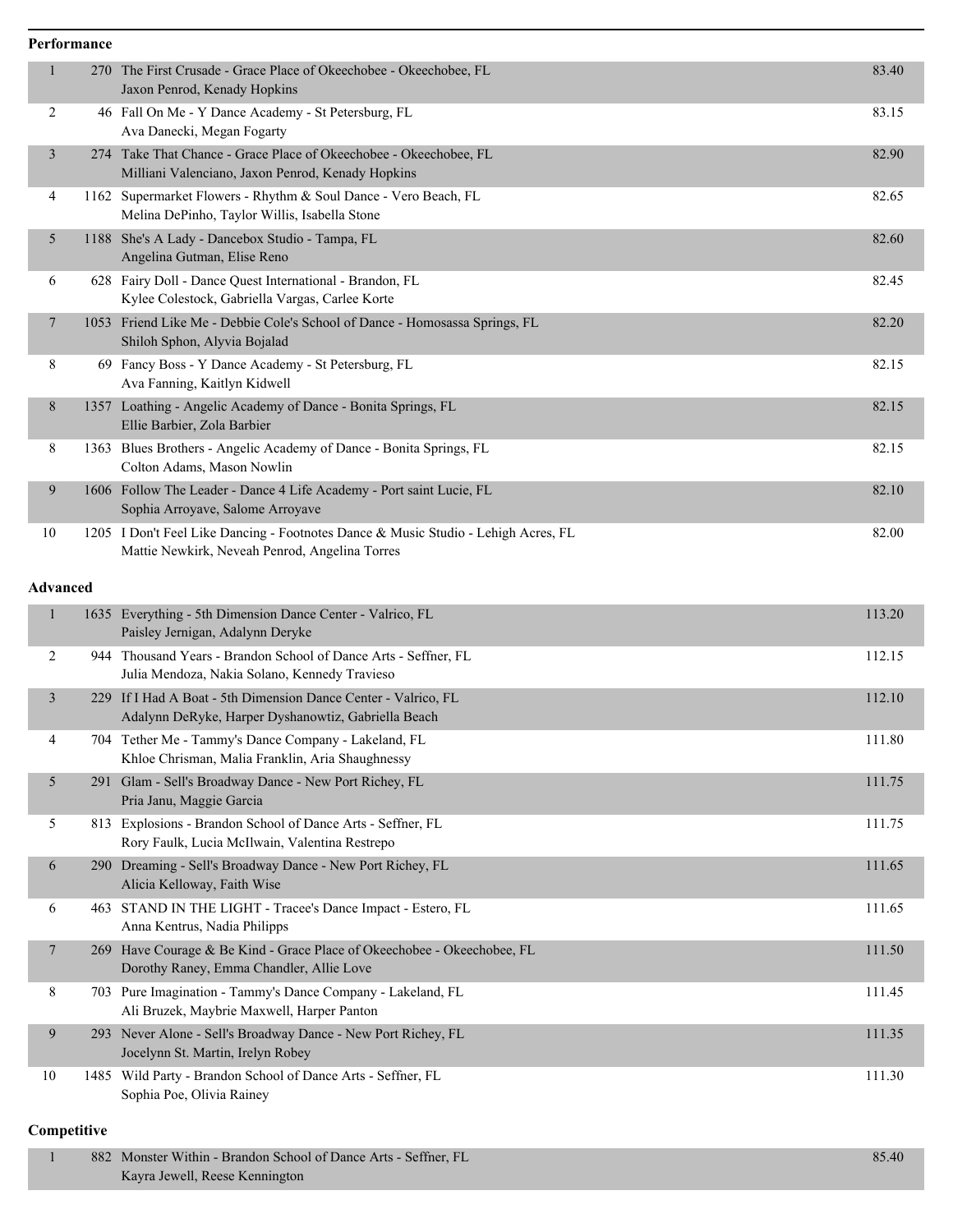| $\overline{2}$ |     | 590 Fly With Me - Esprit Dance Academy - Polk City, FL<br>Maggie Morrisey, Sabella Winn                           | 85.20 |
|----------------|-----|-------------------------------------------------------------------------------------------------------------------|-------|
| $\overline{3}$ |     | 281 Me And My Shadow - West Florida Dance Company - Largo, FL<br>Ava Kim, Natalie Kim                             | 85.10 |
| 4              |     | 261 Cliq - West Florida Dance Company - Largo, FL<br>Olivia Heller, Bailey Heller                                 | 85.00 |
| $\overline{4}$ |     | 465 WHO'S DOROTHY - Tracee's Dance Impact - Estero, FL<br>Audrey Fisher, Charlee Morrison                         | 85.00 |
| 5              |     | 1281 Hummed Low - DanzForce Extreme - Orlando, FL<br>Mikaela De La Rosa, Layla Torres                             | 84.75 |
| 6              | 529 | Nobody's Watching - Focus Performing Arts Studio - Lake Mary, FL<br>Jenna Romanic, Pam Walker, Jessica Pierce     | 84.60 |
| 7              |     | 1123 Little Party - Just Dance Academy - Holiday, FL<br>Keira Wingeier, Aubrey Haugh                              | 84.45 |
| 8              |     | 947 To Build a Home - Brandon School of Dance Arts - Seffner, FL<br>Ligia Boyiadzis, Brooke Zatko, Sofia Lacatena | 84.40 |
| 9              |     | 902 Peas in a Pod - Brandon School of Dance Arts - Seffner, FL<br>Stella Beveridge, Kennedy Travieso              | 84.35 |
| 9              |     | 938 The Rose - Brandon School of Dance Arts - Seffner, FL<br>Abigail Lee, Grace Ager                              | 84.35 |
| 9              |     | 1479 Werk - Brandon School of Dance Arts - Seffner, FL<br>Alyssa Bishop, Emma Thornton, Sanai Ware                | 84.35 |
| 10             |     | 1282 Hold My Hand - DanzForce Extreme - Orlando, FL<br>Adriana DiRisio, Arwen Phatak                              | 84.25 |
|                |     |                                                                                                                   |       |

# **Junior (9 - 11 yrs.) Small**

|                 | Performance |                                                                                                                                                                                             |        |
|-----------------|-------------|---------------------------------------------------------------------------------------------------------------------------------------------------------------------------------------------|--------|
| $\mathbf{1}$    |             | 553 Speechless - Dance University - Bradenton, FL<br>Mia Bryant, Diyani Reyna, Jenna Lee, Lucia Lonardo, Peyton Shively, Sally Eckelman, Sophia Mullis,<br>Bailey Merriman, Lilyana Simsek  | 111.65 |
| 2               |             | 172 Church Clap - Carol Grayson School of Dance - Lakeland, FL<br>Peyton Altman, Megan Naylor, Kendall Robichaud, Avery Smith                                                               | 111.15 |
| $\overline{3}$  |             | 555 Temperature - Dance University - Bradenton, FL<br>Mia Bryant, Jenna Lee, Bailey Merriman, Diyani Reyna, Lilyana Simsek, Lucia Lonardo, Peyton Shively,<br>Sally Eckelman, Sophia Mullis | 110.90 |
| 4               |             | 170 The Glamourous Life - Carol Grayson School of Dance - Lakeland, FL<br>Peyton Altman, Megan Naylor, Kendall Robichaud, Avery Smith                                                       | 110.85 |
| 5               |             | 134 Names - Dance Quest International - Brandon, FL<br>Makenzie Allen, Kylee Colestock, Kaija Walker, Gabriella Vargas, Carly Guess, Carlee Korte, Annabelle<br>Allocco                     | 110.50 |
| 6               |             | 1180 Covergirl - Dancebox Studio - Tampa, FL<br>Adi Santomaggio, Angelina Gutman, Elise Reno, Phoebe Bomstein                                                                               | 110.35 |
| $7\phantom{.0}$ |             | 171 Bugle Boy - Carol Grayson School of Dance - Lakeland, FL<br>Kendall Robichaud, Peyton Altman, Megan Naylor, Avery Smith, Emma Kate Franklin                                             | 110.30 |
| 8               |             | 964 Bennie & The Jets - Song & Dance, Inc - Wesley Chapel, FL<br>Madison Randolph, Jaciee Sinka, Anthony Neris, Katie Bigel, Layla Compau                                                   | 110.20 |
| 9               |             | 135 Pink Panther Remix - Dance Quest International - Brandon, FL<br>Makenzie Allen, Kylee Colestock, Kaija Walker, Gabriella Vargas, Carly Guess, Carlee Korte, Annabelle<br>Allocco        | 110.00 |
| 10              |             | 552 Legs - Dance University - Bradenton, FL<br>Bailey Merriman, Lilyana Simsek, Peyton Shively, Mia Bryant, Sophia Mullis, Sally Eckelman, Lucia<br>Lonardo, Jenna Lee, Diyani Reyna        | 109.95 |
| <b>Advanced</b> |             |                                                                                                                                                                                             |        |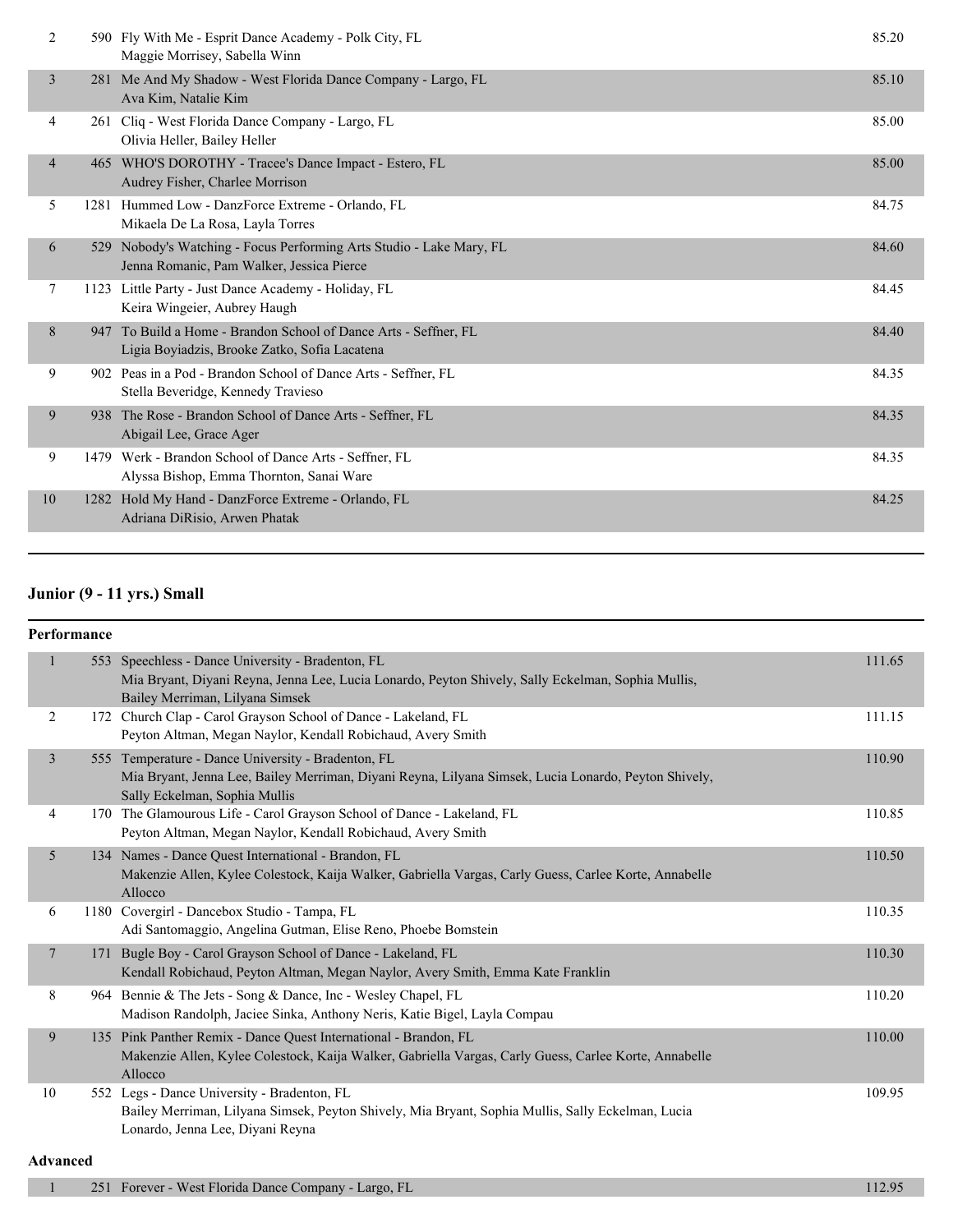|                |     | Ilaria Del Basso, Chloe Armstrong, Regan Rau, Victoria Schumann, Spirit Crayton, Caroline LeColst,<br>Elizabeth Wheeler, Lillie Pfaff Hartman                   |        |
|----------------|-----|-----------------------------------------------------------------------------------------------------------------------------------------------------------------|--------|
| 2              |     | 253 Savage Distort - West Florida Dance Company - Largo, FL                                                                                                     | 112.70 |
|                |     | Ilaria Del Basso, Lillie Pfaff Hartman, Chloe Armstrong, Spirit Crayton, Caroline LeColst, Elizabeth                                                            |        |
|                |     | Wheeler, Victoria Schumann                                                                                                                                      |        |
| $\mathfrak{Z}$ |     | 715 Heaven - Tammy's Dance Company - Lakeland, FL                                                                                                               | 112.50 |
|                |     | Aria Shaughnessy, Autumn Smith, Delanie Smith, Kaitlyn Shadd, Khloe Chrisman, Malia Franklin,                                                                   |        |
|                |     | Sophia Panton, Summer Smith                                                                                                                                     |        |
| 4              |     | 250 Sax - West Florida Dance Company - Largo, FL                                                                                                                | 112.45 |
|                |     | Ilaria Del Basso, Lillie Pfaff Hartman, Chloe Armstrong, Regan Rau, Spirit Crayton, Caroline LeColst,                                                           |        |
|                |     | Elizabeth Wheeler, Victoria Schumann, Sophia Schumann                                                                                                           |        |
| 5              |     | 127 Groove Is In The Heart - West Florida Dance Company - Largo, FL                                                                                             | 112.25 |
|                |     | Spirit Crayton, Jordyn Driscoll, Caroline LeColst, Elizabeth Wheeler, Ilaria Del Basso, Sophia Schumann,                                                        |        |
|                |     | Victoria Schumann                                                                                                                                               |        |
| 5              |     | 711 Hometown Glory - Tammy's Dance Company - Lakeland, FL<br>Ali Bruzek, Aria Shaughnessy, Harper Panton, Khloe Chrisman, Maddie Burks, Malia Franklin, Maybrie | 112.25 |
|                |     | Maxwell, Michaela Agee                                                                                                                                          |        |
| 6              |     | 804 Down The Rabbit Hole - Brandon School of Dance Arts - Seffner, FL                                                                                           | 112.00 |
|                |     | Lyla Beamer, Lucia McIlwain, Olivia Rainey, Ellie DeMarcay, Ligia Boyiadzis, Sloan Saavedra, Gwyneth                                                            |        |
|                |     | Willis, Blakely Wise, Laurel Grey Yelverton                                                                                                                     |        |
| 7              |     | 74 Glory - Ms Lisa's Dance - Tampa, FL                                                                                                                          | 111.95 |
|                |     | Isabella Jeffries, Leilani McLean, Avery Walker, Willow Marsh, Milania Capo, Katie Kellogg, Julia                                                               |        |
|                |     | Swigart                                                                                                                                                         |        |
| 8              |     | 588 Tom Sawyer - Esprit Dance Academy - Polk City, FL                                                                                                           | 111.90 |
|                |     | Charlee LeFan, Charlotte Howell, Chloe Walker, Isabella Barr, Maia Sancen Henderson, Scarlett Spann,                                                            |        |
|                |     | Skylar Bueno, Adrienne Smith                                                                                                                                    |        |
| 9              |     | 585 Rescue - Esprit Dance Academy - Polk City, FL                                                                                                               | 111.85 |
|                |     | Chloe Walker, Isabella Barr, Scarlett Spann, Adrienne Smith, Skylar Bueno, Maia Sancen Henderson,                                                               |        |
|                |     | Charlee LeFan                                                                                                                                                   |        |
| $10\,$         |     | 538 Into the West - Focus Performing Arts Studio - Lake Mary, FL                                                                                                | 111.70 |
|                |     | Aubrey Nelson, Elise Rosa, Julia Tabaka, Lily Karle, Madilyn King, Marianna Kyriakou, Sophia Munoz,                                                             |        |
|                |     | Willow Picos, Scarlett Cady                                                                                                                                     |        |
|                |     |                                                                                                                                                                 |        |
|                |     |                                                                                                                                                                 |        |
| Competitive    |     |                                                                                                                                                                 |        |
|                | 897 | Omigod - Brandon School of Dance Arts - Seffner, FL                                                                                                             | 114.40 |
|                |     | Michaela Beveridge, Alyssa Bishop, Ava Raab, Brooke Zatko, Ligia Boyiadzis, Kayra Jewell, Reese                                                                 |        |
|                |     | Kennington, Reagan Seager, Sanai Ware                                                                                                                           |        |
|                |     | 1197 What It Takes - DanzForce Extreme - Orlando, FL                                                                                                            | 114.15 |
|                |     | Adriana Zapatier, Sienna Blatz, Mikaela De La Rosa, Izzy Kammerer, Shruthy Thamizhavel, Amie'elle                                                               |        |
| $\mathfrak{Z}$ |     | Lanusse, Megan Rothman, Layla Torres, Kendra Beals                                                                                                              | 113.90 |
|                |     | 634 Repeat Until Life - Ms Lisa's Dance - Tampa, FL<br>Isabella Jeffries, Milania Capo, Natalie Swigart, Katie Kellogg, Lauren Badertscher                      |        |
|                |     |                                                                                                                                                                 |        |
| 4              |     | 895 Nothing But This Moment - Brandon School of Dance Arts - Seffner, FL                                                                                        | 113.75 |
|                |     | Ava Bishop, Lexi Billman, Michaela Beveridge, Ligia Boyiadzis, Lauren Hawley, Kayra Jewell, Sanai                                                               |        |
| 5              |     | Ware, Reese Kennington                                                                                                                                          |        |
|                |     | 934 The Moon and the Stars - Brandon School of Dance Arts - Seffner, FL                                                                                         | 113.50 |
|                |     | Grace Ager, Lyla Beamer, Ella Gleason, Lauren Hawley, Kamryn Kimmel, Abigail Lee, Evva Pitts,<br>Valentina Restrepo, Emma Thornton                              |        |
| 6              |     | 1098 Better Without You - Just Dance Academy - Holiday, FL                                                                                                      | 113.20 |
|                |     | Emma Garcia, Aubrey Haugh, Lyla Talkington, Annsley Avise, Keira Wingeier                                                                                       |        |
| 6              |     |                                                                                                                                                                 | 113.20 |
|                |     | 1196 Cowboy Take Me Away - DanzForce Extreme - Orlando, FL                                                                                                      |        |
|                |     | Kayleigh LaBuda, Izzy Kammerer, Arwen Phatak, Adriana Zapatier, Adriana DiRisio, Leah Hichez                                                                    |        |
| 6              |     | 1629 Red Alert - West Florida Dance Company - Largo, FL                                                                                                         | 113.20 |
|                |     | Ava Kim, Ella Schumann, Madsion Fernandez, Blake Wilson, Olivia Heller, Bailey Heller, Natalie Kim                                                              |        |
| 7              |     | 216 Goodbye Yellow Brick Road - 5th Dimension Dance Center - Valrico, FL                                                                                        | 113.10 |
|                |     | Paisley Jernigan, Harper Dyshanowtiz, Genesis Valle, Gabriella Beach, Faith Barile, Brody Munoz,                                                                |        |
|                |     | Addison Garcia, Adalynn DeRyke                                                                                                                                  |        |
| 7              |     | 1198 This Mountain - DanzForce Extreme - Orlando, FL                                                                                                            | 113.10 |
|                |     | Kendra Beals, Mikaela De La Rosa, Adriana DiRisio, Layla Torres, Emayla Padilla, Ava Phatak,                                                                    |        |
| 8              |     | Amie'elle Lanusse<br>343 Umbrella - Dancemakers School of Dance - Tampa, FL                                                                                     | 113.00 |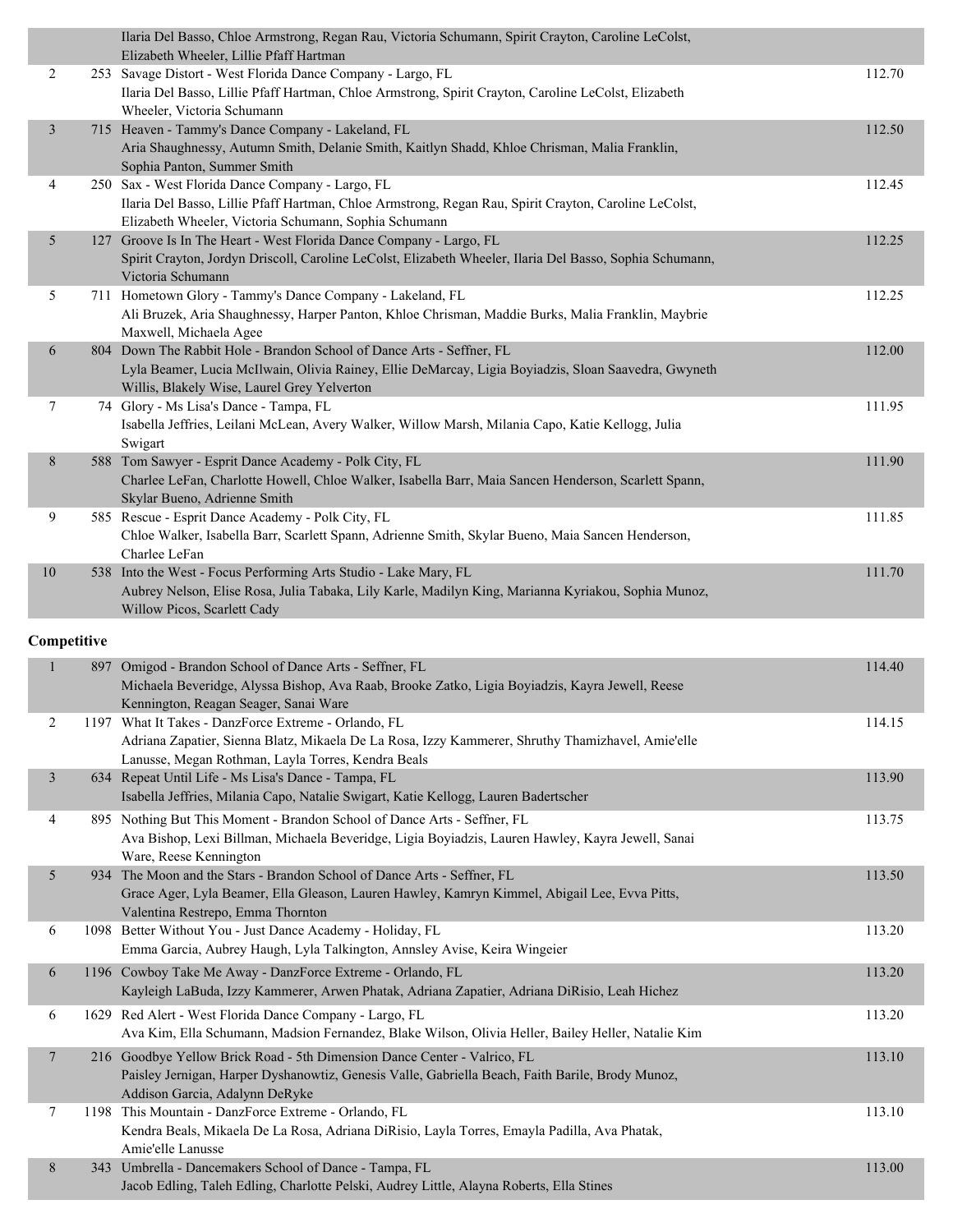| 1094 Woman - Just Dance Academy - Holiday, FL                                                     | 12.90  |
|---------------------------------------------------------------------------------------------------|--------|
| Annsley Avise, Keira Wingeier, Lyla Talkington, Addison Dumelle, Aubrey Haugh, Emma Garcia,       |        |
| Martynne Lind, Grace Klimis, Ava Walts                                                            |        |
| 10<br>380 BLACK & GOLD - Tracee's Dance Impact - Estero, FL                                       | 112.85 |
| Jolie Crimaldi, Olivia Delnegro, Alyse Dew, Madison Knight, Angelina Kuhn, Addison Mangold, Nadia |        |
| Philipps, Charlee Scott, Camden Stevenson-Smith                                                   |        |

# **Junior (9 - 11 yrs.) Large**

|                | Performance |                                                                                                                                                                  |        |
|----------------|-------------|------------------------------------------------------------------------------------------------------------------------------------------------------------------|--------|
| $\mathbf{1}$   |             | 33 What The World Needs Now - Y Dance Academy - St Petersburg, FL                                                                                                | 111.00 |
|                |             | Alyssa Crisp, Ava Danecki, Lia Dell, Addison Vasallo, Alani Thomas, Megan Fogarty, Alanah Flounary,                                                              |        |
|                |             | Ava Fanning, Alexa Sawa, Lucia Beneroso                                                                                                                          |        |
| 2              |             | 1638 Wind It Up - Dance 4 Life Academy - Port saint Lucie, FL                                                                                                    | 110.80 |
|                |             | Isabella Gago, Gabriella Long, Eden Smith, Agostina Censabella, Meta Stonyte, Tina Taverez, Makenzie                                                             |        |
|                |             | Saks, Briana Wallace, Sophia Arroyave, Olivia Rynning, Mia Cardenas                                                                                              |        |
| $\mathfrak{Z}$ |             | 42 Follow The Leader - Y Dance Academy - St Petersburg, FL                                                                                                       | 110.65 |
|                |             | Addison Vasallo, Alani Thomas, Alanah Flounary, Alexa Sawa, Lucia Beneroso, Alyssa Crisp, Lia Dell,                                                              |        |
|                |             | Ava Fanning, Kaitlyn Kidwell, Victoria Vetter, Shania Walker                                                                                                     |        |
| 4              |             | 1505 It Is A Hard Knock Life - Mystical's Dance Company - Sarasota, FL                                                                                           | 109.95 |
|                |             | Aubrey Bland, Yana Bendersky, Sophia Yearley, Natalia Powell, Lucy Tonnesen, Kirsyn Reyher, Jillian                                                              |        |
|                |             | Yunis, Jamie Hinck, Aliana Castro, Addison Gier, Sawyer Abosch, Samantha Esquivel, Melanie                                                                       |        |
|                |             | Johannsen                                                                                                                                                        |        |
| 5              |             | 1532 Umbrella - Mystical's Dance Company - Sarasota, FL                                                                                                          | 109.75 |
|                |             | Kate Skipper, Sawyer Abosch, Aubrey Bland, Sophia Yearley, Natalia Powell, Lucy Tonnesen, Kirsyn                                                                 |        |
|                |             | Reyher, Jillian Yunis, Melanie Johannsen, Jamie Hinck                                                                                                            |        |
| 6              |             | 76 Sing, Sing, Sing - Ms Lisa's Dance - Tampa, FL                                                                                                                | 109.45 |
|                |             | Sadie Stephenson, Layal Barry, Abigail Thomas, Creedence Richardson, Shea Sammis, Riley Obrien,                                                                  |        |
|                |             | Grayson Steger, Campbell Chandler, Sophia Shelhart, Aila Booth, Maddie Debord, Mary Morrison,<br>Naomi Anderson, Sophie Meers                                    |        |
| 6              |             | 1566 Never Letting Go - Dance 4 Life Academy - Port saint Lucie, FL                                                                                              | 109.45 |
|                |             | Emma Smith, Mika Vick, Isabella Gago, Agostina Censabella, Salome Arroyave, Eden Smith, Gabriella                                                                |        |
|                |             | Long, Layla Kauffman, Makenzie Saks, Tina Tavarez                                                                                                                |        |
| 7              |             | 1553 Scooby Doo - Dance 4 Life Academy - Port saint Lucie, FL                                                                                                    | 109.25 |
|                |             | Aubrey Bruce, Teaghan Spencer, Emma Smith, Alexander Tavarez, Aria Diaz, Salome Arroyave, Mycah                                                                  |        |
|                |             | Rocque, Tina Tavarez, Caroline Barrett, Layla Kauffman                                                                                                           |        |
|                |             |                                                                                                                                                                  |        |
| Advanced       |             |                                                                                                                                                                  |        |
| $\mathbf{1}$   |             | 254 Homecoming - West Florida Dance Company - Largo, FL                                                                                                          | 112.30 |
|                |             | Chloe Armstrong, Reeya Garg, Regan Rau, Spirit Crayton, Jordyn Driscoll, Caroline LeColst, Elizabeth                                                             |        |
|                |             | Wheeler, Sophia Schumann, Victoria Schumann, Ilaria Del Basso, Lillie Pfaff Hartman                                                                              |        |
| $\mathbf{1}$   |             | 796 Cross That Bridge - Brandon School of Dance Arts - Seffner, FL                                                                                               | 112.30 |
|                |             | Avery Zielinski, Angelia Skye Prieto, Lyla Beamer, Reagan Seager, Lucia McIlwain, Emily Quackenbush,                                                             |        |
|                |             | Olivia Rainey, Ellie DeMarcay, Rory Faulk, Blakely Wise, Laurel Grey Yelverton, Sloan Saavedra,                                                                  |        |
|                |             | Leilani Westfield, Whitney Pitterle, Gwyneth Willis                                                                                                              |        |
| $\overline{2}$ |             | 252 500 Miles - West Florida Dance Company - Largo, FL                                                                                                           | 112.20 |
|                |             | Ilaria Del Basso, Lillie Pfaff Hartman, Chloe Armstrong, Regan Rau, Spirit Crayton, Jordyn Driscoll,                                                             |        |
|                |             | Caroline LeColst, Elizabeth Wheeler, Sophia Schumann, Victoria Schumann, Reeya Garg                                                                              |        |
| 2              |             | 709 Oh What a Mess - Tammy's Dance Company - Lakeland, FL                                                                                                        | 112.20 |
|                |             | Ali Bruzek, Aria Shaughnessy, Autumn Smith, Isabella Steele, Delanie Smith, Harper Panton, Jenna                                                                 |        |
|                |             | Graham, Kaitlyn Shadd, Khloe Chrisman, Maddie Burks, Malia Franklin, Maybrie Maxwell, Michaela<br>Agee, Nolani Edler, Peyton Howell, Sophia Panton, Summer Smith |        |
|                |             | 722 AWOL - Leonard's Academy of Dance - Brandon, FL                                                                                                              |        |
| $\mathfrak{Z}$ |             | Kierra Brown, Jordyn Burgess, Jaz Pickett, Jade Santana, Blake Felder, Azariah Woodard, Autumn Davis,                                                            | 111.75 |
|                |             | Amarria Toussaint, Zoie Jones, Zuri Brown, Raelynn Mann                                                                                                          |        |
| 4              |             | 119 Lets Hear It for the Boy - FYI Dance Co - St. Petersburg, FL                                                                                                 | 111.70 |
|                |             | Jocelyn Lee, Ettie Kilborn, Makayla Mallory, Mia Rebina, Elijah Burden, Soraiya Edwards, Aja Reed,                                                               |        |
|                |             | Olivia Rohrbach, Kyleigh Trowell, Benton Stuart                                                                                                                  |        |
| 5              |             | 379 DO IT LIKE THIS - Tracee's Dance Impact - Estero, FL                                                                                                         | 111.65 |
|                |             |                                                                                                                                                                  |        |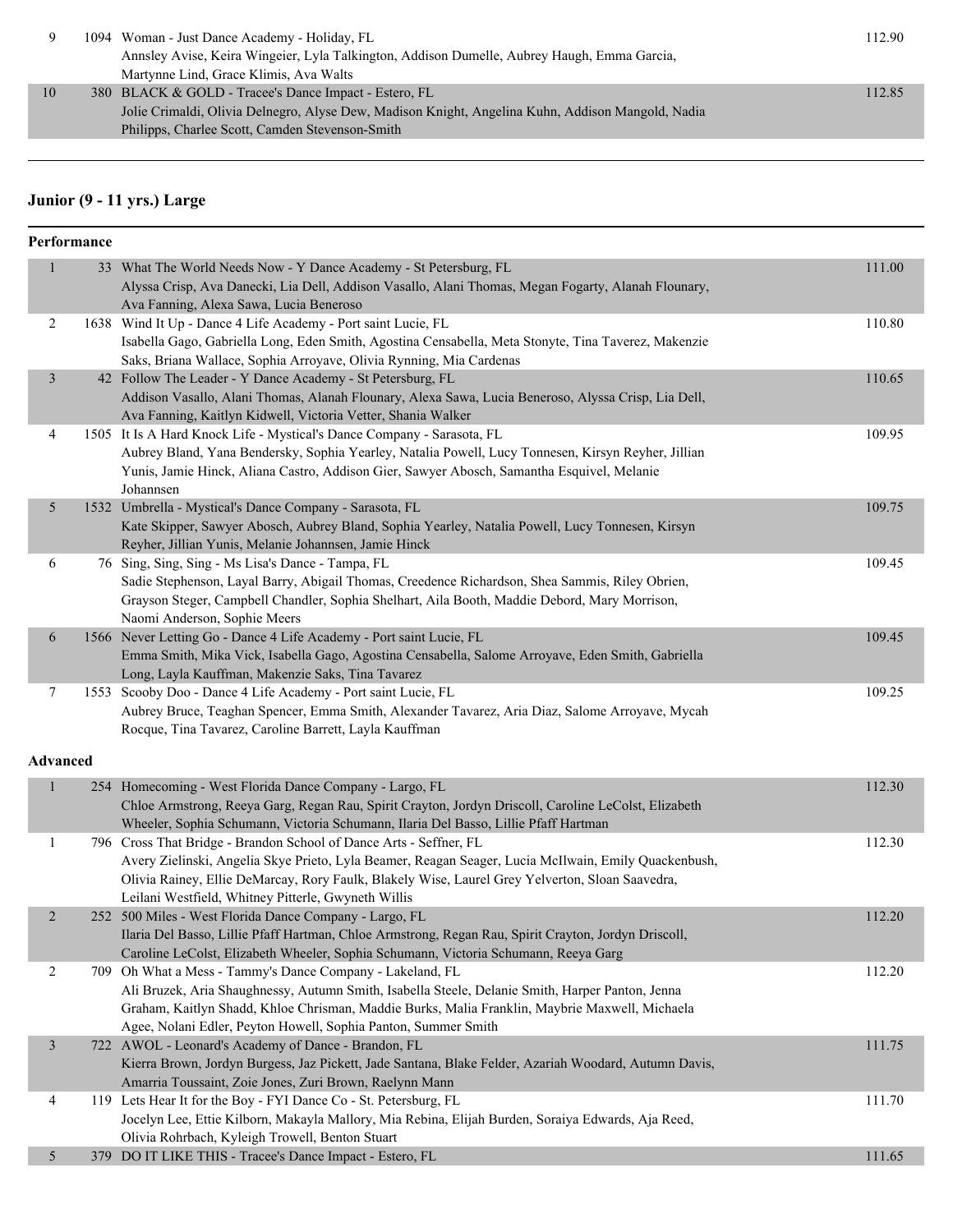|                |             | Randi Ellsworth, Charley Hrebal, Dana Vanaman, Avery Biada, Brooke Brindley, Brenna Conrey,<br>Amanda Dente, Alexa Evangelista, Annabelle Jones, Anna Kentrus, Liliana Mace, Ava McNamara, Talya<br>Nassar, Ava Scott, Leah Shimko                                                                                                                                                          |        |
|----------------|-------------|---------------------------------------------------------------------------------------------------------------------------------------------------------------------------------------------------------------------------------------------------------------------------------------------------------------------------------------------------------------------------------------------|--------|
| 6              |             | 632 Come on Down to Me - Ms Lisa's Dance - Tampa, FL<br>Leilani McLean, Avery Walker, Sophie Meers, Harper Scott, Nevaeh Desert, Julia Walker, Addison<br>Richardson, Sofia Vaso, Maddie Debord, Katie Kellogg                                                                                                                                                                              | 111.45 |
| $\overline{7}$ |             | 34 Sparkling Diamonds - Y Dance Academy - St Petersburg, FL<br>Amelia Ales, Anaya Meinke, Kendall Reynolds, Mackenzie Hughey, Madalyn Mory, Marina Bozeman,<br>Morgan Pavlovich, Nya Flickinger, Adalyn Ball, Marin Repka                                                                                                                                                                   | 111.40 |
| 8              |             | 714 Extra Grande - Tammy's Dance Company - Lakeland, FL<br>Abbie Smith, Autumn Smith, Isabella Steele, Brooke Cason, Caroline Agee, Cooper Martello, Delanie<br>Smith, Harper Panton, Hayden Haynes, Jenna Graham, Lauren Parker, Marilyn Perez, McKynlee Weaver,<br>Nolani Edler, Savannah Heatwole, Sophia Panton, Summer Smith                                                           | 111.25 |
|                | Competitive |                                                                                                                                                                                                                                                                                                                                                                                             |        |
| 1              |             | 1199 No Roots - DanzForce Extreme - Orlando, FL<br>Sienna Blatz, Ruby Thomson, Carlyn Bauer, Monica Balaguer, Mikaela De La Rosa, Leah Hichez, Layla<br>Torres, Kendra Beals, Kayleigh LaBuda, Izzy Kammerer, Arwen Phatak, Amie'elle Lanusse, Adriana<br>Zapatier, Adriana DiRisio, Jayla Reyes                                                                                            | 114.50 |
| 2              |             | 793 Christmastown - Brandon School of Dance Arts - Seffner, FL<br>Ligia Boyiadzis, Kayra Jewell, Stella Beveridge, Lexi Billman, Caleigh Corcino, Ella Gleason, Peyton<br>Keipper, Reese Kennington, Briyanna Lavender, Evva Pitts, Ava Raab, Valentina Restrepo, Akira Solano,<br>Emma Thornton, Brecklyn Toennies, Brooke Zatko, Brinley Zoellner, Sanai Ware                             | 113.85 |
| $\mathfrak{Z}$ |             | 1220 Welcome Home - DanzForce Extreme - Orlando, FL<br>Adriana Zapatier, Kendra Beals, Sienna Blatz, Mikaela De La Rosa, Adriana DiRisio, Haleina Nguyen,<br>Shruthy Thamizhavel, Arwen Phatak, Layla Torres, Kayleigh LaBuda, Amie'elle Lanusse, Emayla Padilla,<br>Ava Phatak                                                                                                             | 113.30 |
| 4              |             | 537 Mystique - Focus Performing Arts Studio - Lake Mary, FL<br>Emmalee Nelson, Heather Kersten, Skylar Castro, Andi Harrison, Ashlyn Koslik, Jenna Romanic, Julia<br>Tabaka, Madilyn King, Marianna Kyriakou, Natalie Kersten, Pam Walker, Salma Ramchi                                                                                                                                     | 113.10 |
| 5              |             | 835 Precious Gems - Brandon School of Dance Arts - Seffner, FL<br>Ella Gleason, Briyanna Lavender, Evva Pitts, Kinsley Keipper, Peyton Keipper, Angelia Skye Prieto,<br>Valentina Restrepo, Emma Triplett, Brooke Zatko, Stella Beveridge, Reagan Seager, Josie Wolff, Kamryn<br>Kimmel, Sofia Lacatena, Rory Faulk, Lauren Hawley, Brecklyn Toennies, Brinley Zoellner, Emerie<br>McKinnon | 112.85 |
| 6              |             | 382 CHASING CARS - Tracee's Dance Impact - Estero, FL<br>Jolie Crimaldi, Olivia Delnegro, Alyse Dew, Allie Johnson, Madison Knight, Angelina Kuhn, Emma<br>Luken, Addison Mangold, Brooke Metcalfe, Nadia Philipps, Charlee Scott, Shiloh Scott, Camden<br>Stevenson-Smith, Joslynn Moynihan                                                                                                | 112.60 |
| $\overline{7}$ | 374         | BIG NOISE - Tracee's Dance Impact - Estero, FL<br>Charlee Morrison, Addison Bridge, Brooke Brindley, Jada Colon, Sophia Delnegro, Juliet Dew, Alexa<br>Evangelista, Anna Kentrus, Audrey Fisher, Kaia Marshall, Ava Scott, Adalina Ruud, Alli Williams, Ava<br>Sherman                                                                                                                      | 112.05 |
| 8              |             | 935 The Name Game - Brandon School of Dance Arts - Seffner, FL<br>Abigail Lee, Alaina Mendoza, Alyssa Bishop, Arabella Decker, Autumn Bowron, Brooke Zatko, Caleigh<br>Corcino, Carleigh Lezaun, Daniel Summa, Delilah Giovenco, Emma Thornton, Julia Mendoza, Kamryn<br>Kimmel, Nakia Solano, Rory Faulk, Sofia Lacatena, Sophia Poe, Stella Beveridge, Tyla Collins                       | 111.75 |

#### **Junior (9 - 11 yrs.) Super**

| Advanced |  |                                                                                                     |        |  |  |
|----------|--|-----------------------------------------------------------------------------------------------------|--------|--|--|
|          |  | 933 The Heist - Brandon School of Dance Arts - Seffner, FL                                          | 111.50 |  |  |
|          |  | Ella Gleason, Briyanna Lavender, Kamryn Kimmel, Nakia Solano, Peyton Keipper, Madelyn Odom,         |        |  |  |
|          |  | Valentina Restrepo, Akira Solano, Julia Mendoza, Caleigh Corcino, Lucia McIlwain, Sophia Poe, Emily |        |  |  |
|          |  | Quackenbush, Autumn Bowron, Carleigh Lezaun, Josie Wolff, Arabella Decker, Rory Faulk, Presley      |        |  |  |
|          |  | Ferrata, Avery Zielinski, Raelyn Eubanks, Samantha Franceschi, Delilah Giovenco, Daniel Summa,      |        |  |  |
|          |  | Ashley Weber, Arielle Willis, Caroline Abdoney, Gwyneth Willis, Brinley Zoellner                    |        |  |  |
|          |  |                                                                                                     |        |  |  |

#### **Competitive**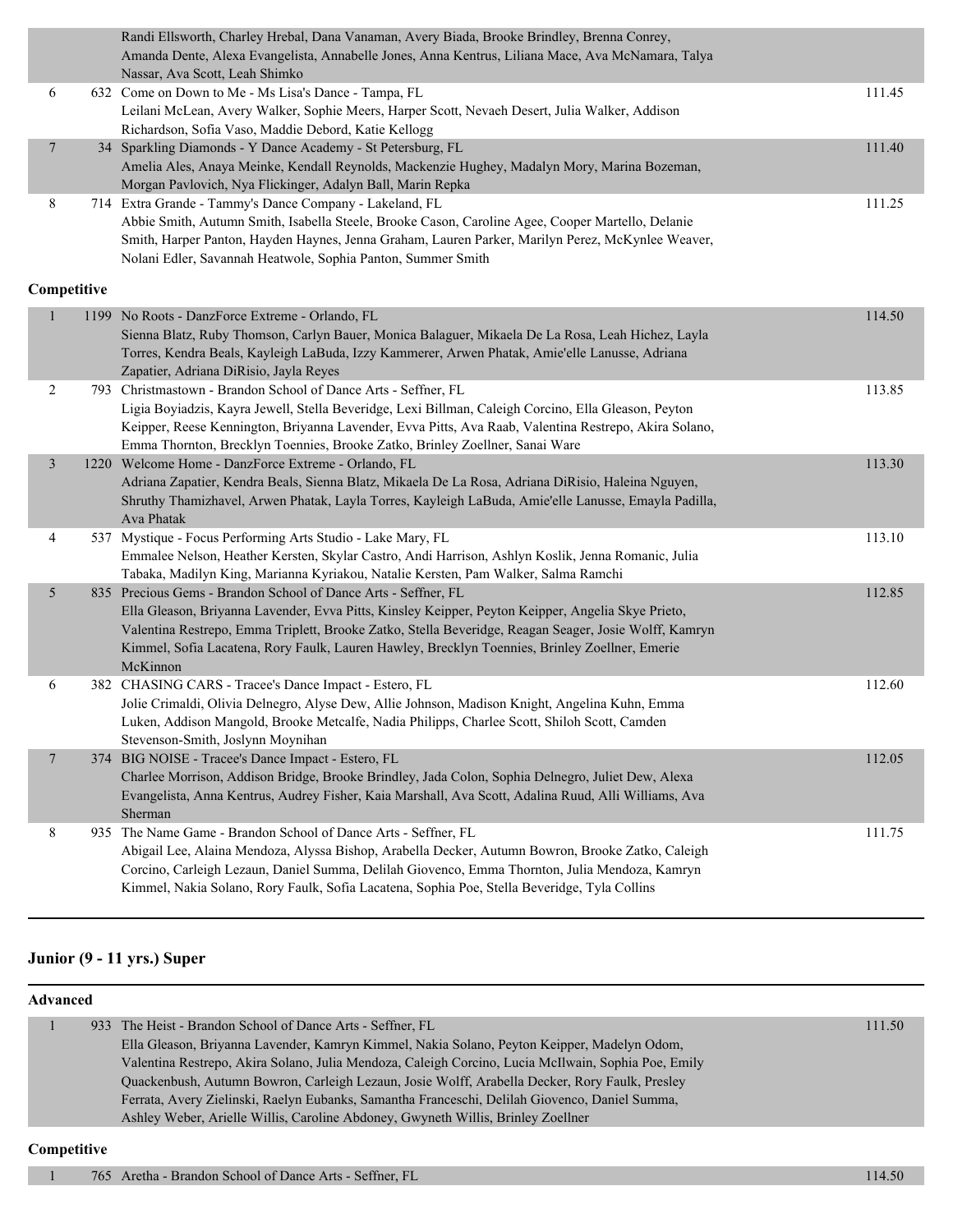|   | Abby Gleason, Abigail Lee, Addison Pici, Addison Sheets, Akira Solano, Alaina Mendoza, Alyssa        |        |
|---|------------------------------------------------------------------------------------------------------|--------|
|   | Bishop, Anderson Zielinski, Angelia Skye Prieto, Anna Shamblin, Annali Barbosa, Arabella Decker,     |        |
|   | Arielle Willis, Ashley Weber, Autumn Bowron, Ava Bishop, Ava Raab, Avery Zielinski, Brecklyn         |        |
|   | Toennies, Brianna Meldrum, Brinley Zoellner, Briyanna Lavender, Brooke Zatko, Caitlyn Corcino,       |        |
|   | Caleigh Corcino, Camila McMurry, Carleigh Lezaun, Cassidy Ballweg, Claire Wallace, Clara Boggs,      |        |
|   | Daniel Summa, Ella Martinez, Emerie McKinnon, Emily Quackenbush, Emma Howard, Emma Thornton,         |        |
|   | Emma Triplett, Emmerson Hampton, Gabriella Espinoza, Gabriella Perez, Gisselle Quinones, Harper      |        |
|   | Eskenazi, Haylee Stimatz, Isabella Birch, Joleigh Brennan, Josie Wolff, Julia Mendoza, Juliana Peña, |        |
|   | Kamryn Kimmel, Kayra Jewell, Kelsi Boyd, Kendall Thornton, Kennedy Travieso, Kenzie Ruiz, Kinsley    |        |
|   | Keipper, Lauren Hawley, Lexi Billman, Ligia Boyiadzis, Lyla Beamer, Madelyn Odom, Marcela            |        |
|   | Perilla-Peña, Michaela Beveridge, Nakia Solano, NovaLeigh Kukwa, Peyton Keipper, Presley Ferrata,    |        |
|   | Raelyn Eubanks, Reagan Seager, Reese Kennington, Riley Lynch, Rory Faulk, Samantha Franceschi,       |        |
|   | Sanai Ware, Sofia Lacatena, Sophia Poe, Stella Beveridge, Tyla Collins, Valentina Borci, Valentina   |        |
|   | Restrepo                                                                                             |        |
| 2 | 1093 Conga - Just Dance Academy - Holiday, FL                                                        | 113.70 |
|   | Mairi Himonetos, Annsley Avise, Keira Wingeier, Lyla Talkington, Breanna Hennessy, Brooklynne        |        |
|   | Cronopulos, Marlee Garcia, Paislee Garcia, Zoe Klimis, Addison Dumelle, Emerson Avise, Jocelyn Bush, |        |
|   | Sophi Klimis, Lea Paterson, Zoe Paterson, Ella Forgione, Martynne Lind, Aubrey Haugh, Lillyanna      |        |
|   | Nguyen, Yanielis Camacho, Isabella Camacho, Gregory Turnbough, Adalyn Needes, Noah Myers,            |        |
|   | Annabel Weber, Eliana Bellant, Emma Garcia, Madison Cronopulos, Sophia Hall, Grace Klimis, Ava       |        |
|   | Walts                                                                                                |        |
| 3 | 375 ON A DIFFERENT PAGE - Tracee's Dance Impact - Estero, FL                                         | 113.05 |
|   | Dana Vanaman, Angelina Dowds, Randi Ellsworth, Charley Hrebal, Joslynn Moynihan, Avery Biada,        |        |
|   | Brenna Conrey, Jolie Crimaldi, Olivia Delnegro, Amanda Dente, Alyse Dew, Allie Johnson, Annabelle    |        |
|   | Jones, Madison Knight, Angelina Kuhn, Emma Luken, Liliana Mace, Addison Mangold, Ava McNamara,       |        |
|   | Brooke Metcalfe, Talya Nassar, Nadia Philipps, Makayla Plimpton, Charlee Scott, Shiloh Scott, Leah   |        |
|   | Shimko, Camden Stevenson-Smith                                                                       |        |
|   |                                                                                                      |        |

# **Junior (9 - 11 yrs.) Production**

| Performance |  |                                                                                                   |        |  |  |
|-------------|--|---------------------------------------------------------------------------------------------------|--------|--|--|
|             |  | 556 Grown Up - Dance University - Bradenton, FL                                                   | 110.35 |  |  |
|             |  | Hailey Wahlmann, Mia Bryant, Emma Hindman, Abigail Peterson, Jolie Cruz, Isabella Mullis, Bailey  |        |  |  |
|             |  | Merriman, Diyani Reyna, Cali Cauthen, Colette O'Connor, Lilyana Simsek, Lucia Lonardo, Mckinleigh |        |  |  |
|             |  | Miller, Peyton Shively, Sally Eckelman, Sophia Mullis, Stella Linkenhoker, Terra Lambert, Kailyn  |        |  |  |
|             |  | Bernard, Mattie Conrad, Adrianna Nichols, Alison Saidi, Ellie Perkinson, Jenna Lee                |        |  |  |
|             |  |                                                                                                   |        |  |  |

# **Teen (12 - 14 yrs.) Solo**

| Performance    |  |                                                                                       |       |  |
|----------------|--|---------------------------------------------------------------------------------------|-------|--|
|                |  | 1526 Sweet Dreams - Mystical's Dance Company - Sarasota, FL<br>Liadain Velardi        | 85.75 |  |
|                |  | 1642 You Can't Stop the Girl - Leggz School of Dance - Orlando, FL<br>Sy'Nai Tumbling | 85.75 |  |
| $\overline{2}$ |  | 1001 Opening Up - Song & Dance, Inc - Wesley Chapel, FL<br>Sophia Photos              | 85.55 |  |
| 3              |  | 575 Old Friends - Dance University - Bradenton, FL<br>Kailyn Bernard                  | 85.50 |  |
| $\overline{4}$ |  | 576 Ultraviolet - Dance University - Bradenton, FL<br>Terra Lambert                   | 85.35 |  |
|                |  | 994 I'll Stay - Song & Dance, Inc - Wesley Chapel, FL                                 | 85.30 |  |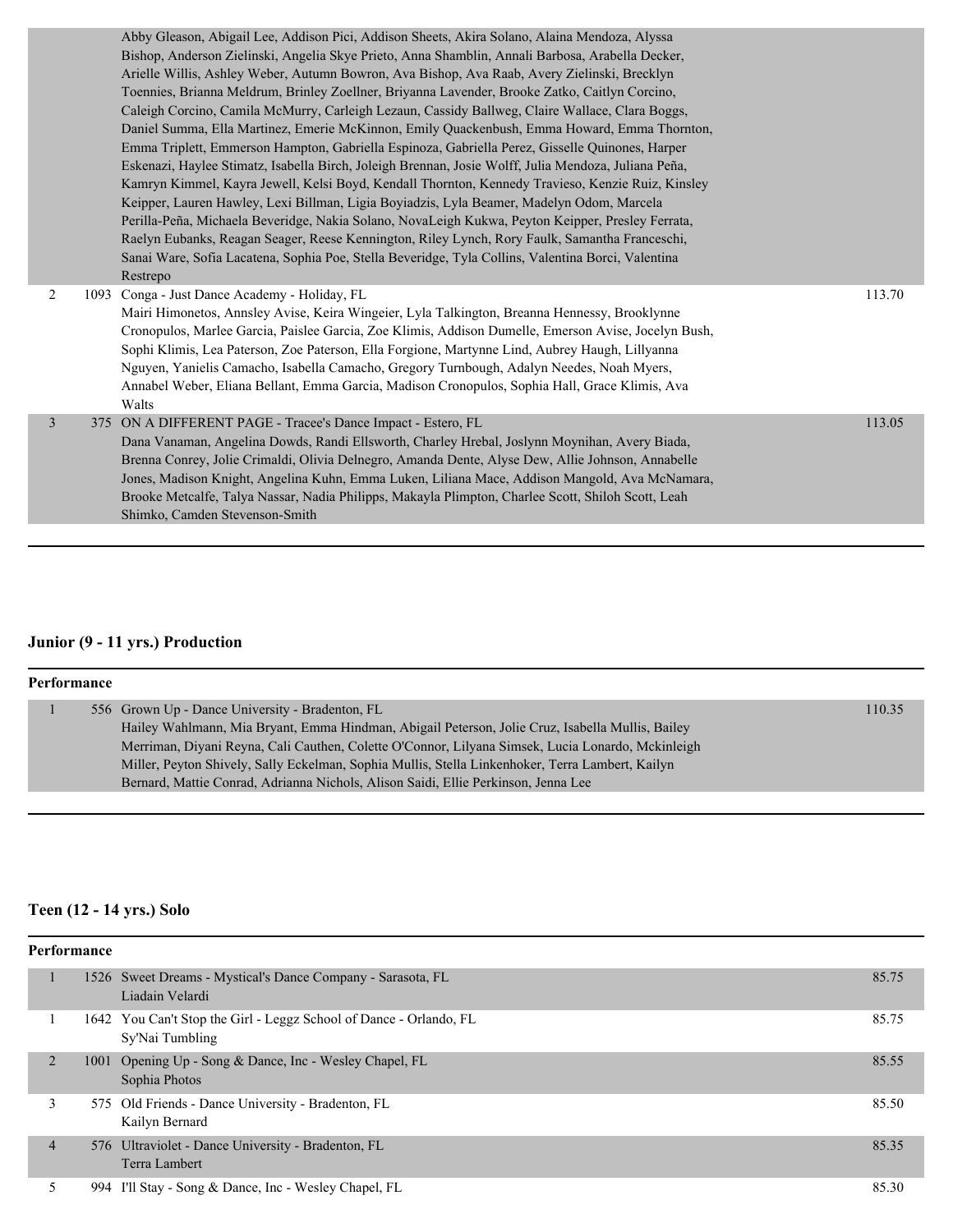|  | Liana Santana |
|--|---------------|
|--|---------------|

| 6               | 1497 Burn - Mystical's Dance Company - Sarasota, FL<br>Allison Marracelli                                 | 85.25 |
|-----------------|-----------------------------------------------------------------------------------------------------------|-------|
| 7               | 150 Broken Prayers - Dance Quest International - Brandon, FL<br>Allee Aurich                              | 85.20 |
| 8               | 333 Fur Elise - Drawdy Dance School - Plant City, FL<br>Davitta White                                     | 85.10 |
| 8               | 1605 Dont Take My Fire - Dance 4 Life Academy - Port saint Lucie, FL<br>Eden Smith                        | 85.10 |
| 9               | 748 Get Crazy - Upsurge Dance Company - Kissimmee, FL<br>Kamryn Smallwood                                 | 85.05 |
| 9               | 1524 Speaking French - Mystical's Dance Company - Sarasota, FL<br>Jenna Hinck                             | 85.05 |
| 10              | 578 Survive - Dance University - Bradenton, FL<br>Isabella Mullis                                         | 85.00 |
| 10              | 1004 Speechless - Song & Dance, Inc - Wesley Chapel, FL<br>Caitlin Mellon                                 | 85.00 |
| 10              | 1015 Variation from Paquita - Song & Dance, Inc - Wesley Chapel, FL<br>Kylie Donovan                      | 85.00 |
| 10              | 1374 Sitting On The Dock Of The Bay - Angelic Academy of Dance - Bonita Springs, FL<br>Grace Christianson | 85.00 |
| 10              | 1602 Bird Box - Dance 4 Life Academy - Port saint Lucie, FL<br>Mika Vick                                  | 85.00 |
| 10              | 1637 Happiness is a Butterfly - Dance 4 Life Academy - Port saint Lucie, FL<br>Amher Herbert              | 85.00 |
| <b>Advanced</b> |                                                                                                           |       |
|                 | 105 Fallin' - FYI Dance Co - St. Petersburg, FL<br>Elijah Burden                                          | 87.20 |
| 2               | 24 Nightingale - Leggz School of Dance - Orlando, FL<br>Rylie McCullough                                  | 86.95 |
| 3               | 428 I DON'T THINK ABOUT YOU - Tracee's Dance Impact - Estero, FL<br><b>Bridget Johnston</b>               | 86.75 |
| 4               | 301 Turning Page - Sell's Broadway Dance - New Port Richey, FL                                            | 86.70 |

|   | Phoebe Rivera                                                                       |       |
|---|-------------------------------------------------------------------------------------|-------|
| 4 | 1368 Unrequited - Angelic Academy of Dance - Bonita Springs, FL<br>Riley Wilson     | 86.70 |
|   | 732 Pieces - Leonard's Academy of Dance - Brandon, FL<br>Aryanne Williams           | 86.60 |
|   | 1378 Overthought - Angelic Academy of Dance - Bonita Springs, FL<br>Stephanie Greul | 86.60 |
| 6 | 650 All I Know - True Crew Arts & Ed - Port Saint Lucie, FL<br>Ava Jacques          | 86.55 |
|   | 1514 Never Let Me Go - Mystical's Dance Company - Sarasota, FL<br>Yana Popova       | 86.45 |

|    | Jrew Maldonado                                                                            |       |
|----|-------------------------------------------------------------------------------------------|-------|
| 9  | 23 Never Enough - Leggz School of Dance - Orlando, FL<br>Katherine Flores                 | 86.30 |
| 9  | 664 As the World Caves In - True Crew Arts & Ed - Port Saint Lucie, FL<br>Brandy McGrogan | 86.30 |
| 9  | 694 Touch - Tammy's Dance Company - Lakeland, FL<br>Delanie Smith                         | 86.30 |
| 9  | 875 Love in the Dark - Brandon School of Dance Arts - Seffner, FL<br>Haylee Stimatz       | 86.30 |
| 10 | 1371 The End Of Love - Angelic Academy of Dance - Bonita Springs, FL                      | 86.25 |

8 1257 HALF HEARTED - FIERCE Dance Company - Titusville, FL 86.35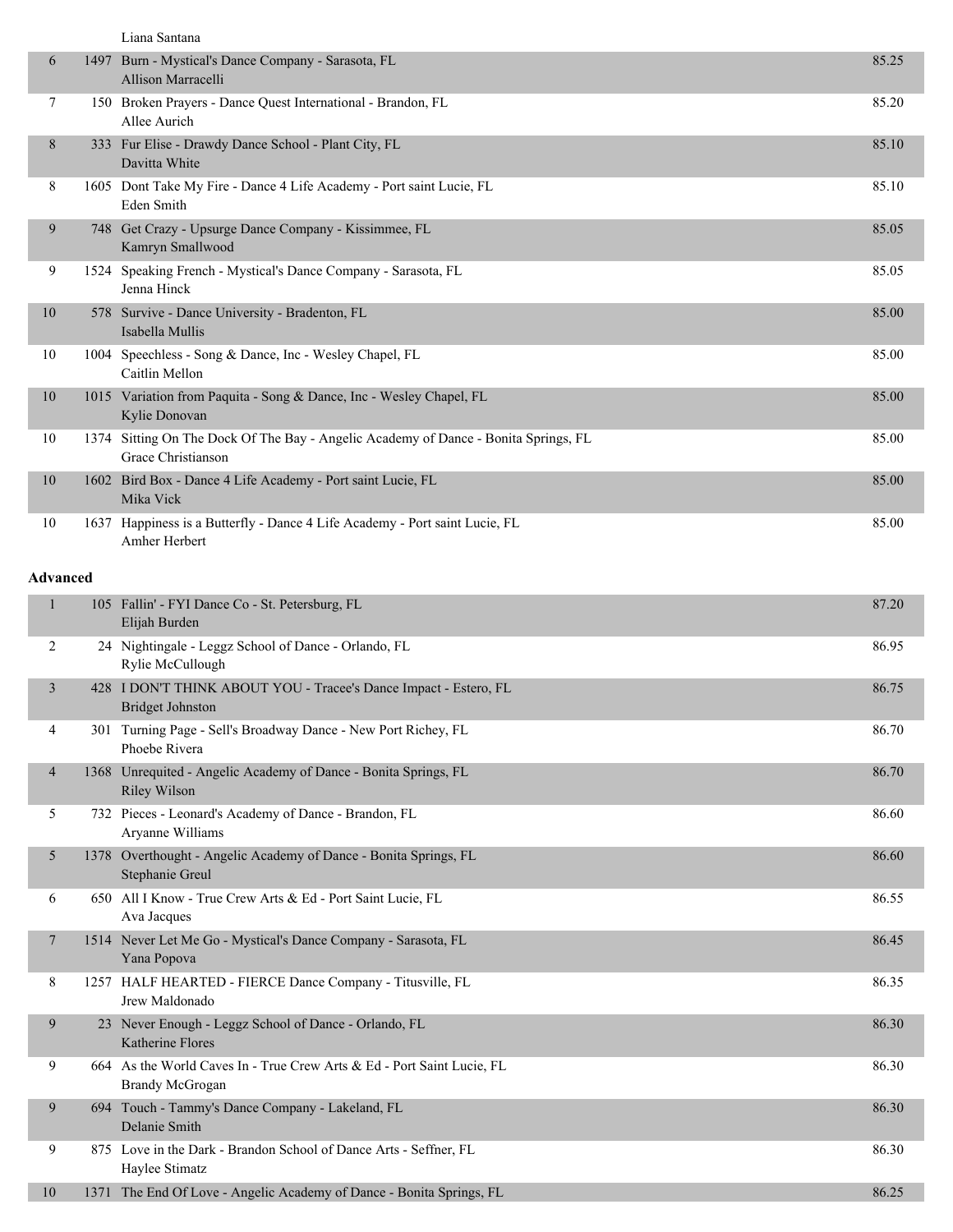# **Competitive**

| $\mathbf{1}$   | 422 LOVE IN THE DARK - Tracee's Dance Impact - Estero, FL<br>Ava Garvalia                              | 87.45 |
|----------------|--------------------------------------------------------------------------------------------------------|-------|
| 2              | 1150 Time - Robin Dawn's Dance Studio - Cape Coral, FL<br>Mia Falso                                    | 87.35 |
| 3              | 951 Troy - Brandon School of Dance Arts - Seffner, FL<br><b>Gisselle Quinones</b>                      | 87.25 |
| 4              | 1105 Burlesque - Just Dance Academy - Holiday, FL<br><b>Emerson Avise</b>                              | 87.20 |
| 5              | 494 Happiness Does Not Wait - Focus Performing Arts Studio - Lake Mary, FL<br>Maddie Blankenship       | 87.00 |
| 5              | 798 Danse - Brandon School of Dance Arts - Seffner, FL<br>Abby Gleason                                 | 87.00 |
| 5              | 1391 Fly - Angelic Academy of Dance - Bonita Springs, FL<br>Mia Nowlin                                 | 87.00 |
| 6              | 1306 Youth - DanzForce Extreme - Orlando, FL<br>Mya Rodriguez                                          | 86.95 |
| $\overline{7}$ | 782 Bound To You - Brandon School of Dance Arts - Seffner, FL<br>Anna Shamblin                         | 86.90 |
| 7              | 1430 Mary - 5th Dimension Dance Center - Valrico, FL<br>Natalie McDonald                               | 86.90 |
| 8              | 546 Like A River Runs - Focus Performing Arts Studio - Lake Mary, FL<br>Malya Torres                   | 86.85 |
| 8              | 930 The First Time I Ever Saw Your Face - Brandon School of Dance Arts - Seffner, FL<br>Isabella Birch | 86.85 |
| 9              | 487 Hallelujah - Focus Performing Arts Studio - Lake Mary, FL<br>Gabriella Borges                      | 86.80 |
| 9              | 1366 When She Came Back - Angelic Academy of Dance - Bonita Springs, FL<br>Miley Brown                 | 86.80 |
| 10             | 923 Stuff Like That There - Brandon School of Dance Arts - Seffner, FL<br>Ava Raab                     | 86.75 |
|                |                                                                                                        |       |

# **Teen (12 - 14 yrs.) Duet/Trio**

| Performance    |     |                                                                                                              |       |  |
|----------------|-----|--------------------------------------------------------------------------------------------------------------|-------|--|
| 1              |     | 1575 Medicine - Dance 4 Life Academy - Port saint Lucie, FL<br>Jesse Priest, Mika Vick                       | 85.05 |  |
| 2              | 331 | Toxic - Drawdy Dance School - Plant City, FL<br>Davitta White, Indy Pletcher                                 | 84.80 |  |
| $\overline{3}$ |     | 330 Popular - Drawdy Dance School - Plant City, FL<br>Brightyn Willis, Autumn Brazil                         | 84.70 |  |
| 4              | 321 | Sail - Drawdy Dance School - Plant City, FL<br>Indy Pletcher, Ella Collert                                   | 84.65 |  |
| 5              |     | 322 Human - Drawdy Dance School - Plant City, FL<br>Davitta White, Ella Collert                              | 84.55 |  |
| 6              |     | 166 Don't You Worry 'Bout A Thing - Dance Quest International - Brandon, FL<br>Aubrielle Walker, Emily Guess | 84.10 |  |
| 6              |     | 1574 Addiction - Dance 4 Life Academy - Port saint Lucie, FL<br>Olivia Rynning, Sophia Arroyave              | 84.10 |  |
| 7              | 167 | Fabulous - Dance Quest International - Brandon, FL<br>Dillan Havens, Amelia Markun                           | 84.05 |  |
| 8              |     | 1573 The Lovely Bones - Dance 4 Life Academy - Port saint Lucie, FL                                          | 83.85 |  |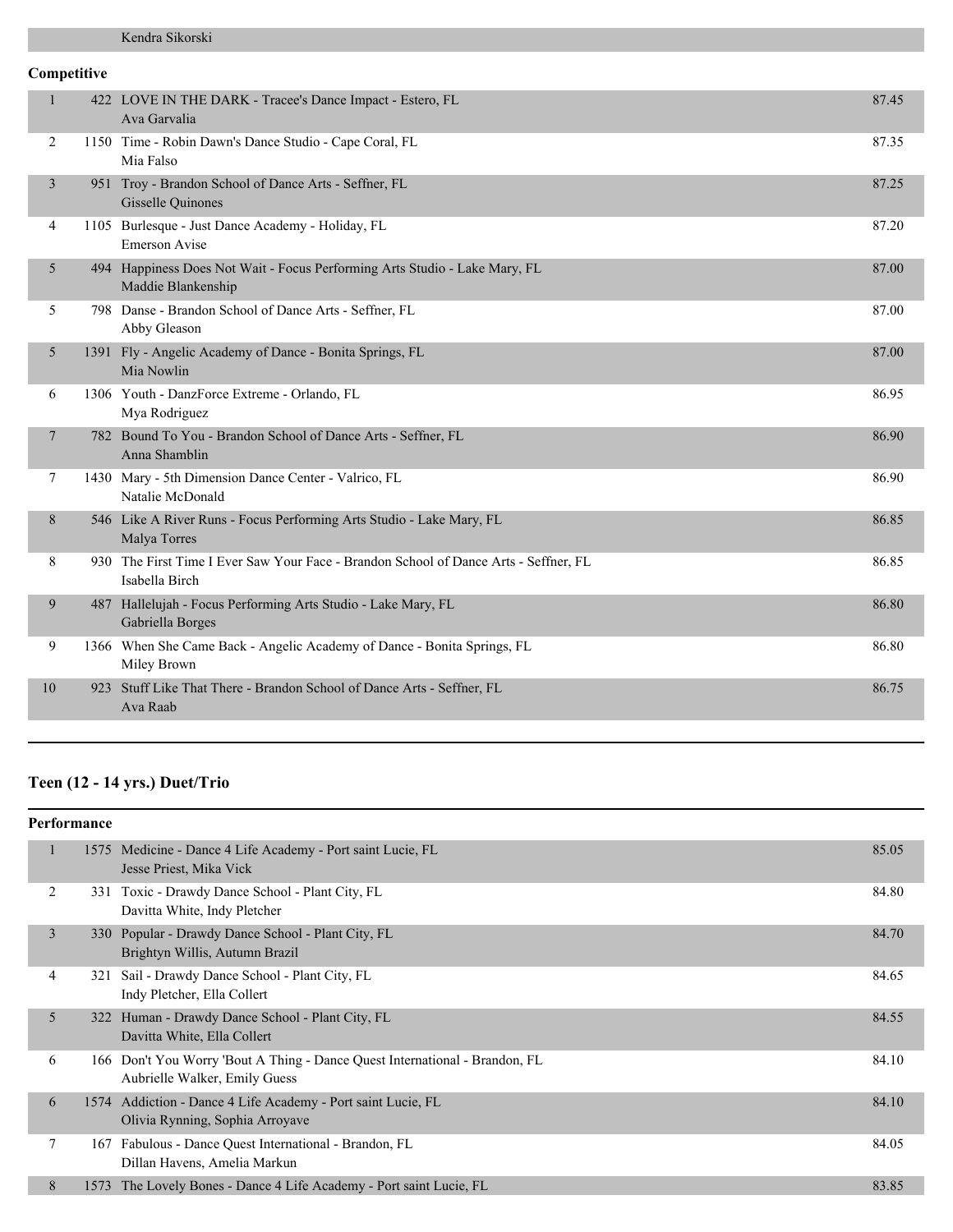|                          |             | Delaina Nichols, Mika Vick                                                                                            |       |
|--------------------------|-------------|-----------------------------------------------------------------------------------------------------------------------|-------|
| 9                        |             | 1054 Kids in America - Debbie Cole's School of Dance - Homosassa Springs, FL<br>Isabelle Brightman, Madison Bunker    | 83.65 |
| <b>Advanced</b>          |             |                                                                                                                       |       |
| 1                        |             | 1361 Collide - Angelic Academy of Dance - Bonita Springs, FL<br>Miles Nowlin, Savannah Ouverson                       | 86.65 |
| 2                        |             | 1056 Bailar - Debbie Cole's School of Dance - Homosassa Springs, FL<br>Kaylee Davis, Kristen Huggins, Rebekkah Austin | 86.05 |
| $\mathfrak{Z}$           |             | 654 Show Me Your Burlesque - True Crew Arts & Ed - Port Saint Lucie, FL<br>Ava Jacques, Emma Rizzo                    | 85.90 |
| 4                        |             | 94 Grow As We Go - Ms Lisa's Dance - Tampa, FL<br>Julia Swigart, Lauren Badertscher                                   | 85.80 |
| $\overline{\mathcal{A}}$ |             | 774 Best Friends - Brandon School of Dance Arts - Seffner, FL<br>Briyanna Lavender, Alaina Mendoza                    | 85.80 |
| 4                        |             | 1358 The Other Side - Angelic Academy of Dance - Bonita Springs, FL<br>Cora Dousson, Kaiya Shelly                     | 85.80 |
| 5                        |             | 953 Try To Remember - Brandon School of Dance Arts - Seffner, FL<br>Ella Gleason, Lexi Billman, Brinley Zoellner      | 85.65 |
| 6                        |             | 1572 Reign - Dance 4 Life Academy - Port saint Lucie, FL<br>Emilie Saincy, Isabella Gago                              | 85.60 |
| 7                        |             | 71 Experience - Y Dance Academy - St Petersburg, FL<br>Marin Repka, Adalyn Ball, Morgan Pavlovich                     | 85.55 |
| 7                        |             | 1183 Proud Mary - Dancebox Studio - Tampa, FL<br>Zoe Meister, Darielle Watson                                         | 85.55 |
| 8                        |             | 979 Carry You - Song & Dance, Inc - Wesley Chapel, FL<br>Chloe Fortwangler, Autumn Hawkins                            | 85.45 |
| 9                        |             | 702 Unsteady - Tammy's Dance Company - Lakeland, FL<br>Summer Smith, Abby Burks                                       | 85.40 |
| 9                        |             | 1181 Exile - Dancebox Studio - Tampa, FL<br>Maya Mebane, Zoe Meister, Darielle Watson                                 | 85.40 |
| 10                       |             | 204 Its Tricky - Carol Grayson School of Dance - Lakeland, FL<br>Libby Skipper, Will Snell, Khloey White              | 85.35 |
| $10\,$                   |             | 776 Body - Brandon School of Dance Arts - Seffner, FL<br>Angelia Skye Prieto, Emily Quackenbush, Josie Wolff          | 85.35 |
| 10                       |             | 943 The Scientist - Brandon School of Dance Arts - Seffner, FL<br>Kya Locke, Kara Reyes, Madelyn Odom                 | 85.35 |
| 10                       |             | 1462 Hold On To Me - Rhythm in Motion - Satellite Beach, FL<br>Ryleigh Caudill, Lola Perez                            | 85.35 |
| 10                       |             | 1571 Trouble In The Water - Dance 4 Life Academy - Port saint Lucie, FL<br>Mia Cardenas, Yasmine Beausejour           | 85.35 |
|                          | Competitive |                                                                                                                       |       |
| $\mathbf{1}$             |             | 1364 Beautiful Thing - Angelic Academy of Dance - Bonita Springs, FL<br>Miley Brown, Tess Beckman                     | 87.55 |
| 2                        |             | 1613 Hope There's Someone - DanzForce Extreme - Orlando, FL<br>Mya Rodriquez, Haley Reher                             | 87.40 |
| 3                        |             | 812 Exile - Brandon School of Dance Arts - Seffner, FL<br>Abby Gleason, Gianni Izzi                                   | 87.20 |
| 4                        |             | 1096 Moulin Rouge - Just Dance Academy - Holiday, FL<br>Lyla Talkington, Addison Dumelle, Emerson Avise               | 87.15 |
| $\overline{4}$           |             | 1411 Awards Night - 5th Dimension Dance Center - Valrico, FL<br>Sophia Fernandez, Natalie McDonald, Emery NeSmith     | 87.15 |
| 5                        |             | 1273 I LOST A FRIEND - FIERCE Dance Company - Titusville, FL<br>Mylie McCormack, Sawyer Olson                         | 86.95 |
| 6                        |             | 523 Angel by the Wings - Focus Performing Arts Studio - Lake Mary, FL                                                 | 86.85 |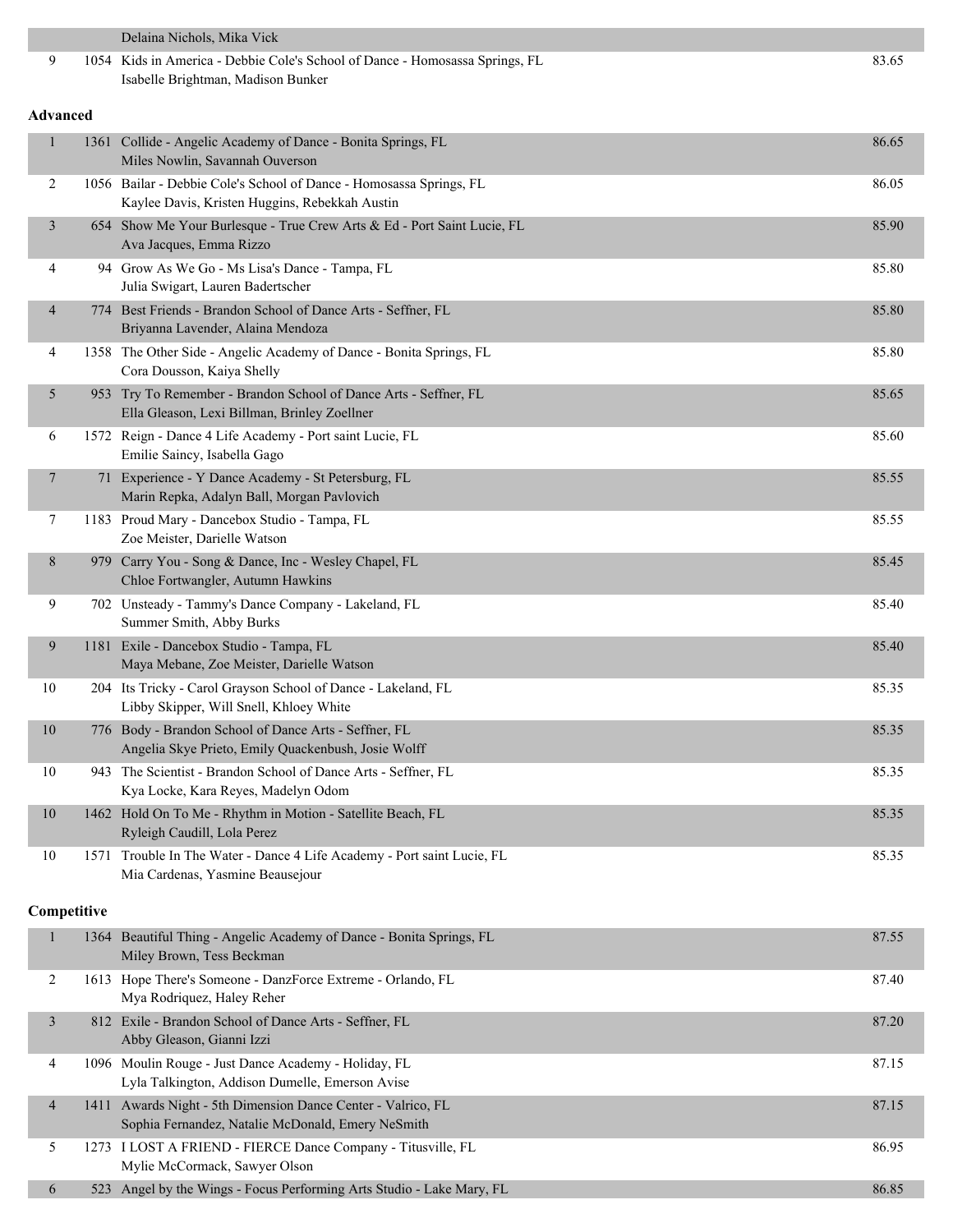|    | Kinsey Jackson, Maddie Blankenship                                                                  |       |
|----|-----------------------------------------------------------------------------------------------------|-------|
| 6  | 1359 The Hour - Angelic Academy of Dance - Bonita Springs, FL<br>Katarina Valverde, Mia Nowlin      | 86.85 |
| 6  | 1455 Two - Rhythm in Motion - Satellite Beach, FL<br>Fiona Glynn, Alex Cooper                       | 86.85 |
|    | 345 Watching Me - Dancemakers School of Dance - Tampa, FL<br>Ella Stewart, Emily Nelson             | 86.80 |
| 8  | 1362 Can't Do It Alone - Angelic Academy of Dance - Bonita Springs, FL<br>Miley Brown, Tess Beckman | 86.75 |
| 9  | 531 I Move On - Focus Performing Arts Studio - Lake Mary, FL<br>Salma Ramchi, Elisabeth Smith       | 86.70 |
| 10 | 824 Genesis - Brandon School of Dance Arts - Seffner, FL<br>Anna Shamblin, Abby Gleason             | 86.65 |
|    |                                                                                                     |       |

# **Teen (12 - 14 yrs.) Small**

|                          | Performance |                                                                                                                                                                                                                     |        |
|--------------------------|-------------|---------------------------------------------------------------------------------------------------------------------------------------------------------------------------------------------------------------------|--------|
| $\mathbf{1}$             |             | 133 This Land - Dance Quest International - Brandon, FL<br>Sierra Harris, Amelia Markun, Addy Jo Taylor, Jenna Davis, Dillan Havens                                                                                 | 113.45 |
| $\overline{c}$           |             | 1568 Revenge - Dance 4 Life Academy - Port saint Lucie, FL<br>Jesse Priest, Amya Rosario, Sophia Arroyave, Olivia Rynning, Kimora Pintando                                                                          | 112.50 |
| $\mathfrak{Z}$           | 971         | Home - Song & Dance, Inc - Wesley Chapel, FL<br>Tomie Johnson, Ryan Hintz, Kiley Powell, Anabella Zagic, Ariana Hernandez, Jasmine DiCara, Emma<br><b>Barrett</b>                                                   | 112.25 |
| 4                        |             | 329 A Little Party Never Killed Nobody - Drawdy Dance School - Plant City, FL<br>Brightyn Willis, Autumn Brazil, Indy Pletcher, Hannah Bennett, Davitta White, Mackenzie Trammell,<br>Ella Collert                  | 111.85 |
| <b>Advanced</b>          |             |                                                                                                                                                                                                                     |        |
| $\mathbf{1}$             |             | 681 Plans We Made - Tammy's Dance Company - Lakeland, FL<br>Eden Gaddis, Autumn Smith, Delanie Smith, Lauren Esquivel, Layla McFadden, Linnea Borders, Peyton<br>Howell, Sophia Panton, Summer Smith                | 114.80 |
| $\overline{c}$           |             | 1331 Le Jazz Hot - Angelic Academy of Dance - Bonita Springs, FL<br>Grace Christianson, Cora Dousson, Grace Garlinghouse, Emily Helsel, Miles Nowlin, Kelly O'Dea,<br>Savannah Ouverson, Kaiya Shelly, Riley Wilson | 114.50 |
| $\mathfrak{Z}$           |             | 831 Hold On To Me - Brandon School of Dance Arts - Seffner, FL<br>Cassidy Ballweg, Ella Gleason, Kinsley Keipper, Lexi Billman, Madelyn Odom, Kara Reyes, Haylee<br>Stimatz, Emma Triplett, Brinley Zoellner        | 114.40 |
| 3                        |             | 1269 ENDING - FIERCE Dance Company - Titusville, FL<br>Ashlyn Potter, Jaeden Straughan, Morgan Wilson, Mackenzie Krinop, Jrew Maldonado, Ava Rickard,<br>Molly Ryan, Kori Freeman, Olivia Jacobs                    | 114.40 |
| $\overline{\mathcal{A}}$ |             | 132 Identity - Dance Quest International - Brandon, FL<br>Leah Houghtaling, Livia Astacio, Audrey Scheller, Genevieve Scheller, Lilah Penny, Ava Smart,<br>Gabriella Counterman, Kendall Herr                       | 114.35 |
| 5                        |             | 19 Go the Distance - Leggz School of Dance - Orlando, FL<br>Kathryne Oliveri, Nephtalie Octave, Lucy Beever, Rylie McCullough, Lillian King, Katherine Flores,<br>Jordan Klinkbeil, Madison Condliffe               | 114.25 |
| $\boldsymbol{6}$         |             | 1499 Girl - Mystical's Dance Company - Sarasota, FL<br>Yana Popova, Liadain Velardi, Katelyn Egan, Jillian Hughes                                                                                                   | 114.20 |
| 7                        |             | 710 Imma Be - Tammy's Dance Company - Lakeland, FL<br>Autumn Smith, Delanie Smith, Eden Gaddis, Layla McFadden, Linnea Borders                                                                                      | 114.10 |
| 8                        |             | 287 Take It All - Sell's Broadway Dance - New Port Richey, FL<br>Sommer Garcia, Abigail Steadham, Tabitha Quinn, Corinne Werner, Maya Costello                                                                      | 113.95 |
| 9                        |             | 285 The Light That Never Fails - Sell's Broadway Dance - New Port Richey, FL<br>Danielle Osborne, Corinne Werner, Phoebe Rivera, Peyton Zacchilli                                                                   | 113.90 |
| 9                        |             | 707 Non je Ne Regrette - Tammy's Dance Company - Lakeland, FL                                                                                                                                                       | 113.90 |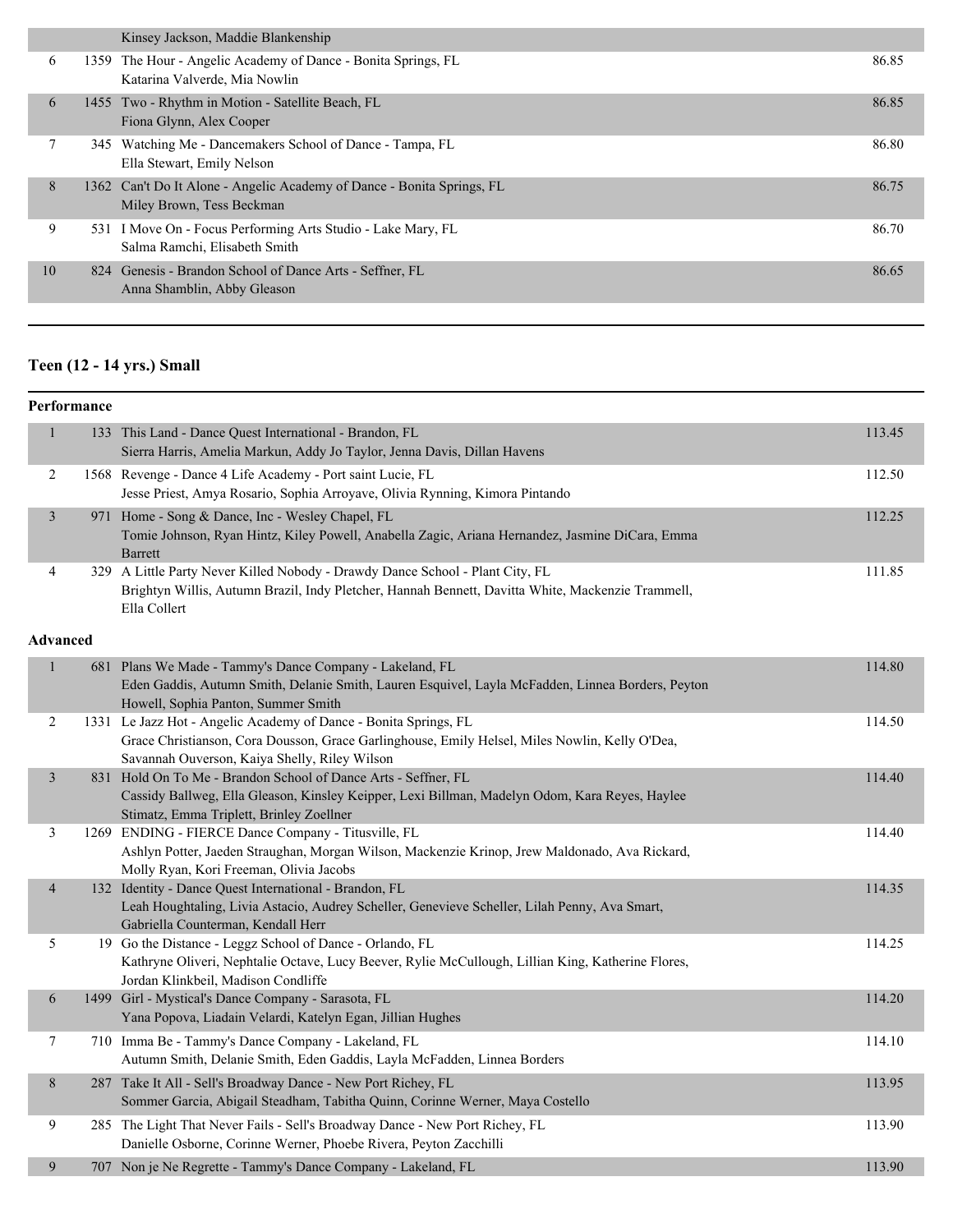|                          | Linnea Borders, Eden Gaddis, Autumn Smith, Delanie Smith, Layla McFadden, Peyton Howell, Summer<br>Smith                                                                                                      |        |
|--------------------------|---------------------------------------------------------------------------------------------------------------------------------------------------------------------------------------------------------------|--------|
| 10                       | 958 arachnid - Song & Dance, Inc - Wesley Chapel, FL<br>Madison Randolph, Jaciee Sinka, Autumn Hawkins, Kylie Donovan, Caitlin Mellon, Chloe Fortwangler                                                      | 113.85 |
| Competitive              |                                                                                                                                                                                                               |        |
| $\mathbf{1}$             | 819 Freak - Brandon School of Dance Arts - Seffner, FL<br>Zoe Beveridge, Summer Boksa, Jasmine Gribnitz, Ari Mia Hatcher, Anna Shamblin, Zenobia Taylor,<br>Morgan Watts, Ava Raab, Abby Gleason              | 117.50 |
| 2                        | 828 Guardian - Brandon School of Dance Arts - Seffner, FL<br>Abby Gleason, Ava Raab, Leah Greenwell, Jasmine Gribnitz, Gianni Izzi, Reese Kennington, Lexy<br>Alvarez, Tori Wegner, Ari Mia Hatcher           | 117.30 |
| $\mathfrak{Z}$           | 534 Ashes - Focus Performing Arts Studio - Lake Mary, FL<br>Kinsey Jackson, Gabriella Borges, Maddie Blankenship, Elisabeth Smith, Dejalise Booker, Angelynn<br>Oyola, Julia McKee                            | 117.10 |
| 4                        | 370 Lustre - Dancemakers School of Dance - Tampa, FL<br>Ella Stewart, Emery Evans, Emily Nelson, Rianna Cedeno, Abby Nelson, Gabriella Fernandez, Katie<br>Kitlas                                             | 116.75 |
| $\overline{\mathcal{A}}$ | 1221 Gravity - DanzForce Extreme - Orlando, FL<br>Lexi Babadelis, Sophia Key, Katie Kinser, Rowan MacMillan, Mya Rodriguez, Haleina Nguyen, Haley<br>Reher, Jescelly Miranda, Megan Rothman                   | 116.75 |
| 5                        | 579 Fahrenheit 451 - Esprit Dance Academy - Polk City, FL<br>Alayna Weber, Sabella Winn, Serenity Cobbett, Aubry Hammock, Kiele Miranda                                                                       | 116.70 |
| 6                        | 536 Undertow - Focus Performing Arts Studio - Lake Mary, FL<br>Gabriella Borges, Kinsey Jackson, Maddie Blankenship, Dejalise Booker, Georgia Clevinger, Angelynn<br>Oyola, Julia McKee, Malya Torres         | 116.50 |
| 6                        | 1488 Wolf - Brandon School of Dance Arts - Seffner, FL<br>Isabella Birch, Caitlyn Corcino, Gabriella Espinoza, Jasmine George, Mia Horn-Sanchez, Emma Howard,<br>Gisselle Quinones, Nina Wolff, Skylar Sewell | 116.50 |
| 7                        | 1336 When We're Older - Angelic Academy of Dance - Bonita Springs, FL<br>Tess Beckman, Miley Brown, Stephanie Greul, Jiya Naik, Mia Nowlin, Katarina Valverde, Riley Wilson                                   | 116.45 |
| 8                        | 1328 Cell Block Tango - Angelic Academy of Dance - Bonita Springs, FL<br>Hannah Adams, Ava Brazelton, Jiya Naik, Nicole Sierra-Iszler, Kendra Sikorski, Miley Brown                                           | 116.20 |
| 9                        | 581 Million Dollar Man - Esprit Dance Academy - Polk City, FL<br>Alayna Weber, Aubry Hammock, Lillian Akins-Demers, Kiele Miranda, Layla Ryan, Sabella Winn,<br>Serenity Cobbett                              | 116.10 |
| 9                        | 1268 LOST - FIERCE Dance Company - Titusville, FL<br>Ava Gumieny, Haley Hunt, Isla Campbell, Kali Stoner, Isabella Schindelmeiser, Ayanna Frizzell                                                            | 116.10 |
| 10                       | 246 Creeks - 5th Dimension Dance Center - Valrico, FL<br>Payton Melvin, Faith Barile, Emily Munoz, Andreah Houser, Olivia Skaggs, Gabriela Cordon                                                             | 116.00 |
| 10                       | 1335 Uninvited - Angelic Academy of Dance - Bonita Springs, FL<br>Hannah Adams, Ava Brazelton, Miley Brown, Stephanie Greul, Nicole Sierra-Iszler, Jiya Naik                                                  | 116.00 |

# **Teen (12 - 14 yrs.) Large**

| Performance |  |                                                                                                     |        |
|-------------|--|-----------------------------------------------------------------------------------------------------|--------|
|             |  | 1515 People Help The People - Mystical's Dance Company - Sarasota, FL                               | 113.50 |
|             |  | Serena Schroll, Ruby Keoughan, Mya Ayrado, Mia Anderson, Keira Donovan, Brandie Moore, Liadain      |        |
|             |  | Velardi, Jenna Hinck, Claire Felt, Calleigh Duffy, Allison Marracelli, Kiara Schroeder              |        |
| 2           |  | 1523 Snakeology - Mystical's Dance Company - Sarasota, FL                                           | 113.10 |
|             |  | Serena Schroll, Ruby Keoughan, Mya Ayrado, Mia Anderson, Kiara Schroeder, Keira Donovan, Payton     |        |
|             |  | Cavanaugh, Liadain Velardi, Jenna Hinck, Claire Felt, Calleigh Duffy, Allison Marracelli            |        |
|             |  | 324 Gladiator - Drawdy Dance School - Plant City, FL                                                | 112.70 |
|             |  | Stella Paris, Molly Terrell, Brightyn Willis, Autumn Brazil, Makayla Mahoney, Elliott Green, Ella   |        |
|             |  | Collert, Sadie Wendt, Makyla Brown, Madison Parolini, Mackenzie Trammell, Indy Pletcher, Hannah     |        |
|             |  | Bennett, Emerson Taylor, Delaney Morphis, Davitta White                                             |        |
| 4           |  | 969 S.O.S. - Song & Dance, Inc - Wesley Chapel, FL                                                  | 112.20 |
|             |  | Tomie Johnson, Ryan Hintz, Noel Tanoukhi, Lauren Urra, Kiley Powell, Joleah Badamo, Jasmine DiCara, |        |
|             |  | Chloe Darbyshire, Peyton Green, Bria Barnes, Ariana Hernandez, Anabella Zagic                       |        |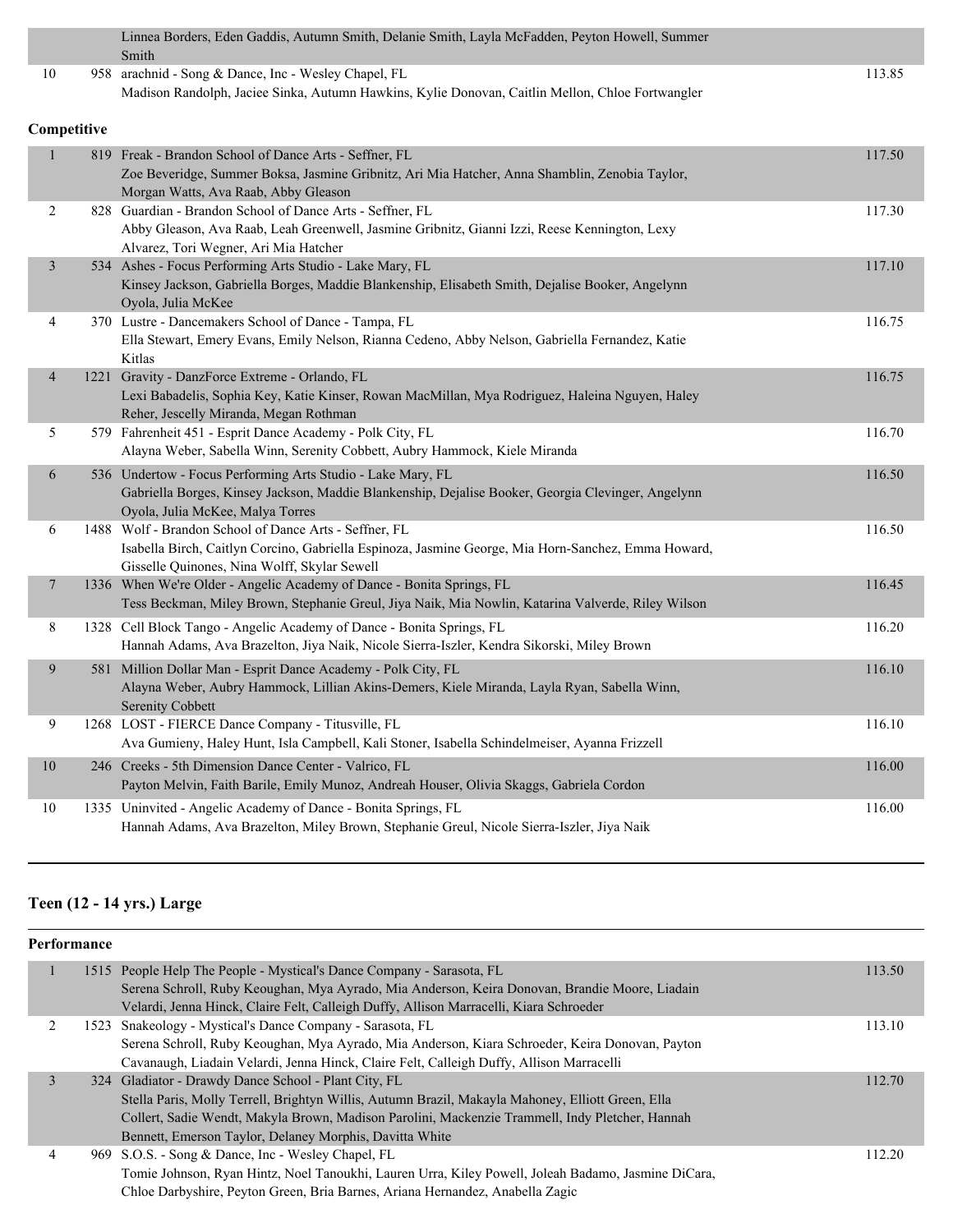#### **Advanced**

| $\mathbf{1}$   |             | 718 Ne Me Quitte Pas - Tammy's Dance Company - Lakeland, FL<br>Abby Burks, Autumn Smith, Delanie Smith, Eden Gaddis, Khloe Chrisman, Lauren Esquivel, Layla<br>McFadden, Linnea Borders, Marilyn Perez, Michaela Agee, Peyton Howell, Sophia Panton, Summer<br>Smith                                                                                                         | 115.20 |
|----------------|-------------|------------------------------------------------------------------------------------------------------------------------------------------------------------------------------------------------------------------------------------------------------------------------------------------------------------------------------------------------------------------------------|--------|
| $\overline{2}$ |             | 283 Fix You - Sell's Broadway Dance - New Port Richey, FL<br>Jocelyn Waters, Sommer Garcia, Kaitlyn Ritt, Savannah Meier, Abigail Steadham, Tabitha Quinn,<br>Corinne Werner, Danielle Osborne, Maya Costello, Peyton Zacchilli, Phoebe Rivera                                                                                                                               | 114.95 |
| $\mathfrak{Z}$ |             | 1327 Bury - Angelic Academy of Dance - Bonita Springs, FL<br>Grace Christianson, Cora Dousson, Grace Garlinghouse, Chayse Goldsmith, Olivia Lagace, Miles Nowlin,<br>Kelly O'Dea, Savannah Ouverson, Hailey Schneider, Kaiya Shelly, Vanessa Tatak, Riley Wilson, Emily<br>Helsel                                                                                            | 114.80 |
| 4              |             | 17 Dont Let the Sun Go Down On Me - Leggz School of Dance - Orlando, FL<br>Kathryne Oliveri, Nephtalie Octave, Mia Bickley, Lucy Beever, Rylie McCullough, Maria Garces, Lillian<br>King, Katherine Flores, Jordan Klinkbeil, Sy'Nai Tumbling, Olivia Fraticelli, Madison Condliffe, Alyssa<br>Alicea                                                                        | 114.75 |
| 5              |             | 18 Tribe - Leggz School of Dance - Orlando, FL<br>Sy'Nai Tumbling, Alyssa Alicea, Kathryne Oliveri, Lucy Beever, Madison Condliffe, Katherine Flores,<br>Ericka Lubin, Rylie McCullough, Jordan Klinkbeil, Lillian King, Jayla Ortiz, Aliyah Green                                                                                                                           | 114.70 |
| 5              |             | 717 Another One Bites the Dust - Tammy's Dance Company - Lakeland, FL<br>Abby Burks, Autumn Smith, Delanie Smith, Eden Gaddis, Kaitlyn Shadd, Khloe Chrisman, Lauren<br>Esquivel, Layla McFadden, Linnea Borders, Malia Franklin, Marilyn Perez, Peyton Howell, Sophia<br>Panton, Summer Smith                                                                               | 114.70 |
| 5              |             | 1270 ISLANDS - FIERCE Dance Company - Titusville, FL<br>Ashlyn Potter, Jaeden Straughan, Morgan Wilson, Mackenzie Krinop, Jrew Maldonado, Ava Rickard,<br>Yesenia Fider, Molly Ryan, Kori Freeman, Olivia Jacobs                                                                                                                                                             | 114.70 |
| 6              |             | 179 Big Bank - Carol Grayson School of Dance - Lakeland, FL<br>Grace DeVecchis, Isabel Harris, Kacie Anderson, Ainsley Henkelman, Elsie Hess, Libby Skipper, Will<br>Snell, Zoie Snell, Madalyn Turner, Bella Fidy, Emma Kate Franklin, Khloey White                                                                                                                         | 113.95 |
| 7              |             | 177 Americano - Carol Grayson School of Dance - Lakeland, FL<br>Khloey White, Grace DeVecchis, Isabel Harris, Kacie Anderson, Maegan Heink, Ainsley Henkelman,<br>Elsie Hess, Libby Skipper, Zoie Snell, Madalyn Turner, Emma Kate Franklin                                                                                                                                  | 113.90 |
| 8              |             | 832 This Bitter Earth - Brandon School of Dance Arts - Seffner, FL<br>Addison Sheets, Alaina Mendoza, Ashley Weber, Avery Zielinski, Brianna Meldrum, Briyanna Lavender,<br>Caroline Benn, Delaina Benton, Emely Lopez, Emily Quackenbush, Janiyah Harrell, Kelsi Boyd, Kiarra<br>Hernandez, Madelyn Odom, Marcela Perilla-Peña, Mayah Ruiz, Presley Ferrata, Raelyn Eubanks | 113.65 |
| 9              |             | 1160 Listen Before I Go - Rhythm & Soul Dance - Vero Beach, FL<br>Addison Bella, Ariel Pittman, Lauren Cisco, Kelsie Seeley, Juliette McLean, Gianna D'Elia, Brooklynne<br>Bragg, Alyssa Martin, Morgan Brennan, Mia Mcintosh                                                                                                                                                | 113.60 |
| 10             |             | 962 Rescue - Song & Dance, Inc - Wesley Chapel, FL<br>Breanna Covais, Katie Bigel, Victoria Diaz, Kylie Donovan, Chloe Darbyshire, Chloe Fortwangler,<br>Autumn Hawkins, Caitlin Mellon, Lucia Pinera, Sophia Photos, Kortni Sinka, Jaciee Sinka, Liana Santana                                                                                                              | 113.50 |
|                | Competitive |                                                                                                                                                                                                                                                                                                                                                                              |        |
| $\mathbf{1}$   |             | 834 Lucid - Brandon School of Dance Arts - Seffner, FL<br>Zenobia Taylor, Morgan Watts, Caitlyn Corcino, Gisselle Quinones, Isabella Birch, Nina Wolff, Jasmine<br>George, Abby Gleason, Ava Raab, Anna Shamblin, Jasmine Gribnitz, Victoria Rice, Skylar Sewell,<br>Eleanor Kim, Emma Pitts, Gianni Izzi, Kayra Jewell, Reese Kennington, Ari Mia Hatcher                   | 117.70 |
| 2              |             | 1476 Voice of God - Brandon School of Dance Arts - Seffner, FL<br>Abby Seibert, Zenobia Taylor, Gisselle Quinones, Abby Gleason, Ava Raab, Anna Shamblin, Zoe<br>Beveridge, Isabella Birch, Ari Mia Hatcher, Emma Howard, Leah Greenwell, Jasmine Gribnitz, Lexy<br>Alvarez, Gianni Izzi, Kayra Jewell, Reese Kennington, Ilyssa Ramirez, Tori Wegner, Morgan Watts          | 117.25 |
| $\mathfrak{Z}$ |             | 1223 Deeper Than Oceans - DanzForce Extreme - Orlando, FL<br>Lexi Babadelis, Hannah Juda, Katie Kinser, Izzy Tanner, Haleina Nguyen, Rowan MacMillan, Mya<br>Rodriguez, Haley Reher, Sophia Torres, Carlyn Bauer, Jescelly Miranda, Lily Rebar, Megan Rothman                                                                                                                | 117.15 |
| 4              |             | 341 Hey Pachuco! - Dancemakers School of Dance - Tampa, FL<br>Jacob Edling, Ella Stewart, Emily Nelson, Sofia Hayter, Katie Kitlas, Gabriella Fernandez, Abby Nelson,<br>Rianna Cedeno, Audrey Little, Kayla Cregan                                                                                                                                                          | 117.00 |
| 5              |             | 1265 YOU WILL BE FOUND - FIERCE Dance Company - Titusville, FL<br>Molly Ryan, Ava Gumieny, Haley Hunt, Isla Campbell, Kali Stoner, Yesenia Fider, Aubrey Byerly,<br>Ayanna Frizzell, Cambrey Scherer, Kyla Robinson, Emily Feezor, Hayley Hauch, Hayley Perez, Isabella<br>Schindelmeiser, Mylie McCormack, Sawyer Olson, Tiana McQuillen                                    | 116.85 |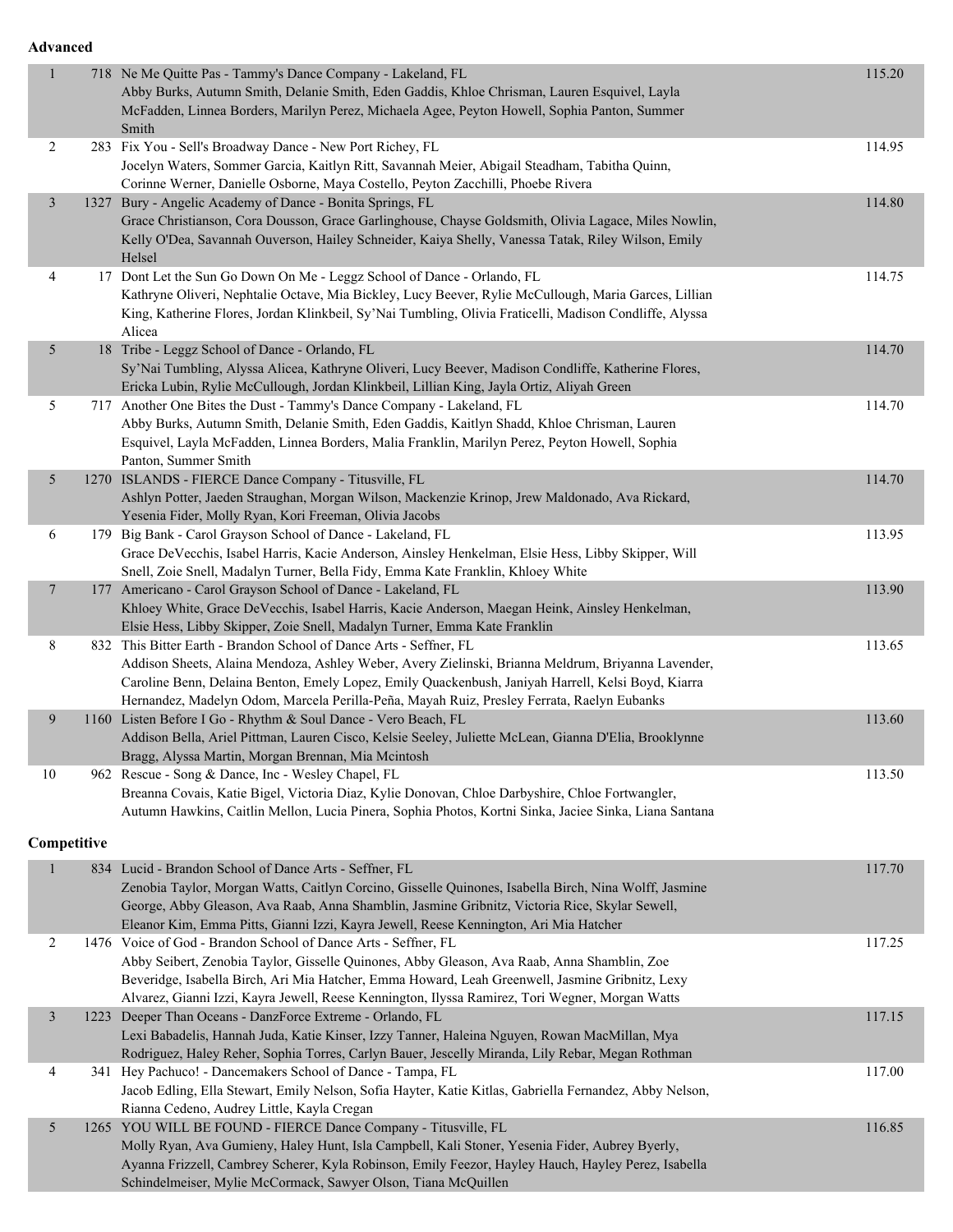| 6              | 369 Footloose - Dancemakers School of Dance - Tampa, FL<br>Ella Stines, Jacob Edling, Ella Stewart, Sofia Hayter, Rianna Cedeno, Kathryn Hill, Emily Nelson, Emery<br>Evans, Samantha Fernandez, Mikayla Barmann, Kayla Cregan, Katie Kitlas, Gabriella Fernandez, Abby<br>Nelson                                                                                                | 116.70 |
|----------------|----------------------------------------------------------------------------------------------------------------------------------------------------------------------------------------------------------------------------------------------------------------------------------------------------------------------------------------------------------------------------------|--------|
| $\overline{7}$ | 532 Mein Herr - Focus Performing Arts Studio - Lake Mary, FL<br>AJ Martin, Ainsley Brewer, Salma Ramchi, Kinsey Jackson, Sarah Delvy, Georgia Clevinger, Joanna<br>Schwabline, Emmy Tillis, Elli Chipps, Elisabeth Smith, Malya Torres, Maddie Blankenship                                                                                                                       | 116.50 |
| 8              | 535 Awake My Soul - Focus Performing Arts Studio - Lake Mary, FL<br>Gabriella Borges, Kinsey Jackson, Maddie Blankenship, Salma Ramchi, AJ Martin, Amaya Puig,<br>Angelynn Oyola, Dejalise Booker, Elisabeth Smith, Elli Chipps, Emmy Tillis, Georgia Clevinger, Joanna<br>Schwabline, Julia McKee                                                                               | 116.20 |
| 9              | 830 Humanity - Brandon School of Dance Arts - Seffner, FL<br>Cassidy Ballweg, Sean Barry, Michaela Beveridge, Ava Bishop, Kamri DePianta, Gabriella Espinoza,<br>Lauren Hawley, Kinsley Keipper, Kya Locke, Emerie McKinnon, Kylie McTaggart, Alaina Mendoza,<br>Madelyn Odom, Gisselle Quinones, Kara Reyes, Addison Sheets, Haylee Stimatz, Kendall Thornton,<br>Emma Triplett | 116.10 |
| 9              | 1334 Tainted Love - Angelic Academy of Dance - Bonita Springs, FL<br>Riley Wilson, Hannah Adams, Tess Beckman, Ava Brazelton, Miley Brown, Grace Garlinghouse,<br>Stephanie Greul, Emily Helsel, Jiya Naik, Mia Nowlin, Nicole Sierra-Iszler, Kendra Sikorski, Katarina<br>Valverde                                                                                              | 116.10 |
| 10             | 582 Sparrow - Esprit Dance Academy - Polk City, FL<br>Maggie Morrisey, Layla Ryan, Alayna Weber, Aubry Hammock, Taylor Tempel, Lillian Akins-Demers,<br>Kiele Miranda, Adela Beck, Sabella Winn, Serenity Cobbett                                                                                                                                                                | 116.00 |

# **Teen (12 - 14 yrs.) Super**

| <b>Advanced</b> |  |                                                                                                                                                                                                                                                                                                                                                                                                                                                                                                                     |        |  |
|-----------------|--|---------------------------------------------------------------------------------------------------------------------------------------------------------------------------------------------------------------------------------------------------------------------------------------------------------------------------------------------------------------------------------------------------------------------------------------------------------------------------------------------------------------------|--------|--|
|                 |  | 16 Welcome to the Moulin Rouge - Leggz School of Dance - Orlando, FL<br>Sy'Nai Tumbling, Alyssa Alicea, Olivia Fraticelli, Maria Garces, Kathryne Oliveri, Nyah Flowers, Haley<br>Clark, Gwen Mazar, Mia Bickley, Lucy Beever, Madison Condliffe, Katherine Flores, Nephtalie Octave,<br>Ericka Lubin, Rylie McCullough, Jordan Klinkbeil, Lillian King, Juliana Alvarado, Jayla Ortiz, Aliyah<br>Green                                                                                                             | 115.60 |  |
| 2               |  | 140 Degas: A new Vision - Dance Quest International - Brandon, FL<br>Sarah Lindquist, Sierra Harris, Leah Houghtaling, Amelia Markun, Audrey Scheller, Genevieve Scheller,<br>Carlee Korte, Addison Smart, Gabriella Counterman, Kendall Herr, Gabriella Vargas, Kylee Colestock,<br>Natalie Markun, Violet Vargo, Dillan Havens, Allee Aurich, Aubrielle Walker, Emily Guess, Ava Smart,<br>Livia Astacio, Samantha Huston, Lilah Penny, Addy Jo Taylor                                                            | 114.75 |  |
| 3               |  | 130 Yeshua Hamashaich - Dance Quest International - Brandon, FL<br>Sarah Lindquist, Livia Astacio, Sierra Harris, Leah Houghtaling, Amelia Markun, Audrey Scheller,<br>Genevieve Scheller, Annabelle Allocco, Carlee Korte, Ava Smart, Gabriella Counterman, Jenna Davis,<br>Kendall Herr, Gabriella Vargas, Kylee Colestock, Dillan Havens, Kaija Walker, Allee Aurich, Aubrielle<br>Walker, Emily Guess, Kaiden Linder, Makenzie Allen, Carly Guess, Samantha Huston, Kamryn Lowe,<br>Lilah Penny, Addy Jo Taylor | 114.50 |  |
| 4               |  | 1058 School Dayz - Debbie Cole's School of Dance - Homosassa Springs, FL<br>Lucas Hollis, Kristen Huggins, Isabelle Brightman, Hailyn Dumal, Kailani DeJesus, Rebekkah Austin,<br>Tayla Nelson, Emma Quinn, Karmalyse Belizaire, Shiloh Sphon, Fallon Glover, Alyvia Bojalad,<br>McKenzie Bullard, Angel Villacastin, Alexa Ehmke, Anna Wigglesworth, Anyiah Crisp, Emma Claytor,<br>Emma Worthington, Jocelyn Bojalad, Klarisza Abraham, Leah Worthington, Skye Burts                                              | 113.15 |  |
| Competitive     |  |                                                                                                                                                                                                                                                                                                                                                                                                                                                                                                                     |        |  |

|  | <b>Icons - Brandon School of Dance Arts - Seffner, FL</b><br>852 Ic | 117.75 |
|--|---------------------------------------------------------------------|--------|
|--|---------------------------------------------------------------------|--------|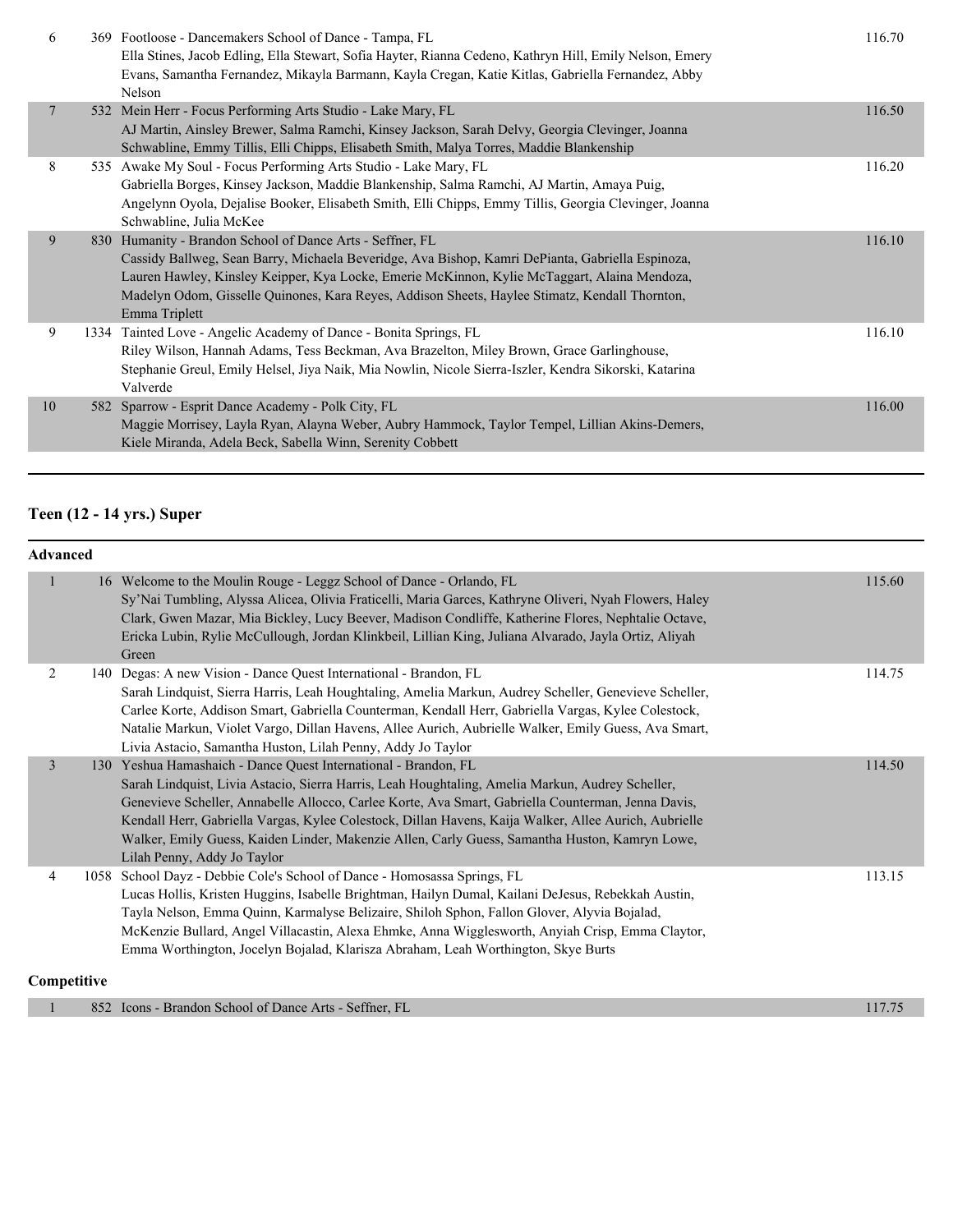|                | Gisselle Quinones, Amelia Beamer, Jasmine George, Lilyan Kessler, Briyanna Lavender, Ava Raab,<br>Anderson Zielinski, Abby Seibert, Zenobia Taylor, Avery Triplett, Morgan Watts, Jordan Williams,<br>Addison Sheets, Kinsley Keipper, Brianna Meldrum, Alaina Mendoza, Madelyn Odom, Marcela<br>Perilla-Peña, Angelia Skye Prieto, Emma Triplett, Gabriella Espinoza, Akira Solano, Caroline Benn, Zoe<br>Beveridge, Ava Covelli, Ari Mia Hatcher, Baylei Lezaun, Ava Reuter, Lexy Alvarez, Kiarra Hernandez,<br>Reese Edlund, Gianni Izzi, Lindsey Lee, Emely Lopez, Ella McIlwain, Kennia Spiller, Kelsi Boyd,<br>Presley Ferrata, Sophia Goldsmith, Janiyah Harrell, Peyton Jarrell, Madeline Kates, Kaely McKnight,<br>Haylee Stimatz, Delaina Benton, Leah Greenwell, Mayah Ruiz, Kendall Thornton, Avery Zielinski,<br>Anabella Rodriguez, Jasmine Gribnitz, Tyler Forman, Cassidy Ballweg, Raelyn Eubanks, Mattea<br>Hamrick, Lauren Hawley, Mia Horn-Sanchez, Ella Laczko, Kiera Nelis, Victoria Rice, Avalyn Santos,<br>Daniel Summa, Ryanne Sverdlow, Ashley Weber, Emily Weber, Ilyssa Ramirez, Tori Wegner |        |
|----------------|-------------------------------------------------------------------------------------------------------------------------------------------------------------------------------------------------------------------------------------------------------------------------------------------------------------------------------------------------------------------------------------------------------------------------------------------------------------------------------------------------------------------------------------------------------------------------------------------------------------------------------------------------------------------------------------------------------------------------------------------------------------------------------------------------------------------------------------------------------------------------------------------------------------------------------------------------------------------------------------------------------------------------------------------------------------------------------------------------------------------------|--------|
| $\overline{c}$ | 241 Heroes - 5th Dimension Dance Center - Valrico, FL<br>Natalie McDonald, Raquel Valle, Payton Melvin, Harper Dyshanowtiz, Genesis Valle, Gabriella Beach,<br>Faith Barile, Adalynn DeRyke, Victoria Colon, Madison Sheriff, Leela Walbolt, Gabriela Cordon, Estela<br>Reyes, Emery NeSmith, Dakayla Wilson, Calie Janes, Bryanna Sykes, Alina Velasquez, Adrianna Loaiza,<br>Taylor Brown, Sophia Fernandez, Olivia Skaggs, Laila Comeaux, Kaitlyn Carroll, Emily Munoz,<br>Ariannah DeRyke, Andreah Houser, Amaya Velazquez                                                                                                                                                                                                                                                                                                                                                                                                                                                                                                                                                                                          | 117.70 |
| $\mathfrak{Z}$ | 1224 Grieving You - DanzForce Extreme - Orlando, FL<br>Lexi Babadelis, Hannah Juda, Katie Kinser, Kendra Beals, Madison Beals, Sienna Blatz, Carlyn Bauer,<br>Lily Rebar, Josiah Rodriguez, Megan Rothman, Izzy Tanner, Haleina Nguyen, Julieana Zorrilla, Haley<br>Reher, Sophia Torres, Shruthy Thamizhavel, Rowan MacMillan, Emayla Padilla, Ava Phatak, Mya<br>Rodriguez, Isamar Vales, Lydia DeBaggis                                                                                                                                                                                                                                                                                                                                                                                                                                                                                                                                                                                                                                                                                                              | 117.00 |
| 4              | 1263 RECOVERY - FIERCE Dance Company - Titusville, FL<br>Isla Campbell, Cambrey Scherer, Aubrey Byerly, Emily Feezor, Hayley Perez, Isabella Schindelmeiser,<br>Hayley Hauch, Ayanna Frizzell, Yesenia Fider, Kyla Robinson, Kali Stoner, Haley Hunt, Ava Gumieny,<br>Mackenzie Krinop, Jrew Maldonado, Mylie McCormack, Tiana McQuillen, Sawyer Olson, Ava Rickard,<br>Ava Vadinsky, Kyla Vadinsky, Morgan Wilson                                                                                                                                                                                                                                                                                                                                                                                                                                                                                                                                                                                                                                                                                                      | 116.90 |
| 5              | 338 Charleston - Dancemakers School of Dance - Tampa, FL<br>Emery Evans, Charlotte Pelski, Audrey Little, Rianna Cedeno, Emily Nelson, Ella Stewart, Samantha<br>Fernandez, Sofia Hayter, Kathryn Hill, Jacob Edling, Taleh Edling, Mikayla Barmann, Katie Kitlas,<br>Gabriella Fernandez, Abby Nelson, Olivia Axelrod, Kayla Cregan, Alayna Roberts, Ella Stines, Charlee<br>Hagerich, Vesper Banks, Hannah Harrison, Olivia Koontz, Lydia Custalow                                                                                                                                                                                                                                                                                                                                                                                                                                                                                                                                                                                                                                                                    | 116.65 |
| 6              | 388 IT'S GOIN DOWN - Tracee's Dance Impact - Estero, FL<br>Jaymee Lin Brann, Riley Biada, Taylor Brindley, Ashley Buckley, Keiryn Cavins, Genevieve Ceurvels,<br>Emilie Cojanu, Quinnlan Conrey, Gianna Delnegro, Celia DeMartino, Camryn Dew, Katrina Dowds,<br>Sophia Evangelista, Delaney Felton, Ava Garvalia, Addison Findley, Sydney Ghannam, Taylor Geerlings,<br>Bridget Johnston, Bailey Joslin, Allison Musselman, Mattie Parish, Gianna Robinson, Olivia Schilling,<br>Margaux Teschke, Julia Thompson, Katie Welborn, Campbell Welborn                                                                                                                                                                                                                                                                                                                                                                                                                                                                                                                                                                      | 115.90 |
| $\overline{7}$ | 1504 In Paris - Mystical's Dance Company - Sarasota, FL<br>Lucy Tonnesen, Melanie Johannsen, Sophia Yearley, Yana Popova, Lexa Torres, Addison Gier, Jillian<br>Yunis, Sawyer Abosch, Calleigh Duffy, Claire Felt, Mia Anderson, Jillian Hughes, Nina Ayrado,<br>Jacqueline Gibson, Elsie Hartzell, Kaite Haley, Cody Torrance, Katelyn Egan, Kaia Mondon, Mya<br>Ayrado, Aubrey Bland, Allison Marracelli, Serena Schroll, Samantha Esquivel, Yana Bendersky, Kirsyn<br>Reyher, Kiara Schroeder, Payton Cavanaugh, Ruby Keoughan, Natalia Powell, Aliana Castro, Jenna<br>Hinck, Brandie Moore, Jamie Hinck, Liadain Velardi, Keira Donovan                                                                                                                                                                                                                                                                                                                                                                                                                                                                            | 115.85 |
| 8              | 914 Shoeless Joe - Brandon School of Dance Arts - Seffner, FL<br>Jordan Williams, Peyton Keipper, Brianna Meldrum, Alaina Mendoza, Marcela Perilla-Peña, Emma<br>Triplett, Gabriella Espinoza, Akira Solano, Lilyan Kessler, Briyanna Lavender, Anderson Zielinski,<br>Amelia Beamer, Lyla Beamer, Michaela Beveridge, Baylei Lezaun, Delaina Benton, Courtney Carter,<br>Peyton Jarrell, Samantha Franceschi, Mia Horn-Sanchez, Ella Laczko, Victoria Rice, Skylar Sewell,<br>Daniel Summa, Brecklyn Toennies, Ashley Weber, Mayah Ruiz, Avery Zielinski, Gianni Izzi, Kayra<br>Jewell, Reese Kennington, Lindsey Lee                                                                                                                                                                                                                                                                                                                                                                                                                                                                                                  | 115.65 |
| 9              | 1333 Survivor - Angelic Academy of Dance - Bonita Springs, FL<br>Riley Wilson, Hannah Adams, Tess Beckman, Ava Brazelton, Miley Brown, Grace Christianson, Cora<br>Dousson, Grace Garlinghouse, Stephanie Greul, Emily Helsel, Olivia Lagace, Jiya Naik, Mia Nowlin,<br>Miles Nowlin, Kelly O'Dea, Savannah Ouverson, Hailey Schneider, Kaiya Shelly, Nicole Sierra-Iszler,<br>Kendra Sikorski, Vanessa Tatak, Katarina Valverde, Elyssia Vazquez                                                                                                                                                                                                                                                                                                                                                                                                                                                                                                                                                                                                                                                                       | 115.60 |
| 10             | 472 JOY - Tracee's Dance Impact - Estero, FL                                                                                                                                                                                                                                                                                                                                                                                                                                                                                                                                                                                                                                                                                                                                                                                                                                                                                                                                                                                                                                                                            | 115.35 |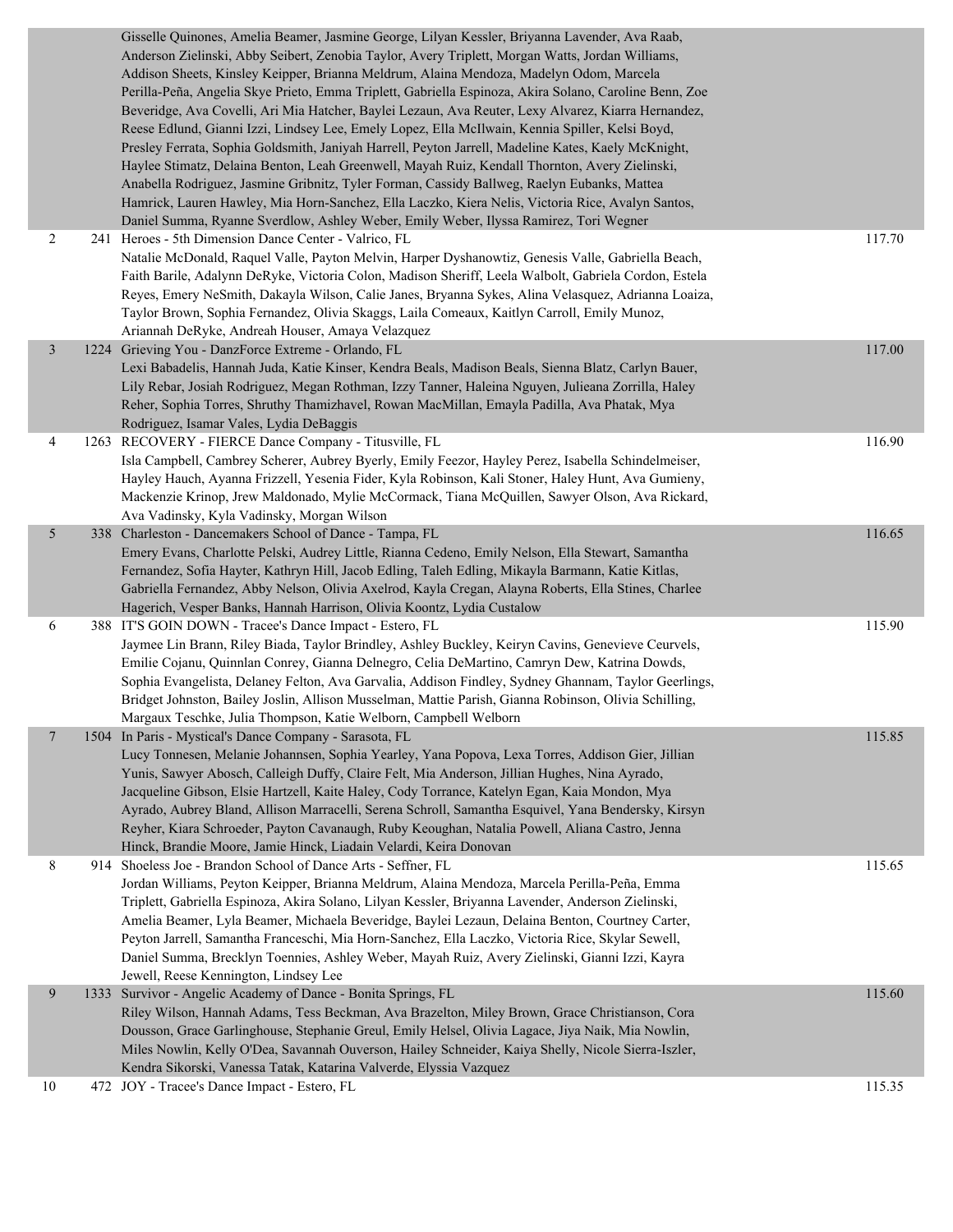Riley Biada, Kayla Nichols, Taylor Brindley, Genevieve Ceurvels, Emilie Cojanu, Quinnlan Conrey, Gianna Delnegro, Camryn Dew, Delaney Felton, Ava Garvalia, Campbell Welborn, Katie Welborn, Taylor Geerlings, Allison Musselman, Jaymee Lin Brann, Brooke Brindley, Brenna Conrey, Jolie Crimaldi, Olivia Delnegro, Alyse Dew, Alexa Evangelista, Sophia Evangelista, Audrey Fisher, Lorelei Hansen, Bridget Johnston, Bailey Joslin, Anna Kentrus, Angelina Kuhn, Emma Luken, Charlee Morrison, Nadia Philipps, Makayla Plimpton, Gianna Robinson, Ava Scott, Charlee Scott

#### **Teen (12 - 14 yrs.) Production**

|                | <b>Advanced</b> |                                                                                                                                                                                                                                                                                                                                                                                                                                                                                                                                                                                                                                                                                                                 |        |
|----------------|-----------------|-----------------------------------------------------------------------------------------------------------------------------------------------------------------------------------------------------------------------------------------------------------------------------------------------------------------------------------------------------------------------------------------------------------------------------------------------------------------------------------------------------------------------------------------------------------------------------------------------------------------------------------------------------------------------------------------------------------------|--------|
| $\mathbf{1}$   |                 | 720 Queendom - Leonard's Academy of Dance - Brandon, FL<br>Khamille Williams, Aryanne Williams, Toni Woodard, Auria Cole, Kiarra Tackore, Tia Swagger,<br>Amarria Toussaint, Azariah Woodard, Jordyn Burgess, Alexis Graham, Autumn Davis, Blake Felder, Jade<br>Santana, Jaz Pickett, Kierra Brown, Lauren Grant, Nnenna Ezeanya, Raelynn Mann, Zoie Jones, Zuri<br>Brown, Calise Felder                                                                                                                                                                                                                                                                                                                       | 115.30 |
| 2              |                 | 741 Welcome To Underland - Upsurge Dance Company - Kissimmee, FL<br>Alexis Cruz, Charlotte Moszenberg, Andrea Skolar, Adriana Duke, Emmalee Turner, Mikaela Kelley,<br>Taylor Hunkins, Ireland Finley, Sofia Bowman, Warren Frankos, Caroline Margolis, Azalea Marcum, Nia<br>Bryson, Kalima Fable, Kamryn Smallwood, Paris Ikner, Bridget McKeon, Wesley McKeon, Orianna<br>Nunez, Brianna Oyola, Isabella Perez, Leilani Rivera, Tia Suleiman, Katelyn Jones, Nina Tancredi, Karen<br>Pennant, Nia Diaz, Neviah Diaz, Nyah Indar                                                                                                                                                                              | 114.40 |
| $\overline{3}$ |                 | 129 Narnia - Dance Quest International - Brandon, FL<br>Sarah Lindquist, Emma Jacobi, Sierra Harris, Leah Houghtaling, Amelia Markun, Jasmine<br>Eckhoff-Aponte, Aylin McFarland, EmmaRose Swartz, Audrey Scheller, Genevieve Scheller, Annabelle<br>Allocco, Carlee Korte, Addison Smart, Makenzie Allen, Carly Guess, Gianna Betschner, Lyla Sherman,<br>Lacie Liebler, Samantha Huston, Kamryn Lowe, Lilah Penny, Addy Jo Taylor, Livia Astacio, Gabriella<br>Counterman, Jenna Davis, Kendall Herr, Gabriella Vargas, Kylee Colestock, Natalie Markun, Violet<br>Vargo, Dillan Havens, Kaija Walker, Lydia Ryan, Allee Aurich, Aubrielle Walker, Emily Guess, Kaiden<br>Linder, Ava Smart, Saryne Maldonado | 114.05 |
| 4              |                 | 1562 Alice In Wonderland - Dance 4 Life Academy - Port saint Lucie, FL<br>Delaina Nichols, Aubrey Bruce, Olivia Rynning, Teaghan Spencer, Morgan Worley, Amya Rosario,<br>Emma Smith, Mika Vick, Mia Cardenas, Alexander Tavarez, Aria Diaz, Shea Rosen, Isabella Gago,<br>Agostina Censabella, Salome Arroyave, Mycah Rocque, Tina Tavarez, Eden Smith, Gabriela Goulart,<br>Gabriella Long, Lauren Bouza, Layla Kauffman, Sophia Arroyave, Maria Negron, Caroline Barrett, Meta<br>Stonyte, Makenzie Saks, Zamari Bedford, Gabriela Lee, Amber Herbert, Kimora Pintando, Briana<br>Wallace, Genesis Brodhurst                                                                                                 | 114.00 |
| 5              |                 | 1057 Mary Poppins - Debbie Cole's School of Dance - Homosassa Springs, FL<br>Rebekkah Austin, Isabelle Brightman, Hailyn Dumal, Mckenzie Schumacher, Kailani DeJesus, Emma<br>Quinn, Karmalyse Belizaire, Madison Bunker, Kristen Huggins, Kaylee Davis, Alyvia Bojalad, Alexa<br>Ehmke, Anna Wigglesworth, Anyiah Crisp, Camryn Billings, Emma Claytor, Emma Worthington, Jocelyn<br>Bojalad, Klarisza Abraham, Leah Worthington, Megan Smith, Skye Burts, Kaylie Falls, McKenzie<br>Bullard, Mackenzie Shipton, Quinn Davide, Lucas Hollis, Tayla Nelson, Shiloh Sphon, Fallon Glover                                                                                                                         | 113.95 |
| 6              |                 | 1215 Bring on the Country - Footnotes Dance & Music Studio - Lehigh Acres, FL<br>Ariani Alvelo, Melanie Penrod, Adelynn Watkins, Adela Rodriguez, Angelina Torres, Chloe DuBose,<br>Fallyn Glasser, Isabella Pelaez, Jehseli Diaz, Lilly Alexander, Lily Christiano, Madison Vickery, Nayelis<br>Negron, Neveah Penrod, Shylah Desamours, Sierra Ortiz, Alexis Dice, Ashley Cantillano, Ivy Glasser,<br>Naomi Roche, Kaylee Molloy-Ford                                                                                                                                                                                                                                                                         | 113.55 |
|                | Competitive     |                                                                                                                                                                                                                                                                                                                                                                                                                                                                                                                                                                                                                                                                                                                 |        |

| 754 Make it Rain - Brandon School of Dance Arts - Seffner, FL | 17.45 |
|---------------------------------------------------------------|-------|
|                                                               |       |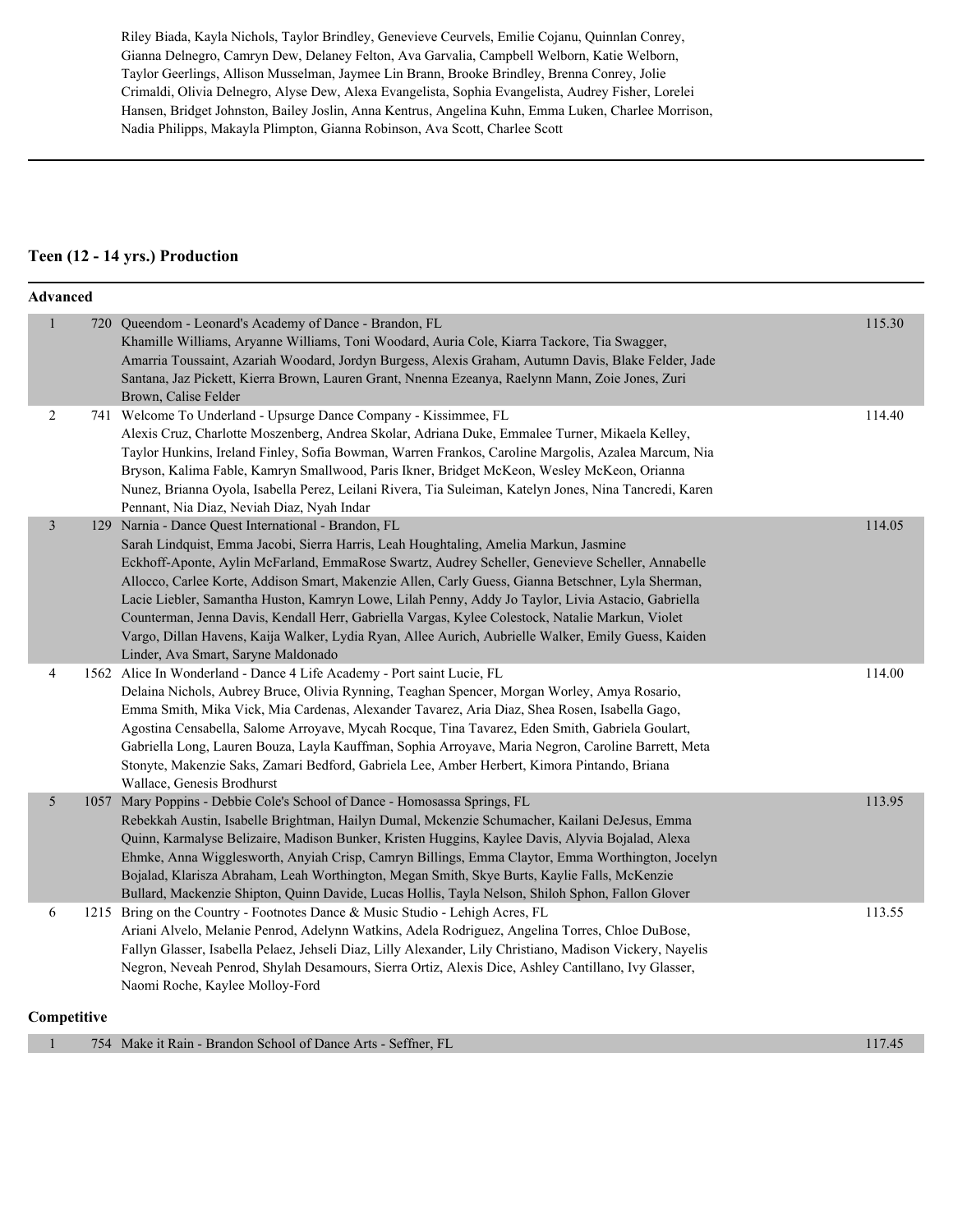| Zenobia Taylor, Madelyn Odom, Haley Alfonso, Skylar Sewell, Gabriella Espinoza, Courtney Carter,<br>Emily Weber, Caroline Abdoney, Emily Quackenbush, Rayna Metcalf, Sanai Ware, Abby Seibert, Amelia<br>Beamer, Emely Lopez, Ava Bishop, Ilyssa Ramirez, Raelyn Eubanks, Kara Reyes, Nina Wolff, Ellie<br>DeMarcay, Ryanne Sverdlow, Ciara Dibble, Ava Raab, Lucia McIlwain, Zoe Beveridge, Avery Zielinski,<br>Caitlyn Corcino, Jasmine George, Caroline Benn, Madelyn Plumb, Victoria Rice, Daniel Summa, Kinsley<br>Keipper, Abby Gleason, Michaela Beveridge, Delaina Benton, Kendall Thornton, Tori Wegner, Ella<br>Laczko, Ashley Weber, Angelia Skye Prieto, Ava Covelli, Avalyn Santos, Lindsey Lee, Emerie<br>McKinnon, Sophia Goldsmith, Callie Hancock, Ava Reuter, Haylee Stimatz, Brecklyn Toennies, Addison<br>Kriz, Brinley Zoellner, Jasmine Gribnitz, Reagan Seager, Kiera Nelis, Emma Howard, Jordan Williams,<br>Kylie McTaggart, Baylei Lezaun, Tyler Forman, Cassidy Ballweg, Mia Horn-Sanchez, Reese Edlund,<br>Addison Sheets, Anderson Zielinski, Madeline Kates, Eleanor Kim, Lexi Billman, Alaina Mendoza,<br>Emma Triplett, Lexy Alvarez, Janiyah Harrell, Kamri DePianta, Briyanna Lavender, Mattea Hamrick, Ella<br>McIlwain, Madison Willoughby, Peyton Jarrell, Avery Triplett, Leah Greenwell, Emma Pitts, Mayah<br>Ruiz, Anabella Rodriguez, Kayra Jewell, Kennia Spiller, Presley Ferrata, Samantha Franceschi, Peyton<br>Keipper, Anna Shamblin, Evva Pitts, Sean Barry, Lyla Beamer, Ligia Boyiadzis, Morgan Watts, Brianna<br>Meldrum, Akira Solano, Ari Mia Hatcher, Lauren Hawley, Delaney Pickard, Ella Pitts, Kiarra Hernandez,<br>Sophie Rivera, Josie Wolff, Gianni Izzi, Ella Gleason, Kelsi Boyd, Marcela Perilla-Peña, Valentina<br>Restrepo, Gisselle Quinones, Kaely McKnight, Reese Kennington, Lilyan Kessler, Isabella Birch, Laurel<br>Grey Yelverton |        |
|------------------------------------------------------------------------------------------------------------------------------------------------------------------------------------------------------------------------------------------------------------------------------------------------------------------------------------------------------------------------------------------------------------------------------------------------------------------------------------------------------------------------------------------------------------------------------------------------------------------------------------------------------------------------------------------------------------------------------------------------------------------------------------------------------------------------------------------------------------------------------------------------------------------------------------------------------------------------------------------------------------------------------------------------------------------------------------------------------------------------------------------------------------------------------------------------------------------------------------------------------------------------------------------------------------------------------------------------------------------------------------------------------------------------------------------------------------------------------------------------------------------------------------------------------------------------------------------------------------------------------------------------------------------------------------------------------------------------------------------------------------------------------------------------------------------------------------------------------------------------------------------------------------|--------|
| 1278 Gaga - DanzForce Extreme - Orlando, FL<br>Sophia Key, Rowan MacMillan, Lily Rebar, Lexi Babadelis, Katie Kinser, Julieana Zorrilla, Josiah<br>Rodriguez, Izzy Tanner, Isamar Vales, Hannah Juda, Emily Arteaga, Sophia Torres, Sienna Blatz, Shruthy<br>Thamizhavel, Ruby Thomson, Mya Rodriguez, Megan Rothman, Madison Beals, Lydia DeBaggis,<br>Jescelly Miranda, Haley Reher, Haleina Nguyen, Emayla Padilla, Carlyn Bauer, Ava Phatak, Monica<br>Balaguer, Mikaela De La Rosa, Leah Hichez, Layla Torres, Kendra Beals, Kayleigh LaBuda, Izzy<br>Kammerer, Arwen Phatak, Amie'elle Lanusse, Adriana Zapatier, Adriana DiRisio, Jayla Reyes                                                                                                                                                                                                                                                                                                                                                                                                                                                                                                                                                                                                                                                                                                                                                                                                                                                                                                                                                                                                                                                                                                                                                                                                                                                       | 116.35 |
| 543 Shrek - Focus Performing Arts Studio - Lake Mary, FL<br>Abbey Romanic, Alex Rice, Emmalee Nelson, Heather Kersten, Josie Rott, Kylie Rose, Skylar Castro,<br>Andi Harrison, Ashlyn Koslik, Aubrey Nelson, Elise Rosa, Emmie Blankenship, Ilana Shafir, Jenna<br>Romanic, Jordyn Allbee, Julia Tabaka, Juliana Peoples, Lily Karle, Madilyn King, Marianna Kyriakou,<br>Natalie Kersten, Pam Walker, Scarlett Cady, Sophia Munoz, Taylor Lesley, Willow Picos, Gabriella<br>Borges, Jessica Pierce, Kinsey Jackson, Maddie Blankenship, Rowan Gale, Salma Ramchi, AJ Martin,<br>Ainsley Brewer, Amaya Puig, Angelynn Oyola, Dejalise Booker, Elisabeth Smith, Elli Chipps, Emmy<br>Tillis, Georgia Clevinger, Isabella Marinaccio, Joanna Schwabline, Julia McKee, Malya Torres, Sarah                                                                                                                                                                                                                                                                                                                                                                                                                                                                                                                                                                                                                                                                                                                                                                                                                                                                                                                                                                                                                                                                                                                  | 115.60 |
| 392 OVER THE BIG TOP - Tracee's Dance Impact - Estero, FL<br>Riley Biada, Kayla Nichols, Olivia Schilling, Taylor Brindley, Keiryn Cavins, Genevieve Ceurvels, Emilie<br>Cojanu, Quinnlan Conrey, Gianna Delnegro, Camryn Dew, Delaney Felton, Addison Findley, Ava<br>Garvalia, Sydney Ghannam, Julia Thompson, Campbell Welborn, Katie Welborn, Taylor Geerlings, Jada<br>Colon, Katrina Dowds, Angelina Dowds, Randi Ellsworth, Charley Hrebal, Allison Musselman, Joslynn<br>Moynihan, Dana Vanaman, Teagan Alfuth, Avery Biada, Addison Bridge, Brooke Brindley, Brenna<br>Conrey, Jolie Crimaldi, Olivia Delnegro, Sophia Delnegro, Celia DeMartino, Amanda Dente, Alyse Dew,<br>Juliet Dew, Alexa Evangelista, Sophia Evangelista, Audrey Fisher, Jessie Lee Godoy, Lorelei Hansen,<br>Allie Johnson, Bridget Johnston, Annabelle Jones, Bailey Joslin, Anna Kentrus, Charlotte Knight,<br>Madison Knight, Angelina Kuhn, Lydia Lavey, Kennedy Luciano, Averie Luken, Emma Luken, Liliana<br>Mace, Addison Mangold, Kaia Marshall, Thomas Martorelli, Ava McNamara, Brooke Metcalfe, Charlee<br>Morrison, Talya Nassar, Mattie Parish, Nadia Philipps, Makayla Plimpton, Presley Potter, Gianna<br>Robinson, Adalina Ruud, Ava Scott, Charlee Scott, Shiloh Scott, Ava Sherman, Leah Shimko, Kennedy<br>Shinabarker, Elyse Shine, Camden Stevenson-Smith, Margaux Teschke, Alli Williams, Arabella Yankow,<br>Jaymee Lin Brann, Ashley Buckley                                                                                                                                                                                                                                                                                                                                                                                                                                                      | 115.35 |
|                                                                                                                                                                                                                                                                                                                                                                                                                                                                                                                                                                                                                                                                                                                                                                                                                                                                                                                                                                                                                                                                                                                                                                                                                                                                                                                                                                                                                                                                                                                                                                                                                                                                                                                                                                                                                                                                                                            | Delvy  |

# **Senior (15 - 19 yrs.) Solo**

| Performance |  |                                                                    |       |  |
|-------------|--|--------------------------------------------------------------------|-------|--|
|             |  | 1550 Deserted Garden - Dance 4 Life Academy - Port saint Lucie, FL | 85.60 |  |
|             |  | Gabriela Lee                                                       |       |  |
|             |  | 1184 Snowfall - Dancebox Studio - Tampa, FL                        | 85.45 |  |
|             |  | Celeste McCreery                                                   |       |  |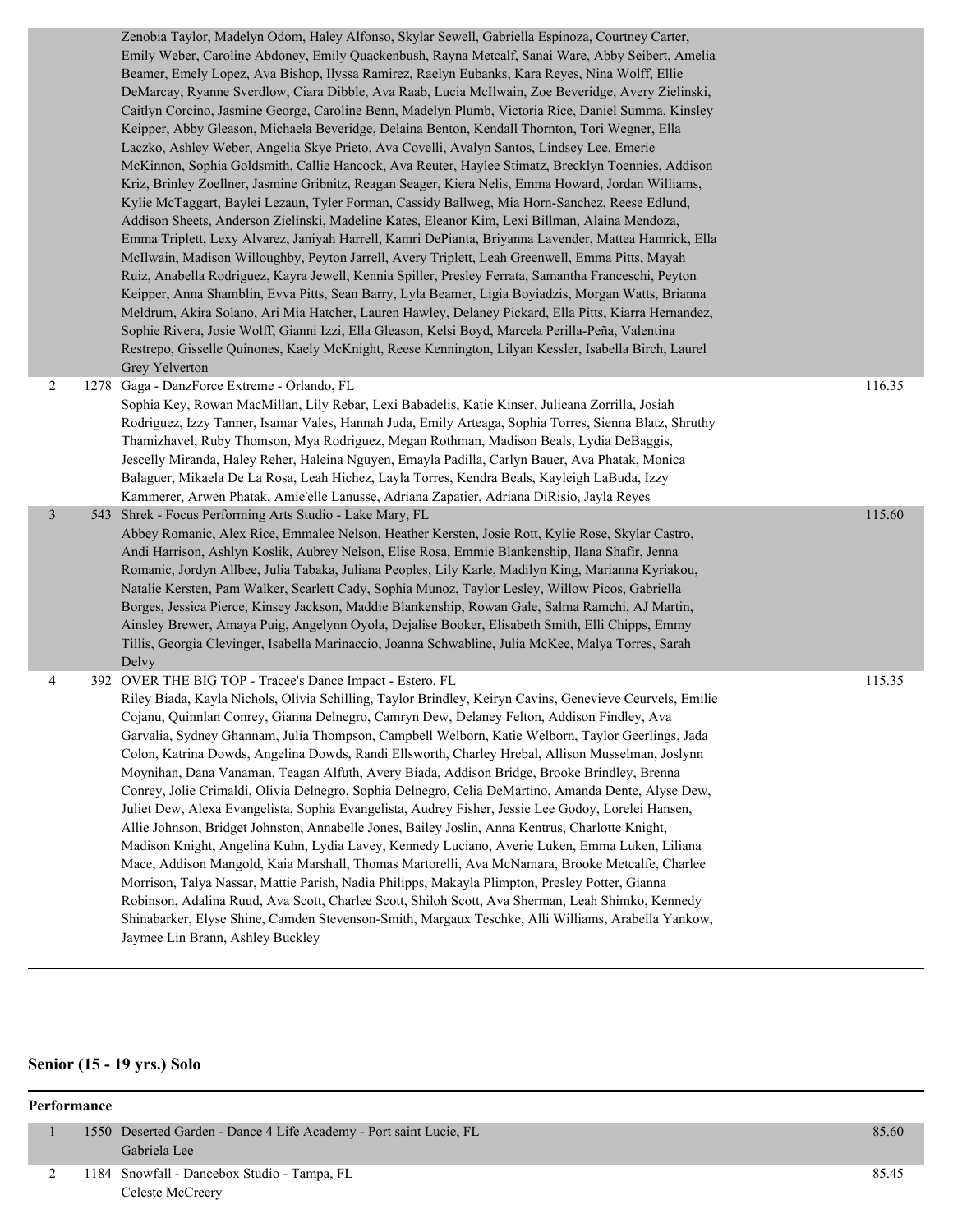| $\overline{3}$  | 1498 Fly - Mystical's Dance Company - Sarasota, FL<br>Ruby Keoughan                       | 85.40 |
|-----------------|-------------------------------------------------------------------------------------------|-------|
| 4               | 395 SILENT CRIES - Tracee's Dance Impact - Estero, FL<br>Emma Jones                       | 85.30 |
| 5               | 1589 Infinite Life - Dance 4 Life Academy - Port saint Lucie, FL<br>Emilia Huhtamaki      | 85.05 |
| 6               | 143 Warrior - Dance Quest International - Brandon, FL<br>Gabriella Counterman             | 84.95 |
| 7               | 1583 Light On - Dance 4 Life Academy - Port saint Lucie, FL<br>Gabriela Goulart           | 84.90 |
| 8               | 1582 American Pie - Dance 4 Life Academy - Port saint Lucie, FL<br>Jesse Priest           | 84.85 |
| 9               | 1530 The Little Things - Mystical's Dance Company - Sarasota, FL<br><b>Brandie Moore</b>  | 84.75 |
| 10              | 148 Shine A Light - Dance Quest International - Brandon, FL<br>Kaiden Linder              | 84.55 |
| $10\,$          | 983 Highway 27 - Song & Dance, Inc - Wesley Chapel, FL<br>Nevine Tanoukhi                 | 84.55 |
| 10              | 1586 Soldier - Dance 4 Life Academy - Port saint Lucie, FL<br>Delania Nicoles             | 84.55 |
| <b>Advanced</b> |                                                                                           |       |
| 1               | 672 Lost Without You - Tammy's Dance Company - Lakeland, FL<br>Linnea Borders             | 86.80 |
| 1               | 680 I Love You - Tammy's Dance Company - Lakeland, FL<br>Eden Gaddis                      | 86.80 |
| $\overline{2}$  | 734 Emotions - Leonard's Academy of Dance - Brandon, FL<br>Khamille Williams              | 86.70 |
| 3               | 730 Parle Vous Francais - Leonard's Academy of Dance - Brandon, FL<br>Alexis Graham       | 86.60 |
| 4               | 109 Maybe This Time - FYI Dance Co - St. Petersburg, FL<br>Jamie Oake                     | 86.45 |
| 4               | 112 Eleanor Rigby - FYI Dance Co - St. Petersburg, FL<br>Meghan Anderson                  | 86.45 |
| 4               | 141 Gravity - Dance Quest International - Brandon, FL<br><b>Audrey Scheller</b>           | 86.45 |
| 5               | 53 I'm Here - Y Dance Academy - St Petersburg, FL<br>Cory Diaz                            | 86.40 |
| 6               | 684 Jealous - Tammy's Dance Company - Lakeland, FL<br>Layla McFadden                      | 86.25 |
| 7               | 1375 Save Yourself - Angelic Academy of Dance - Bonita Springs, FL<br>Miles Nowlin        | 86.15 |
| 7               | 1407 Bird Box - Tammy's Dance Company - Lakeland, FL<br><b>Abby Burks</b>                 | 86.15 |
| 8               | 638 Sunday Kind of Love - Ms Lisa's Dance - Tampa, FL<br>Jalene Cruz                      | 86.10 |
| 8               | 656 Run - True Crew Arts & Ed - Port Saint Lucie, FL<br>Brookelyn McArthur                | 86.10 |
| 8               | 1622 Concrete Angel - Upsurge Dance Company - Kissimmee, FL<br>Adriana Duke               | 86.10 |
| 9               | 27 I Didnt Know My Own Strength - Leggz School of Dance - Orlando, FL<br>Nephtalie Octave | 86.05 |
| 9               | 353 Purple Hat - Dancemakers School of Dance - Tampa, FL<br>Mikayla Barmann               | 86.05 |
| 10              | 397 LIFE OF THE PARTY - Tracee's Dance Impact - Estero, FL                                | 86.00 |

Quinnlan Conrey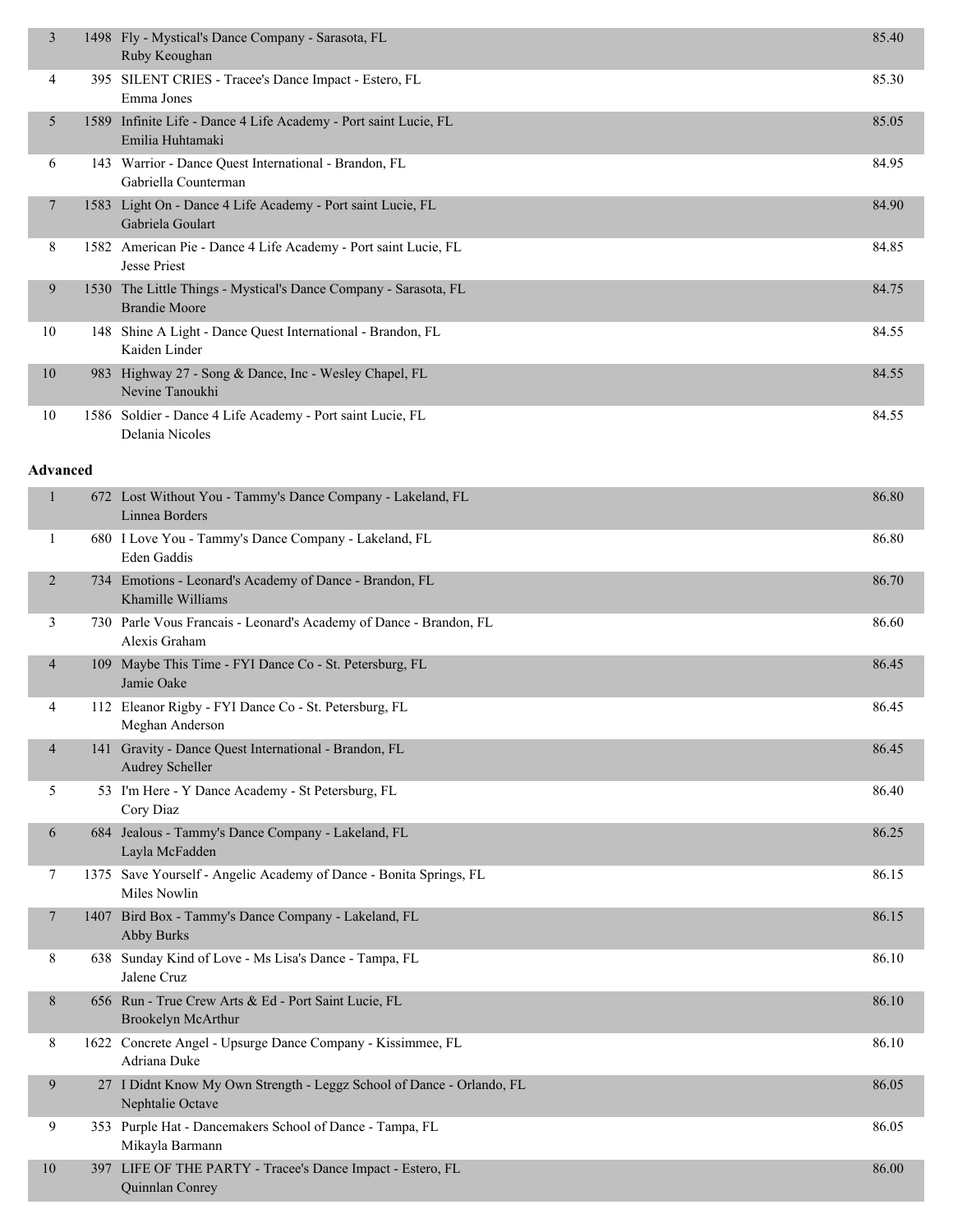| 10           | 899 One Hundred Easy Ways - Brandon School of Dance Arts - Seffner, FL<br>Jordan Williams | 86.00 |
|--------------|-------------------------------------------------------------------------------------------|-------|
| 10           | 999 Fresh Prince - Song & Dance, Inc - Wesley Chapel, FL<br>Jordyn Acklin                 | 86.00 |
| Competitive  |                                                                                           |       |
| $\mathbf{1}$ | 844 I Can't Do It Alone - Brandon School of Dance Arts - Seffner, FL<br>Tori Wegner       | 88.65 |
| 2            | 861 It's Quiet Uptown - Brandon School of Dance Arts - Seffner, FL<br>Abby Seibert        | 88.45 |
| 3            | 805 Earth Song - Brandon School of Dance Arts - Seffner, FL<br>Jasmine Gribnitz           | 88.20 |
| 4            | 1416 My Mind - 5th Dimension Dance Center - Valrico, FL<br>Adrianna Loaiza                | 88.15 |
| 5            | 1303 Young And Beautiful - DanzForce Extreme - Orlando, FL<br>Lexi Babadelis              | 88.10 |
| 6            | 1419 Dirty Diana - 5th Dimension Dance Center - Valrico, FL<br>Dakayla Wilson             | 87.95 |
| 7            | 1487 Without Fear - Brandon School of Dance Arts - Seffner, FL<br>Gianni Izzi             | 87.90 |
| 8            | 641 Healah - Ms Lisa's Dance - Tampa, FL<br>Serena Bassart                                | 87.85 |
| 8            | 658 Dope - True Crew Arts & Ed - Port Saint Lucie, FL<br>Antonio Torres                   | 87.85 |
| 9            | 814 Father Figure - Brandon School of Dance Arts - Seffner, FL<br>Ilyssa Ramirez          | 87.80 |
| 9            | 1250 FALL FOR YOU - FIERCE Dance Company - Titusville, FL<br>Kyla Robinson                | 87.80 |
| 10           | 295 Smooth Criminal - Sell's Broadway Dance - New Port Richey, FL<br>Savannah Meier       | 87.70 |
| 10           | 548 Tar - Focus Performing Arts Studio - Lake Mary, FL<br>Julia McKee                     | 87.70 |
| 10           | 617 Fire on Fire - FYI Dance Co - St. Petersburg, FL<br>Mackenzie McLean                  | 87.70 |

# **Senior (15 - 19 yrs.) Duet/Trio**

|                | Performance |                                                                                                            |       |  |
|----------------|-------------|------------------------------------------------------------------------------------------------------------|-------|--|
| ٠              | 1528        | Thank God I AM Old - Mystical's Dance Company - Sarasota, FL<br>Serena Schroll, Kiara Schroeder            | 85.20 |  |
| 2              | 1588        | Control - Dance 4 Life Academy - Port saint Lucie, FL<br>Lauren Bouza, Emilia Huhtamaki                    | 83.85 |  |
|                | Advanced    |                                                                                                            |       |  |
| 1              | 727         | Work Work - Leonard's Academy of Dance - Brandon, FL<br>Alexis Graham, Aryanne Williams, Khamille Williams | 87.55 |  |
| 2              |             | 726 Showgirls - Leonard's Academy of Dance - Brandon, FL<br>Aryanne Williams, Khamille Williams            | 86.35 |  |
| $\overline{3}$ | 977         | false confidence - Song & Dance, Inc - Wesley Chapel, FL<br>Laura Kenyon, Jayleigh Hutchins                | 85.95 |  |
| 4              | 659         | Rescue - True Crew Arts & Ed - Port Saint Lucie, FL<br>Ryleigh Shimanek, Brookelyn McArthur                | 85.75 |  |
| $\overline{4}$ |             | 1471 Mercy - Carol Grayson School of Dance - Lakeland, FL<br>Ryleigh Erickson, Madelyn Henkelman           | 85.75 |  |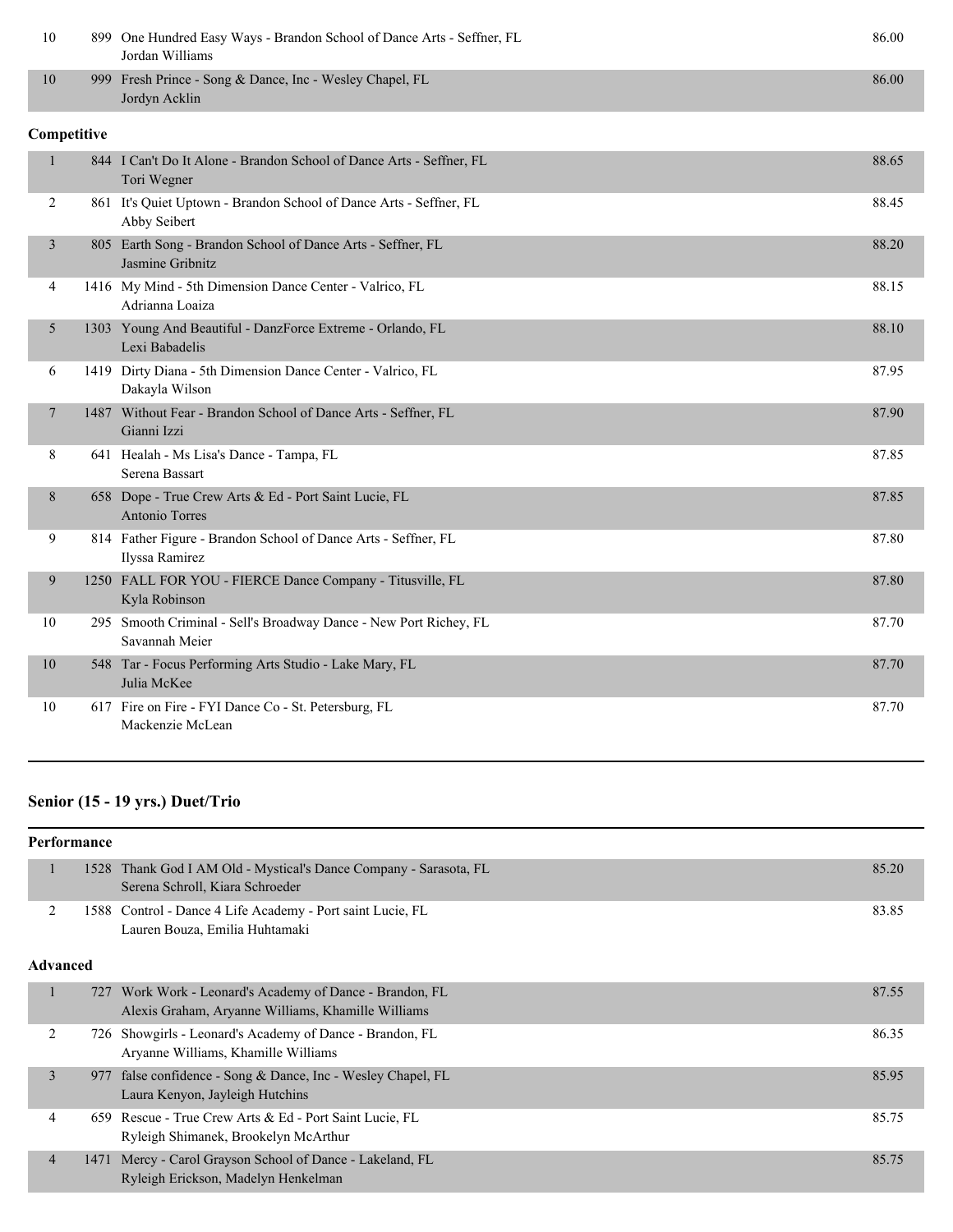| 5           |     | 972 half light - Song & Dance, Inc - Wesley Chapel, FL<br>Sydney Kennedy, Jayleigh Hutchins, Hannah Kennedy | 85.70 |
|-------------|-----|-------------------------------------------------------------------------------------------------------------|-------|
| 5           |     | 974 slow up - Song & Dance, Inc - Wesley Chapel, FL<br>Sarah Reid, Emily Reid                               | 85.70 |
| 6           |     | 73 Never Letting Go - Y Dance Academy - St Petersburg, FL<br>Bridget Dempsey, Amiyah Wilson, Cory Diaz      | 85.60 |
| 7           |     | 202 Rumor Has It - Carol Grayson School of Dance - Lakeland, FL<br>Madison Hess, Grace DeVecchis            | 85.50 |
| 7           |     | 1170 Im Fine - Rhythm & Soul Dance - Vero Beach, FL<br>Alyssa Martin, Annabelle Bragg                       | 85.50 |
| 8           |     | 705 Good Bye - Tammy's Dance Company - Lakeland, FL<br>Linnea Borders, Autumn Smith                         | 85.40 |
| 8           |     | 1405 Memory - Tammy's Dance Company - Lakeland, FL<br>Eden Gaddis, Linnea Borders                           | 85.40 |
| 9           |     | 980 Let's Get Loud - Song & Dance, Inc - Wesley Chapel, FL<br>Jordyn Acklin, Riley Weisbrodt                | 85.25 |
| 10          |     | 975 Angel by the Wings - Song & Dance, Inc - Wesley Chapel, FL<br>Emily Reid, Haley Enea                    | 85.20 |
| Competitive |     |                                                                                                             |       |
| 1           | 887 | Natural Woman - Brandon School of Dance Arts - Seffner, FL<br>Jasmine Gribnitz, Tyler Forman                | 88.15 |
| 2           |     | 878 Man Vs Machine - Brandon School of Dance Arts - Seffner, FL<br>Zoe Beveridge, Ari Mia Hatcher           | 87.75 |
| 3           | 521 | Anything You Can Do - Focus Performing Arts Studio - Lake Mary, FL<br>AJ Martin, Angelynn Oyola             | 87.55 |
| 4           | 792 | Champions - Brandon School of Dance Arts - Seffner, FL<br>Ilyssa Ramirez, Jasmine Gribnitz                  | 87.40 |

| 948 Tonight - Brandon School of Dance Arts - Seffner, FL<br>Lexy Alvarez, Gianni Izzi, Leah Greenwell | 87.40 |
|-------------------------------------------------------------------------------------------------------|-------|
| 1288 Because You Loved Me - DanzForce Extreme - Orlando, FL                                           | 87.40 |
| Lociah Podrimuaz Mya Podrimuaz                                                                        |       |

| 4              | 1288 Because You Loved Me - DanzForce Extreme - Orlando, FL<br>Josiah Rodriguez, Mya Rodriguez                    | 87.40 |
|----------------|-------------------------------------------------------------------------------------------------------------------|-------|
| 5 <sub>1</sub> | 1286 I Don't Want To Watch The World End - DanzForce Extreme - Orlando, FL<br>Lexi Babadelis, Sophia Key          | 87.30 |
| 6              | 346 Wild Ones - Dancemakers School of Dance - Tampa, FL<br>Abby Nelson, Emily Nelson                              | 87.25 |
| 7              | 1287 Stay - DanzForce Extreme - Orlando, FL<br>Josiah Rodriguez, Isamar Vales                                     | 87.20 |
| 8              | 1410 September - 5th Dimension Dance Center - Valrico, FL<br>Estela Reyes, Dakayla Wilson, Adrianna Loaiza        | 87.15 |
| 9              | 1409 The 5th Day-O - 5th Dimension Dance Center - Valrico, FL<br>Dakayla Wilson, Alina Velasquez, Adrianna Loaiza | 87.10 |
| 10             | 471 WAVES - Tracee's Dance Impact - Estero, FL<br>Taylor Geerlings, Jaymee Lin Brann                              | 87.00 |

# **Senior (15 - 19 yrs.) Small**

| <b>Advanced</b> |                                                                                                                                                                                    |        |  |  |
|-----------------|------------------------------------------------------------------------------------------------------------------------------------------------------------------------------------|--------|--|--|
|                 | 721 Pink - Leonard's Academy of Dance - Brandon, FL<br>Toni Woodard, Tia Swagger, Kiarra Tackore, Khamille Williams, Auria Cole, Aryanne Williams, Alexis<br>Graham, Calise Felder | 116.00 |  |  |
|                 | 959 humannequin - Song & Dance, Inc - Wesley Chapel, FL<br>Sarah Reid, Isabella Pagliuca, Jayleigh Hutchins, Hannah Hernandez, Hannah Kennedy, Sanaia Johnson                      | 115.75 |  |  |
|                 | 723 You - Leonard's Academy of Dance - Brandon, FL<br>Aryanne Williams, Alexis Graham, Khamille Williams, Toni Woodard                                                             | 115.25 |  |  |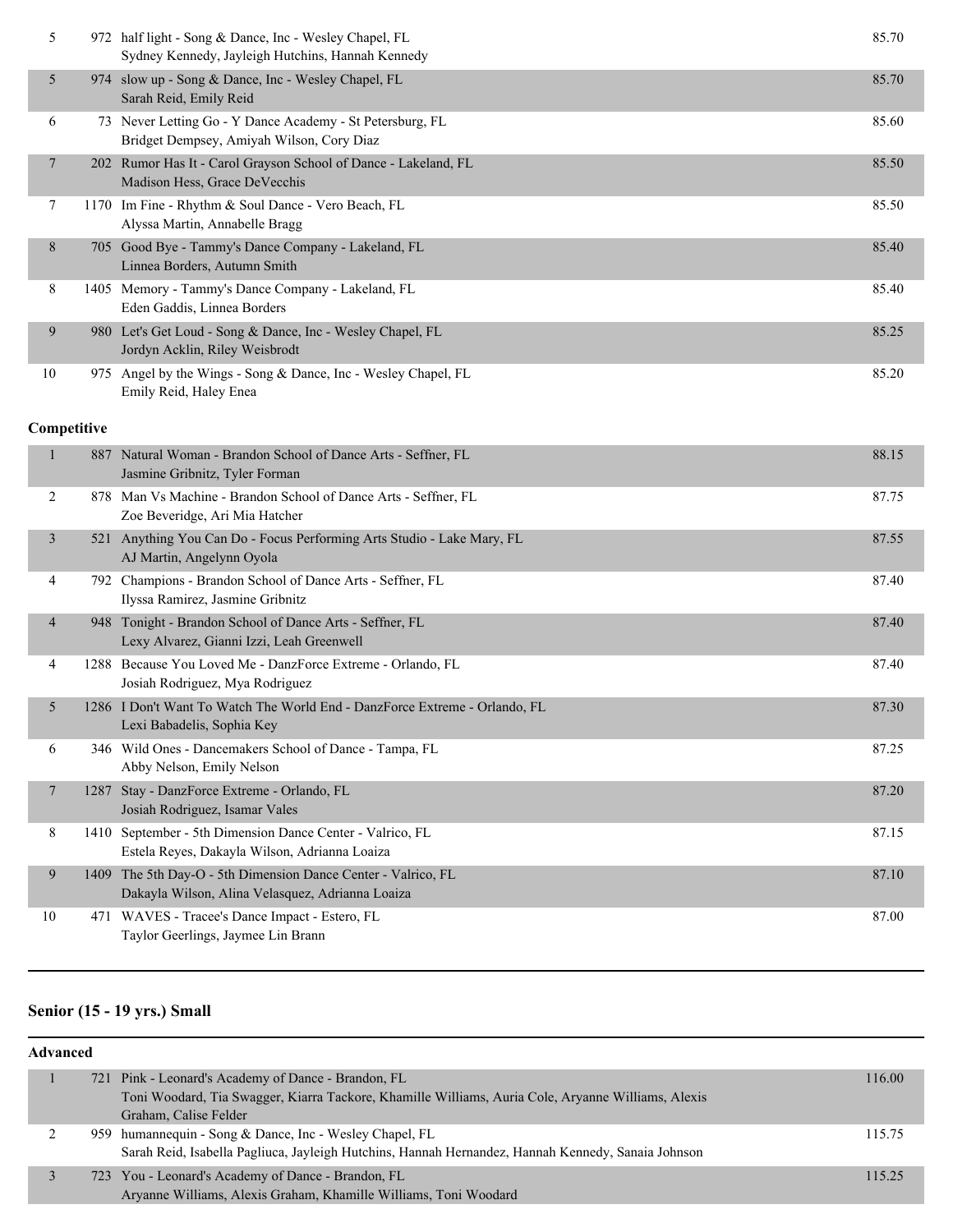| 4                        | 967 Can't Hold Us - Song & Dance, Inc - Wesley Chapel, FL<br>Emily Reid, Haley Enea, Jordyn Acklin, Sarah Reid                                                                                                         | 115.00 |
|--------------------------|------------------------------------------------------------------------------------------------------------------------------------------------------------------------------------------------------------------------|--------|
| 5                        | 1533 Strength - Mystical's Dance Company - Sarasota, FL<br>Katelyn Egan, Yana Popova, Kaia Mondon, Jillian Hughes                                                                                                      | 114.75 |
| 6                        | 44 This Time - Y Dance Academy - St Petersburg, FL<br>Kenzy Webb, Allison Boza, Isabella Wainwright, Bridget Dempsey, Amiyah Wilson, Cory Diaz                                                                         | 114.55 |
| 6                        | 1567 Pink Coats - Dance 4 Life Academy - Port saint Lucie, FL<br>Yasmine Beausejour, Shea Rosen, Morgan Worley, Gabriela Goulart, Emilie Saincy, Aniah Augustin,<br>Amber Herbert                                      | 114.55 |
| 7                        | 966 Jekyll & Hyde - Song & Dance, Inc - Wesley Chapel, FL<br>Jayleigh Hutchins, Sanaia Johnson, Laura Kenyon, Hannah Hernandez, Angelena Huynh                                                                         | 114.40 |
| 8                        | 36 I Choose You - Y Dance Academy - St Petersburg, FL<br>Cory Diaz, Kenzy Webb, Amiyah Wilson, Bridget Dempsey, Allison Boza                                                                                           | 114.20 |
| 8                        | 40 Fever - Y Dance Academy - St Petersburg, FL<br>Kenzy Webb, Allison Boza, Amiyah Wilson, Cory Diaz, Isabella Wainwright                                                                                              | 114.20 |
| 9                        | 1012 I Won't Complain - Song & Dance, Inc - Wesley Chapel, FL<br>Sarah Reid, Breanna Covais, Addison Green, Riley Weisbrodt, Isabella Pagliuca                                                                         | 114.15 |
| 10                       | 180 Rise Again - Carol Grayson School of Dance - Lakeland, FL<br>Kylie Anderson, Madelyn Henkelman, Madison Hess, Alexa Rodriguez, Alysa Rodriguez, Gracyn Hunter,<br>Marlie McConville, Baily Craig, Ryleigh Erickson | 113.95 |
| Competitive              |                                                                                                                                                                                                                        |        |
| 1                        | 807 Empty Space - Brandon School of Dance Arts - Seffner, FL<br>Lexy Alvarez, Morgan Watts, Tori Wegner, Jasmine Gribnitz, Ari Mia Hatcher, Gianni Izzi, Ilyssa<br>Ramirez, Victoria Rice, Abby Seibert                | 117.70 |
| 2                        | 1225 The Joke - DanzForce Extreme - Orlando, FL<br>Sophia Key, Rowan MacMillan, Lexi Babadelis, Josiah Rodriguez, Isamar Vales, Emily Arteaga                                                                          | 117.25 |
| $\overline{c}$           | 1226 Sons And Daughters - DanzForce Extreme - Orlando, FL<br>Hannah Juda, Katie Kinser, Lily Rebar, Izzy Tanner, Julieana Zorrilla                                                                                     | 117.25 |
| 3                        | 235 How It Ends - 5th Dimension Dance Center - Valrico, FL<br>Leela Walbolt, Estela Reyes, Dakayla Wilson, Alina Velasquez, Adrianna Loaiza                                                                            | 117.20 |
| 4                        | 224 Hotel California - 5th Dimension Dance Center - Valrico, FL<br>Victoria Colon, Leela Walbolt, Dakayla Wilson, Alina Velasquez, Adrianna Loaiza, Estela Reyes                                                       | 117.10 |
| 4                        | 236 The Lookout - 5th Dimension Dance Center - Valrico, FL<br>Victoria Colon, Leela Walbolt, Estela Reyes, Emery NeSmith, Dakayla Wilson, Alina Velasquez,<br>Adrianna Loaiza                                          | 117.10 |
| $\overline{\mathcal{A}}$ | 937 The Persistence Of Time - Brandon School of Dance Arts - Seffner, FL<br>Lexy Alvarez, Jasmine Gribnitz, Mia Horn-Sanchez, Emma Pitts, Ilyssa Ramirez, Victoria Rice, Morgan<br>Watts, Tori Wegner, Abby Seibert    | 117.10 |
| 4                        | 1267 MY MIND - FIERCE Dance Company - Titusville, FL<br>Aubrey Byerly, Cambrey Scherer, Emily Feezor, Hayley Hauch, Hayley Perez, Kyla Robinson, Mylie<br>McCormack, Sawyer Olson, Kali Stoner                         | 117.10 |
| 5                        | 222 Hard To Say Goodbye - 5th Dimension Dance Center - Valrico, FL<br>Victoria Colon, Madison Sheriff, Leela Walbolt, Estela Reyes, Dakayla Wilson, Calie Janes, Alina<br>Velasquez, Adrianna Loaiza                   | 117.00 |
| 5                        | 836 I Can Be - Brandon School of Dance Arts - Seffner, FL<br>Abby Seibert, Morgan Watts, Addison Kriz, Leah Greenwell, Lexy Alvarez, Emma Pitts, Ilyssa Ramirez,<br>Tori Wegner, Victoria Rice                         | 117.00 |
| 6                        | 391 PARTING GIFT - Tracee's Dance Impact - Estero, FL<br>Taylor Brindley, Katie Welborn, Jaymee Lin Brann, Allison Musselman, Emilie Cojanu, Ava Garvalia                                                              | 116.90 |
| 7                        | 1266 MAN'S WORLD - FIERCE Dance Company - Titusville, FL<br>Cambrey Scherer, Aubrey Byerly, Emily Feezor, Hayley Perez, Hayley Hauch, Mylie McCormack, Tiana<br>McQuillen, Sawyer Olson, Kyla Robinson                 | 116.60 |
| 7                        | 1507 Look What You Made Us Do - Mystical's Dance Company - Sarasota, FL<br>Nina Ayrado, Lexa Torres, Kaite Haley, Jacqueline Gibson, Elsie Hartzell, Cody Torrance, Kaia Mondon                                        | 116.60 |
| 8                        | 368 Scream - Dancemakers School of Dance - Tampa, FL<br>Katie Kitlas, Abby Nelson, Ella Stewart, Emily Nelson                                                                                                          | 116.55 |
| 8                        | 932 The Heart the Lungs the Air They Breathe - Brandon School of Dance Arts - Seffner, FL                                                                                                                              | 116.55 |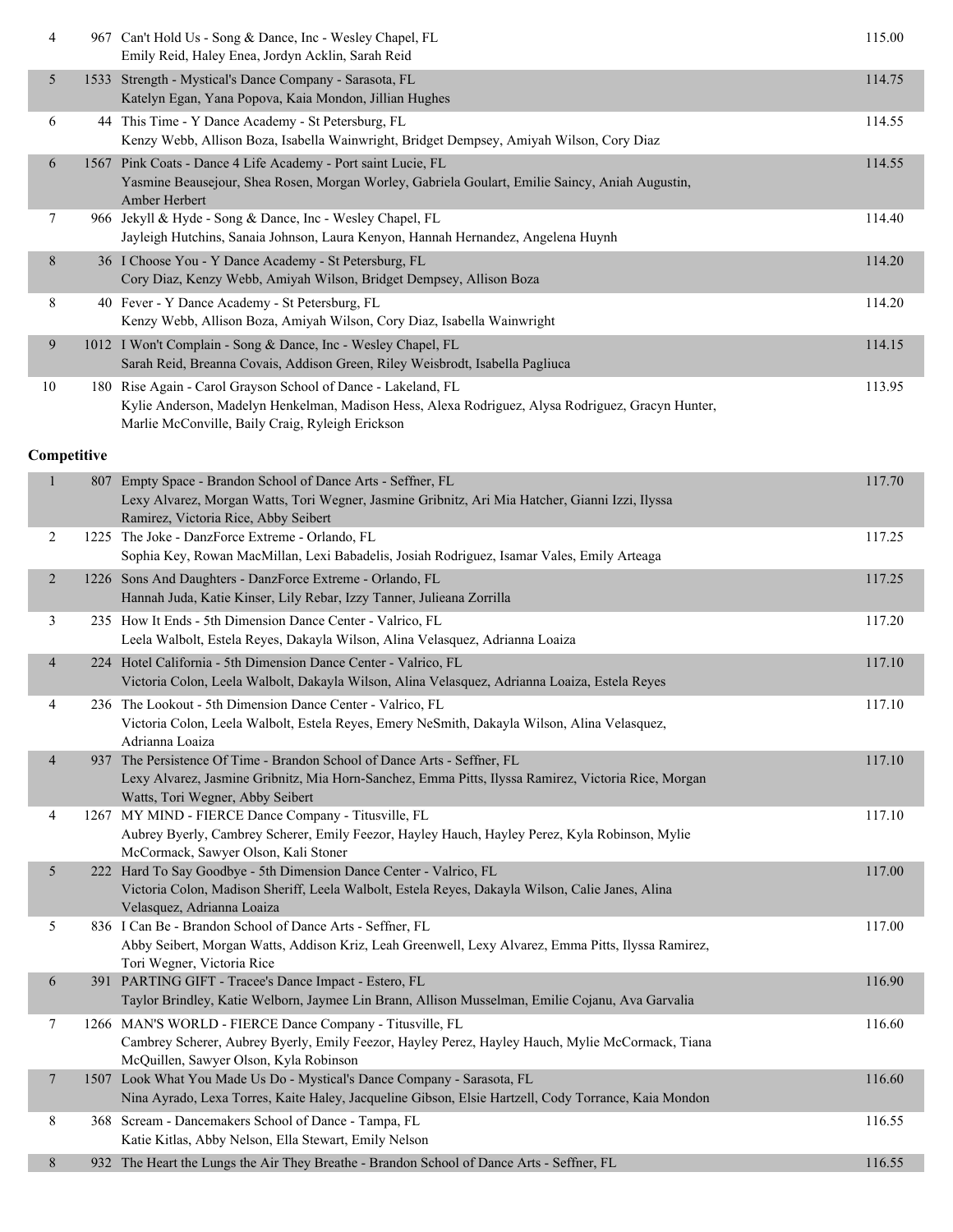|    | Courtney Carter, Jasmine George, Mattea Hamrick, Gianni Izzi, Eleanor Kim, Addison Kriz, Ava Reuter, |        |
|----|------------------------------------------------------------------------------------------------------|--------|
|    | Avalyn Santos, Victoria Rice                                                                         |        |
|    | 533 Heights - Focus Performing Arts Studio - Lake Mary, FL                                           | 116.40 |
|    | Kinsey Jackson, AJ Martin, Amaya Puig, Dejalise Booker, Elisabeth Smith, Elli Chipps, Emmy Tillis,   |        |
|    | Georgia Clevinger, Joanna Schwabline                                                                 |        |
| 10 | 647 Missy - True Crew Arts & Ed - Port Saint Lucie, FL                                               | 116.35 |
|    | Alana Moradel, Antonio Torres, Peyton Mathison, Ava Jacques, Giovanna Mangieri, Emma Rizzo           |        |
|    |                                                                                                      |        |

# **Senior (15 - 19 yrs.) Large**

|                | Performance |                                                                                                                                                                                                                                                                                                                                                            |        |
|----------------|-------------|------------------------------------------------------------------------------------------------------------------------------------------------------------------------------------------------------------------------------------------------------------------------------------------------------------------------------------------------------------|--------|
| $\mathbf{1}$   |             | 323 Welcome to the Moulin Rouge! - Drawdy Dance School - Plant City, FL<br>Brightyn Willis, Autumn Brazil, Delaney Morphis, Davitta White, Emerson Taylor, Indy Pletcher, Makyla<br>Brown, Sadie Wendt, Ella Collert, Elliott Green, Makayla Mahoney, Emily Colburn, Jessica Girod                                                                         | 112.90 |
| Advanced       |             |                                                                                                                                                                                                                                                                                                                                                            |        |
| $\mathbf{1}$   |             | 960 a thousand blues - Song & Dance, Inc - Wesley Chapel, FL<br>Sarah Reid, Jayleigh Hutchins, Natalie Kenyon, Sydney Kennedy, Hannah Kennedy, Hannah Hernandez,<br>Addison Green, Angelena Huynh, Morgan Carbone, Nevine Tanoukhi, Sanaia Johnson                                                                                                         | 115.20 |
| $\overline{c}$ |             | 181 Bust Your Windows - Carol Grayson School of Dance - Lakeland, FL<br>Ryleigh Erickson, Marlie McConville, Madison Hess, Madelyn Henkelman, Kylie Anderson, Kaydence<br>Walker, Kate Joyner, Gracyn Hunter, Baily Craig, Alysa Rodriguez, Alexa Rodriguez                                                                                                | 114.15 |
| $\mathfrak{Z}$ |             | 182 Shake That - Carol Grayson School of Dance - Lakeland, FL<br>Gracyn Hunter, Kaydence Walker, Kylie Anderson, Madelyn Henkelman, Madison Hess, Alexa<br>Rodriguez, Alysa Rodriguez, Kate Joyner, Maile Kuikahi, Rylan Bevis, Baily Craig, Ryleigh Erickson                                                                                              | 114.05 |
|                | Competitive |                                                                                                                                                                                                                                                                                                                                                            |        |
| $\mathbf{1}$   |             | 234 Gravity - 5th Dimension Dance Center - Valrico, FL<br>Emery NeSmith, Dakayla Wilson, Calie Janes, Alina Velasquez, Adrianna Loaiza, Sophia Fernandez,<br>Natalie McDonald, Estela Reyes, Victoria Colon, Madison Sheriff, Leela Walbolt                                                                                                                | 118.05 |
| $\overline{c}$ |             | 848 I Surrender - Brandon School of Dance Arts - Seffner, FL<br>Abby Seibert, Morgan Watts, Lexy Alvarez, Eleanor Kim, Jasmine Gribnitz, Addison Kriz, Ari Mia<br>Hatcher, Ava Reuter, Nina Wolff, Rayna Metcalf, Leah Greenwell, Courtney Carter, Tyler Forman,<br>Victoria Rice, Gianni Izzi, Emma Pitts, Ilyssa Ramirez, Tori Wegner, Zenobia Taylor    | 117.95 |
| $\mathfrak{Z}$ |             | 247 Purple Rain - 5th Dimension Dance Center - Valrico, FL<br>Sophia Fernandez, Natalie McDonald, Emery NeSmith, Dakayla Wilson, Calie Janes, Alina Velasquez,<br>Adrianna Loaiza, Victoria Colon, Madison Sheriff, Leela Walbolt                                                                                                                          | 117.45 |
| 4              |             | 1277 Typical Situation - DanzForce Extreme - Orlando, FL<br>Lexi Babadelis, Hannah Juda, Sophia Key, Katie Kinser, Izzy Tanner, Julieana Zorrilla, Emily Arteaga,<br>Lily Rebar, Josiah Rodriguez, Rowan MacMillan, Mya Rodriguez, Isamar Vales                                                                                                            | 117.30 |
| $\mathfrak{S}$ |             | 248 The Suns Gone Dim - 5th Dimension Dance Center - Valrico, FL<br>Victoria Colon, Madison Sheriff, Leela Walbolt, Estela Reyes, Emery NeSmith, Dakayla Wilson, Alina<br>Velasquez, Adrianna Loaiza, Sophia Fernandez, Natalie McDonald                                                                                                                   | 117.00 |
| 6              |             | 876 Lover's Spat - Brandon School of Dance Arts - Seffner, FL<br>Avery Triplett, Sean Barry, Courtney Carter, Ava Reuter, Nina Wolff, Gianni Izzi, Kaely McKnight,<br>Rayna Metcalf, Mattea Hamrick, Mia Horn-Sanchez, Ella Laczko, Kiera Nelis, Victoria Rice, Avalyn<br>Santos, Ryanne Sverdlow, Lexy Alvarez, Emma Pitts, Ilyssa Ramirez, Baylei Lezaun | 116.95 |
| 6              |             | 1264 BATTLE 2.0 - FIERCE Dance Company - Titusville, FL<br>Isabella Schindelmeiser, Cambrey Scherer, Aubrey Byerly, Emily Feezor, Hayley Perez, Hayley Hauch,<br>Isla Campbell, Ayanna Frizzell, Kyla Robinson, Jrew Maldonado, Mylie McCormack, Tiana McQuillen,<br>Sawyer Olson, Ava Vadinsky, Kyla Vadinsky, Kali Stoner, Haley Hunt, Ava Gumieny       | 116.95 |
| 7              |             | 1227 Sunglasses At Night - DanzForce Extreme - Orlando, FL<br>Lexi Babadelis, Hannah Juda, Sophia Key, Katie Kinser, Emily Arteaga, Lily Rebar, Josiah Rodriguez,<br>Izzy Tanner, Julieana Zorrilla, Rowan MacMillan, Isamar Vales                                                                                                                         | 116.85 |
| $\,8$          |             | 1311 Icy - DanzForce Extreme - Orlando, FL<br>Lexi Babadelis, Hannah Juda, Katie Kinser, Sienna Blatz, Haley Reher, Sophia Torres, Haleina Nguyen,<br>Julieana Zorrilla, Shruthy Thamizhavel, Emily Arteaga, Lily Rebar, Josiah Rodriguez, Megan Rothman,<br>Rowan MacMillan, Emayla Padilla, Mya Rodriguez, Ruby Thomson                                  | 116.65 |
| 9              |             | 120 Be Italian - FYI Dance Co - St. Petersburg, FL                                                                                                                                                                                                                                                                                                         | 116.55 |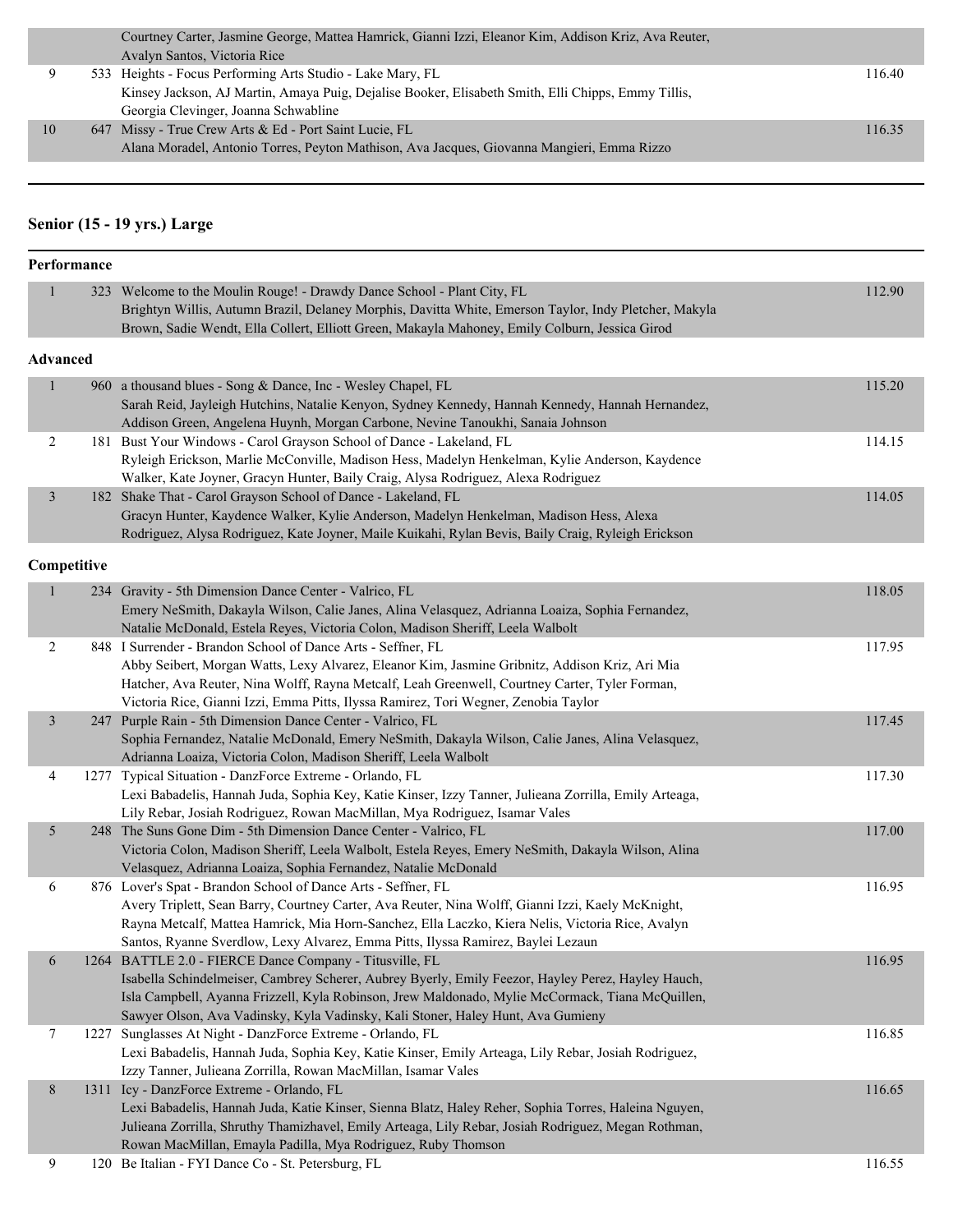|    | Ange-Gabrielle Bontemps, Caroline Davidson, Becca O'Reilly, Rachael Anderson, Ashley Temeyer,      |        |
|----|----------------------------------------------------------------------------------------------------|--------|
|    | Peyton McClung, Heidi Persaud, Pharyn McCrae, Jamie Oake, Brianna Boone                            |        |
| 10 | 615 Burlesque - FYI Dance Co - St. Petersburg, FL                                                  | 115.80 |
|    | Ange-Gabrielle Bontemps, Ashley Temeyer, Brianna Boone, Caroline Davidson, Heidi Persaud, Jamie    |        |
|    | Oake, Mia Klein, Peyton McClung, Pharyn McCrae, Rachael Anderson                                   |        |
| 10 | 766 Bad Girls - Brandon School of Dance Arts - Seffner, FL                                         | 115.80 |
|    | Zenobia Taylor, Zoe Beveridge, Courtney Carter, Jasmine George, Mattea Hamrick, Ari Mia Hatcher,   |        |
|    | Mia Horn-Sanchez, Madeline Kates, Kiera Nelis, Ava Reuter, Victoria Rice, Rayna Metcalf, Ryanne    |        |
|    | Sverdlow, Avalyn Santos, Madison Willoughby, Nina Wolff, Avery Triplett, Addison Kriz, Ella Laczko |        |
|    |                                                                                                    |        |

#### **Senior (15 - 19 yrs.) Super**

| Competitive  |  |                                                                                                                                                                                                                                                                                                                                                                                                                                                                                                                                                                                                                                                                                                                                                                                                                                                                                                                                                                                                                                                                                                                                       |  |        |
|--------------|--|---------------------------------------------------------------------------------------------------------------------------------------------------------------------------------------------------------------------------------------------------------------------------------------------------------------------------------------------------------------------------------------------------------------------------------------------------------------------------------------------------------------------------------------------------------------------------------------------------------------------------------------------------------------------------------------------------------------------------------------------------------------------------------------------------------------------------------------------------------------------------------------------------------------------------------------------------------------------------------------------------------------------------------------------------------------------------------------------------------------------------------------|--|--------|
| $\mathbf{1}$ |  | 797 Cry Me A River - Brandon School of Dance Arts - Seffner, FL<br>Jasmine George, Lilyan Kessler, Caitlyn Corcino, Amelia Beamer, Jasmine Gribnitz, Emily Quackenbush,<br>Zenobia Taylor, Avery Triplett, Morgan Watts, Jordan Williams, Kinsley Keipper, Kylie McTaggart,<br>Marcela Perilla-Peña, Emma Triplett, Gabriella Espinoza, Rayna Metcalf, Delaina Benton, Leah<br>Greenwell, Kiarra Hernandez, Emma Howard, Kelsi Boyd, Courtney Carter, Presley Ferrata, Sophia<br>Goldsmith, Janiyah Harrell, Peyton Jarrell, Madeline Kates, Caroline Benn, Zoe Beveridge, Isabella<br>Birch, Ava Covelli, Ari Mia Hatcher, Baylei Lezaun, Emerie McKinnon, Madelyn Plumb, Ava Reuter,<br>Nina Wolff, Emma Pitts, Ilyssa Ramirez, Lexy Alvarez, Eleanor Kim, Mayah Ruiz, Kendall Thornton,<br>Ella Pitts, Anabella Rodriguez, Madison Willoughby, Tyler Forman, Haley Alfonso, Cassidy Ballweg,<br>Mattea Hamrick, Callie Hancock, Mia Horn-Sanchez, Ella Laczko, Kiera Nelis, Victoria Rice, Avalyn<br>Santos, Skylar Sewell, Ryanne Sverdlow, Emily Weber, Reese Edlund, Lindsey Lee, Emely Lopez, Ella<br>McIlwain, Kennia Spiller |  | 117.40 |
| 2            |  | 920 Soliloguy - Brandon School of Dance Arts - Seffner, FL<br>Amelia Beamer, Zoe Beveridge, Ava Covelli, Baylei Lezaun, Madelyn Plumb, Haley Alfonso, Mattea<br>Hamrick, Callie Hancock, Mia Horn-Sanchez, Ella Laczko, Kiera Nelis, Avalyn Santos, Skylar Sewell,<br>Ryanne Sverdlow, Emily Weber, Kaely McKnight, Rayna Metcalf, Delaina Benton, Kiarra Hernandez,<br>Courtney Carter, Sophia Goldsmith, Peyton Jarrell, Madeline Kates, Sean Barry, Ciara Dibble, Reese<br>Edlund, Lindsey Lee, Ella McIlwain, Kennia Spiller, Ella Pitts, Anabella Rodriguez, Zenobia Taylor,<br>Avery Triplett, Jordan Williams, Madison Willoughby                                                                                                                                                                                                                                                                                                                                                                                                                                                                                              |  | 115.95 |

# **Senior (15 - 19 yrs.) Production**

#### **Competitive**

| 97 Worldwide - FYI Dance Co - St. Petersburg, FL                                                    | 116.50 |
|-----------------------------------------------------------------------------------------------------|--------|
| Soraiya Edwards, Charlotte Hefte, Grafton Stuart, Jocelyn Lee, Ange-Gabrielle Bontemps, Caroline    |        |
| Davidson, Becca O'Reilly, Alyse Difrancesco, Meghan Anderson, Rachael Anderson, Mia Klein, Sophia   |        |
| Jensen, Rain Bonnell, Nora Cornelison, Leyna Fite, Sophia Mason, Janvi Patel, Ettie Kilborn, Kaylee |        |
| Malone, Brianna Boone, Elijah Burden, Benton Stuart, Pharyn McCrae, Kayla McCracken, Makayla        |        |
| Mallory, Jamie Oake, Mia Rebina, Sydney Caudill, Ashley Temeyer, Peyton McClung, Alexis Barredo,    |        |
| Leila Cabric, Abbigale Campbell, Lily Coffman, Lily Finch, Layla Gooding, Mikayla LaFrenier, Toogie |        |
| Mallory, Heidi Persaud, Madeline Phillips, Aja Reed, Allison Rodrigues, Olivia Rohrbach, Kyleigh    |        |
| Trowell                                                                                             |        |
|                                                                                                     |        |

# **Adult (20 yrs. & Over) Solo**